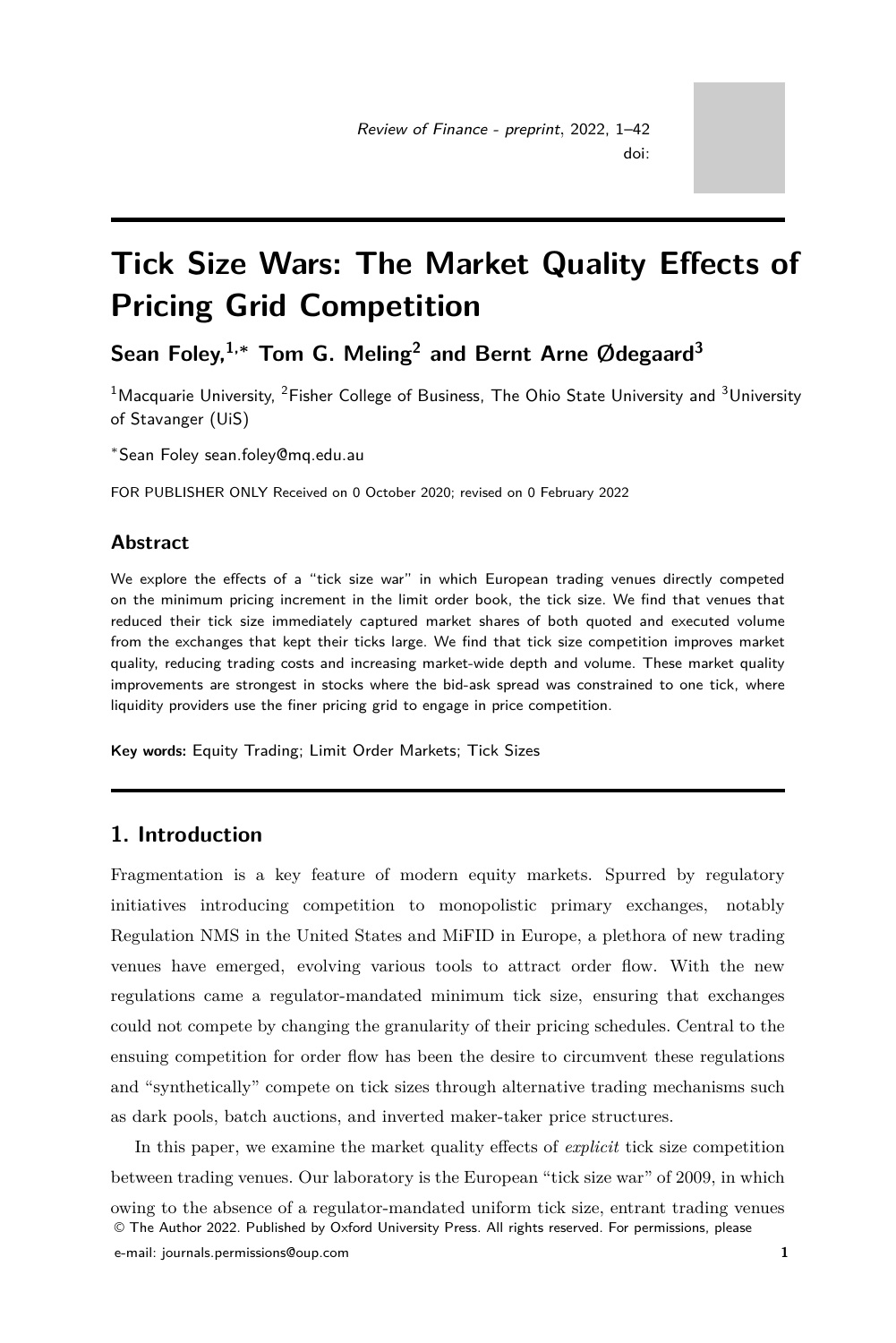were able to undercut the tick sizes of the primary exchanges. We find that competitive tick size reductions lower market-wide trading costs, improve liquidity and informational efficiency, and drive both quoted and executed market share away from large-tic trading venues, towards the small-tick venues.

Empirically, the connection between equity market fragmentation and a desire to circumvent existing tick size regimes has been documented in the context of inverted maker-taker venues in recent papers by for example [Spatt](#page-41-0) [\(2017\)](#page-41-0) and [Comerton-Forde](#page-39-0) [et al.](#page-39-0) [\(2019\)](#page-39-0). The proliferation of dark pool venues in the United States is shown by [Kwan et al.](#page-40-0) [\(2015\)](#page-40-0) to be primarily motivated by the desire to navigate around tick sizes. Such trading venues typically enable liquidity providers to "undercut" the lit limit order book by an economically insignificant amount, gaining time priority without significant costs. The undesirable nature of these practices has led regulators in countries such as Australia and Canada to introduce regulations that require "meaningful" price improvement (Foley and Putnins,  $2016$  $2016$  $2016$ ).<sup>1</sup>

Theoretically, the incentives for profit-motivated, competitive trading venues to attempt to subvert existing tick size regimes are highlighted by [Chao et al.](#page-39-1) [\(2018\)](#page-39-1). Their model argues that "competition on fees and fragmentation among exchanges is a type of financial innovation in response to mandated discrete tick sizes." This argument is consistent with [Angel et al.](#page-39-2) [\(2011\)](#page-39-2) who argue that sub-tick trading helps electronic liquidity providers (ELPs) gain queue priority in the order book. [Foucault et al.](#page-40-2) [\(2013\)](#page-40-2) argue that discrete tick sizes may prevent prices from neutralizing the impact of fees and rebates, providing further incentives for competitive venues to subvert them. These theoretical tensions make assessing the role of tick size competition on market quality and fragmentation an empirical question.

We study the effects of the European "tick size wars" of 2009, in which trading venues competed directly on the granularity of their pricing grids to gain market share—one of very few such events in modern times. The tick size war raged for several months until an accord led to the harmonization of pricing schedules across all competing venues. A major advantage of our empirical setting is that we directly observe the results of tick size competition (and its removal), allowing us to understand how both liquidity suppliers and market participants respond to the evolving landscape, without having to

<sup>1</sup> Most recently, the US Securities and Exchange Commission's (SEC's) tick size pilot examined the role tick sizes play in encouraging both liquidity and new listings while simultaneously balancing the desire for reduced transactions costs. Optimal tick size regimes are typically examined through the lens of market-wide changes (see e.g. [Rindi](#page-41-1) [and Werner](#page-41-1) [\(2019\)](#page-41-1) for a discussion of the US tick size pilot) or through more firm-specific situations such as stock splits and re-consolidations [\(Yao and Ye, 2018\)](#page-41-2).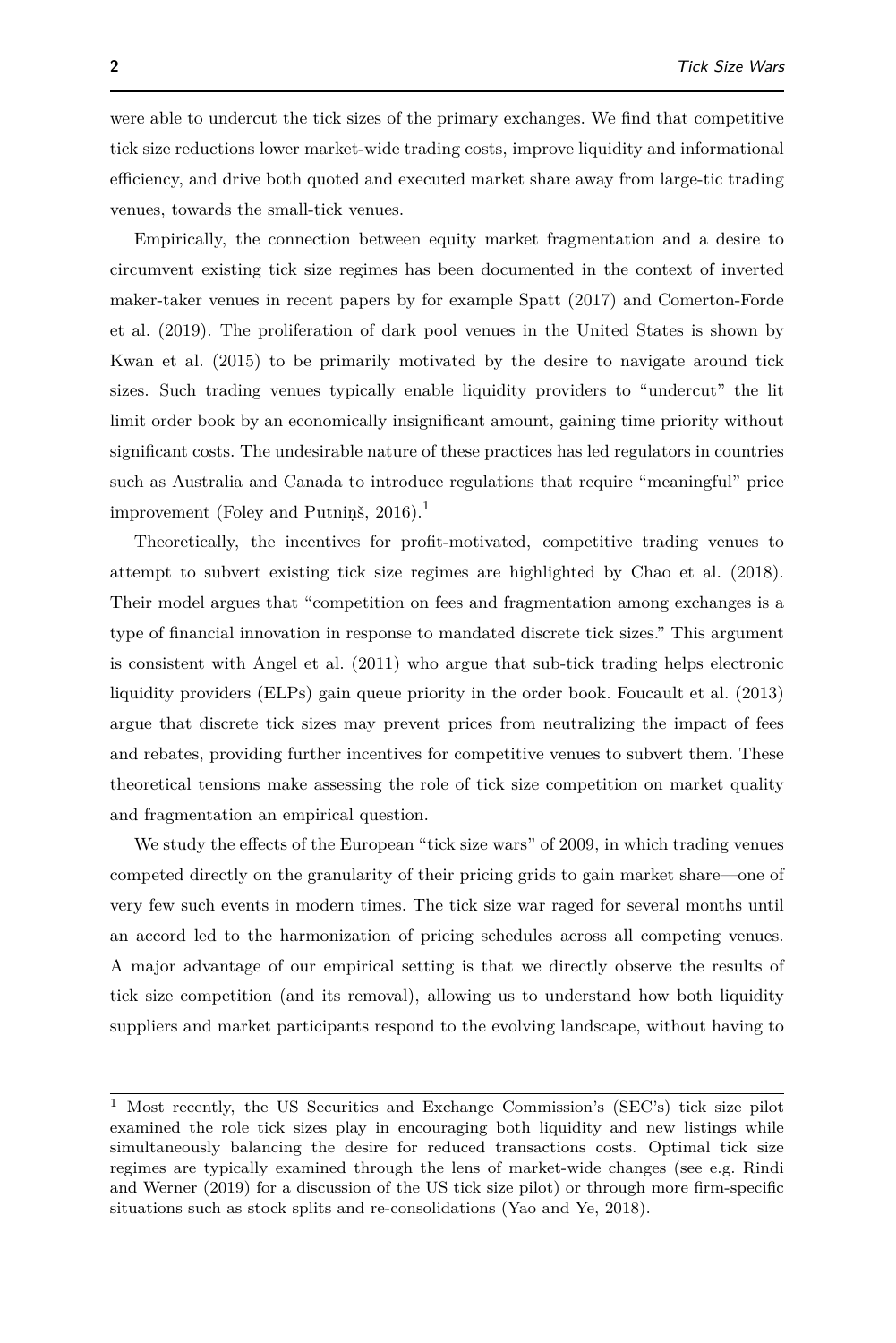deal with the distortions inherent in alternative mechanisms, such as inverted makertaker fees or dark trading. This allows us to isolate the effects of exchange competition based solely on pricing grids.

Our main finding is that the trading venues that reduced their minimum price increments during the tick size war immediately captured market shares of both quoted and executed volume from the primary exchanges that kept their price increments wide, with liquidity suppliers particularly attracted to the small-tick venues. The existing liquidity providers improved the prices possible on the large-tick exchanges, often competing with each other to quote at the best prices on the small-tick venues. We find that this competition improved aggregate market quality — reducing transaction costs, increasing order book depth, and improving the efficiency of market-wide prices. We find that these improvements to aggregate market quality are strongest in stocks where the bid-ask spread was constrained by the old tick size. Our findings are consistent with the notion that the "one size fits all" approach currently taken to tick size regulation globally may require revision.

We make three main contributions to the literature. The first is to show that the ability to directly undercut the tick sizes of competing exchanges is an important driver of exchange volume, which by itself can generate fragmentation. This is consistent with the theoretical arguments of [Colliard and Foucault](#page-39-3) [\(2012\)](#page-39-3) that exchanges will compete towards continuous prices to neutralize frictions. Given discrete prices, [Foucault et al.](#page-40-2) [\(2013\)](#page-40-2) predict the existence of competition based on fees or, in our context, the pricing grid itself. [Chen and Duffie](#page-39-4) [\(2021\)](#page-39-4) argue that fragmentation can exist in equilibrium owing to the reduced price impact and increased informational efficiency created by intermarket competition. We observe evidence of such an equilibria during retaliation events, in which the primary exchanges competitively respond with reduced tick sizes. Such behavior, we find, leads to a significant increase in quote matching on the incumbent venue, but does not significantly reverse the increased fragmentation, with traded volume remaining split between the incumbent and entrant venues.

This confirmation of the importance of tick size competition is also consistent with recent work by [Chao et al.](#page-39-1) [\(2018\)](#page-39-1) arguing that exchanges will compete to get as close as possible to a continuous pricing grid, differentiating themselves on cum-fee pricing. These results, which are directly observed in our analysis via tick size competition, further connect to the empirical findings of studies such as [Kwan et al.](#page-40-0) [\(2015\)](#page-40-0), [Foley](#page-40-1) and Putniņš [\(2016\)](#page-40-1), and [Menkveld et al.](#page-40-3) [\(2017\)](#page-40-3) on the desirability of dark pools, as well as [Menkveld](#page-40-4) [\(2013\)](#page-40-4), [Battalio et al.](#page-39-5) [\(2016\)](#page-39-5) and [Comerton-Forde et al.](#page-39-0) [\(2019\)](#page-39-0) on why fee structures (in general) and inverted maker-taker venues (in particular) may be preferred to traditional venues. In our setting, traders are observed to utilize the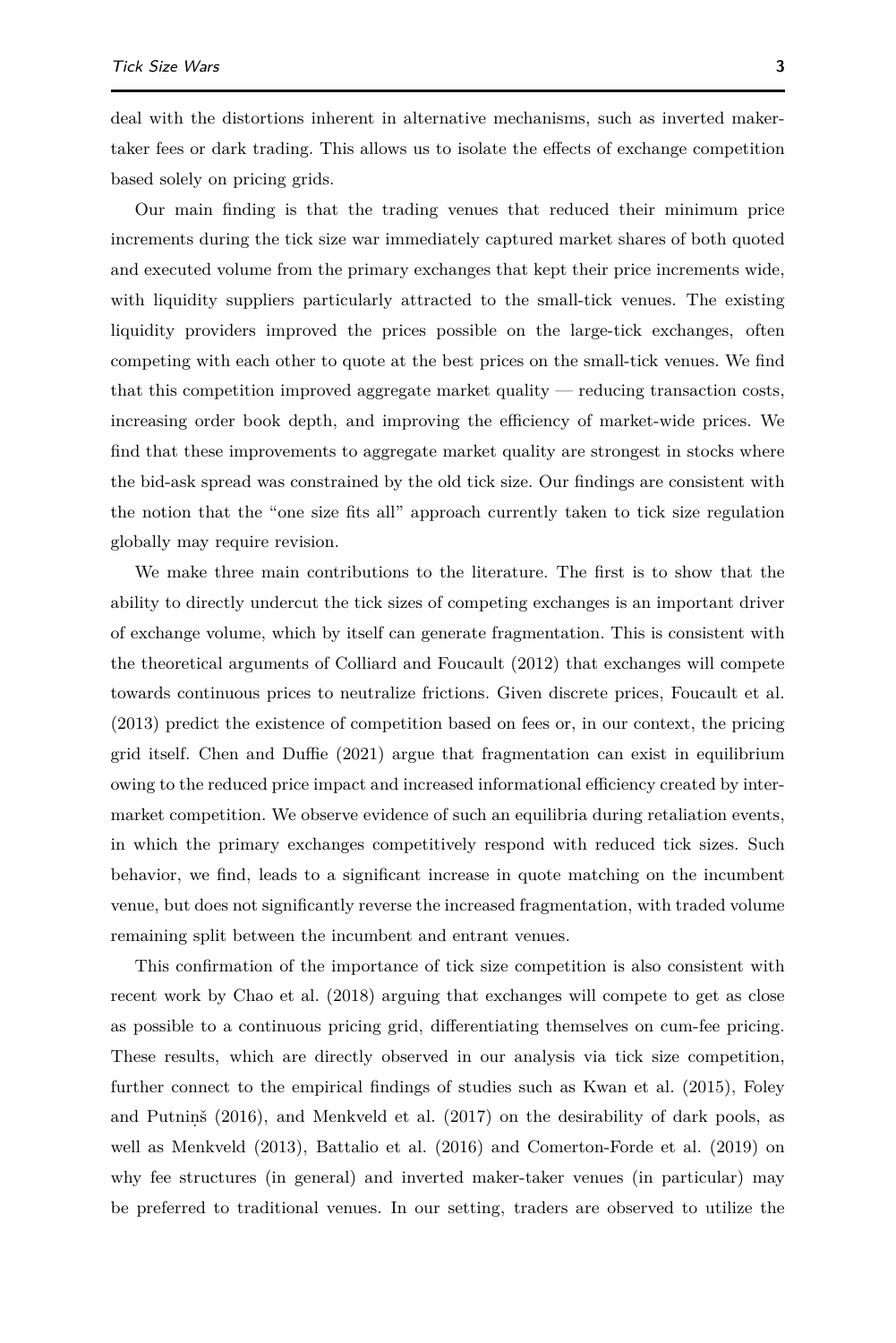option to undercut quotes by a very small fraction to attract order flow, consistent with dark pricing "between" the bid-ask spread, and the sub-tick levels of price improvement provided by inverted maker-taker venues. Such undercutting is most prominent, we observe, in securities that are heavily constrained by the tick size. Showing that these effects persist when trading venues are allowed to directly compete on the pricing grid suggests that many of the indirect competitive mechanisms may themselves be driven by the desire of market participants for a finer pricing grid.

Our second main contribution is to show that the market quality gains from finer pricing grids are concentrated in the securities for which bid-ask spreads are most constrained by the tick size. We utilize a measure of "optimal" tick sizes developed by [Kwan et al.](#page-40-0) [\(2015\)](#page-40-0) to show that when spreads are heavily constrained, the introduction of a new, smaller tick size results in market participants driving down transactions costs and increasing quoted depth. This occurs because liquidity providers compete on the finer pricing grid, narrowing the spread by several new ticks. These results are consistent with the theoretical findings of [Anshuman and Kalay](#page-39-6) [\(1998\)](#page-39-6) that discrete pricing grids generate rents for market makers and discourage information production. Our results are also in line with the findings of [Goettler et al.](#page-40-5) [\(2005\)](#page-40-5) that smaller tick sizes reduce transactions costs, as liquidity providers are able to quote "closer to the consensus value." The results are also consistent with the empirical findings of [Bessembinder](#page-39-7) [\(2003\)](#page-39-7) and [Chakravarty et al.](#page-39-8) [\(2004\)](#page-39-8) that decimalization in the United States primarily benefited the most liquid securities, as well as the findings of [Kerr et al.](#page-40-6) [\(2020\)](#page-40-6) and [Albuquerque](#page-39-9) [et al.](#page-39-9) [\(2020\)](#page-39-9) that market efficiency improves with smaller tick sizes.

Our third main contribution is to document the effects of tick size competition on trader behavior, particularly for ELPs. We find evidence of two different competitive scenarios, one in which the ELPs "undercut" the existing pricing grid by one small tick, leaving the primary quote setting functions at the incumbent exchange, and another where the narrower pricing grid is aggressively used by market makers to generate new competitive quotes on the entrant exchange which improves on the incumbent exchange by many new ticks. When the ELPs are provided with a finer pricing grid, they predominantly undercut existing prices by the minimum amount possible. Competition among the ELPs forces bid-ask spreads to decrease in the stocks that were previously the most heavily constrained, consistent with the theoretical predictions of [Kadan](#page-40-7) [\(2006\)](#page-40-7) that more aggressive competition occurs between market makers in the presence of reduced tick sizes. This indicates that identifying and reducing tick sizes for such securities can greatly improve the measures of market quality.

Our findings also contribute to the existing policy debate on optimal tick size regimes. Our results suggest that a new tick size regime—especially for heavily constrained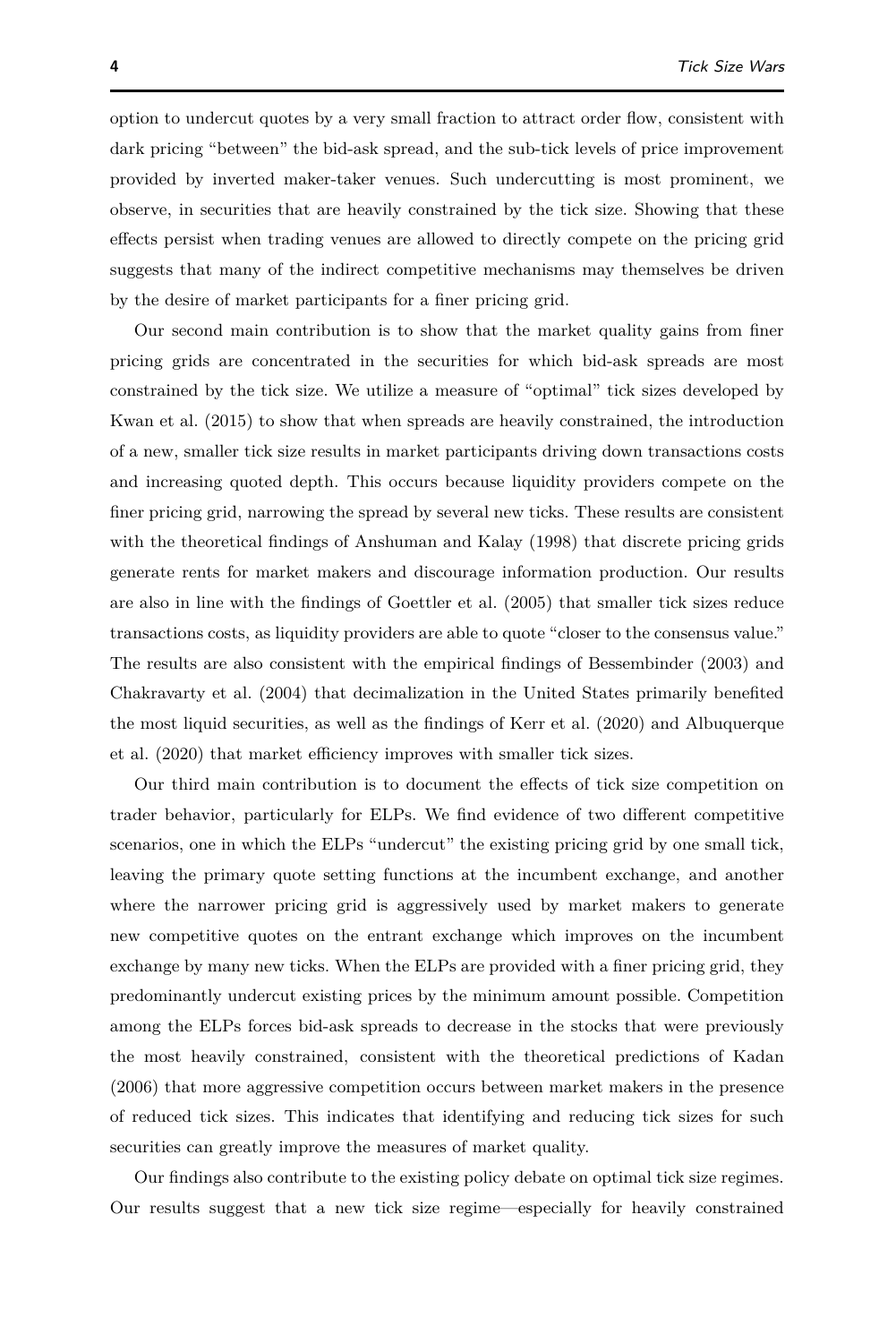stocks—may halt the continuing innovations in exchange market design, which [Chao](#page-39-1) [et al.](#page-39-1) [\(2018\)](#page-39-1) argue are focused on subverting market-wide, mandated tick sizes. Such a regulatory change may also help improve market quality across exchanges. Moreover, recent analyses of the SEC's now-concluded tick size pilot provide conflicting evidence on the market quality effects of tick size changes.<sup>[2](#page-0-0)</sup> The inability of this literature to reach a consensus on tick size regimes, combined with the intentions of MiFiD II to reform tick sizes,<sup>[3](#page-0-0)</sup> speaks to the importance of additional evidence, such as ours, for regulators regarding how changes to tick size regimes impact trader behavior and welfare, as well as the efficiency of prices.

More broadly, our findings connect to policy debates on optimal maker-taker regimes, as exemplified by the SEC's and Canadian Securities Administration's plans for pilots to remove maker-taker fees (see, e.g., [Malinova et al. 2019\)](#page-40-8) from equity markets altogether. Such an approach seeks to eliminate the most prominent form of cumfee price competition between trading venues. Based on our findings, it could be prudent for policymakers to consider the addition of a "direct" competition model, particularly among the most tick-constrained stocks, where venues prohibited from adopting potentially distortionary (see, e.g., [Battalio et al. 2016\)](#page-39-5) variations on makertaker models to undertake de-facto price competition are instead allowed to compete on the granularity of their pricing grids.

The paper proceeds as follows. Section [2](#page-4-0) provides institutional details and summarizes the main events of tick size war. Section [3](#page-7-0) provides details on the data used in the empirical analysis. Section [4](#page-12-0) presents our main empirical results. Section [5](#page-27-0) analyzes changes to order submission strategies during the tick size war. Finally, Section [6](#page-37-0) concludes.

# <span id="page-4-0"></span>**2. Institutional Details**

By the early 2000's, the European national stock exchanges, such as those in London, Copenhagen, Oslo and Stockholm, had all completed the transition to pure electronic limit order markets. At the time, the national exchanges held dominant positions in their respective markets. This dominance was broken by the MiFID reform in 2007. MiFID

 $\overline{2}$  [Chung et al.](#page-39-10) [\(2020\)](#page-39-10) show that increased tick sizes have resulted in costs for small orders but benefits for larger orders, owing to reduced trading costs. This contradicts the findings of [Griffith and Roseman](#page-40-9) [\(2019\)](#page-40-9) of reduced liquidity and resiliency, resulting in reduced asset prices [\(Albuquerque et al., 2020\)](#page-39-9). Any observed benefits of the tick size pilot have currently been primarily ascribed to HFT participants [\(Bartlett and McCrary, 2020;](#page-39-11) [O'Hara et al.,](#page-40-10) [2018\)](#page-40-10), as opposed to increased overall liquidity provision, as hoped.

<sup>3</sup> MiFiD II required EU member states to introduce tick sizes based on multiple facets of stocks liquidity by March 2020. In most cases, this resulted in a narrowing of tick sizes.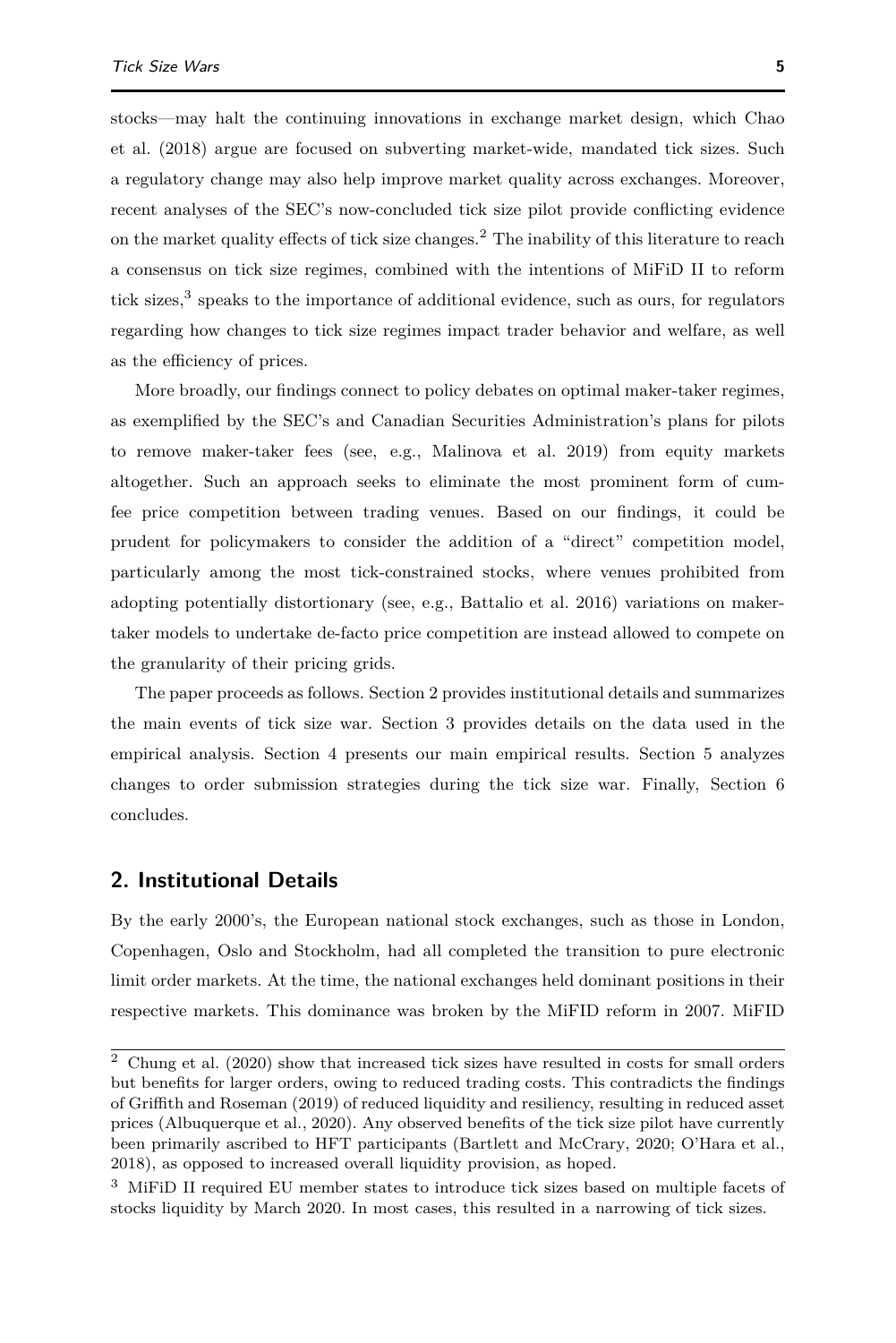unleashed competition for European order flow, causing equity trading to fragment across a wide range of trading venues.

#### 2.1. The role of MiFID in fragmenting European equity markets

MiFID introduced a new type of trading venue—the multilateral trading facility (MTF). The first MTFs introduced in Europe were Chi-X in 2007, followed by BATS Europe and Turquoise in  $2008<sup>4</sup>$  $2008<sup>4</sup>$  $2008<sup>4</sup>$ . The MTFs initially used similar trading terms as the national exchanges; in particular, they used the same tick size schedules. The MTFs started by trading the largest companies on the national exchanges, and gradually expanded their coverage. By 2009, the MTFs typically offered trading in all the blue-chip index stocks at the national exchanges—that is, the most liquid stocks—whereas their coverage of less-liquid stocks was less comprehensive.

In the summer of 2009, the three largest MTFs, Chi-X, BATS, and Turquoise, unexpectedly lowered their tick sizes for stocks listed on the London Stock Exchange (LSE), Copenhagen Stock Exchange (COP), Oslo Stock Exchange (OSE), and Stockholm Stock Exchange (STO), in an event swiftly referred to as the "tick size war." The MTFs maintained the smaller tick sizes for up to six months, before the exchanges reverted to common tick size schedules. These events are the subject of our analysis.<sup>[5](#page-0-0)</sup>

#### 2.2. The events of the tick size war

The sequence of events is summarized in Table [1.](#page-6-0) The tick size war can be divided into three phases. In the first phase, which we call the *break-out phase*, the main focus of our empirical analysis, the MTFs Chi-X, Turquoise, and BATS challenged the market positions of the Scandinavian primary exchanges—Copenhagen, Oslo, and Stockholm by reducing the tick size for their (respective) selections of Danish, Norwegian, and Swedish stocks. The tick size war started on June 1, 2009, when Chi-X reduced its tick sizes for all stocks with a Copenhagen, Oslo, or Stockholm primary listing. Turquoise followed on June 8 by reducing its tick sizes for all Scandinavian stocks and five LSE

<sup>4</sup> For more details on the global roll-out of Chi-X, see [He et al.](#page-40-11) [\(2015\)](#page-40-11) and [Malceniece](#page-40-12) [et al.](#page-40-12) [\(2019\)](#page-40-12).

<sup>&</sup>lt;sup>5</sup> The Scandinavian exchanges have, in recent years, been the testing ground of several empirical studies. For example, using Swedish data, [Brogaard et al.](#page-39-12) [\(2015\)](#page-39-12) explore the effects of a colocation reform, whereas [van Kervel and Menkveld](#page-41-3) [\(2019\)](#page-41-3) examines the impact of HFT on institutional trading costs. Using Norwegian data, [Næs et al.](#page-40-13) [\(2011\)](#page-40-13) explore the connection between stock market liquidity and the business cycle, [Skjeltorp and Ødegaard](#page-41-4) [\(2015\)](#page-41-4) looks at designated market makers, [Jørgensen et al.](#page-40-14) [\(2018\)](#page-40-14) investigate order-totrade ratios, and [Meling](#page-40-15) [\(2021\)](#page-40-15) explores the effects of post-trade anonymous trading, a topic also studied by [Dennis and Sandås](#page-40-16) [\(2020\)](#page-40-16). Other recent studies using data on Nordic stock trading include [Hvide et al.](#page-40-17) [\(2021\)](#page-40-17).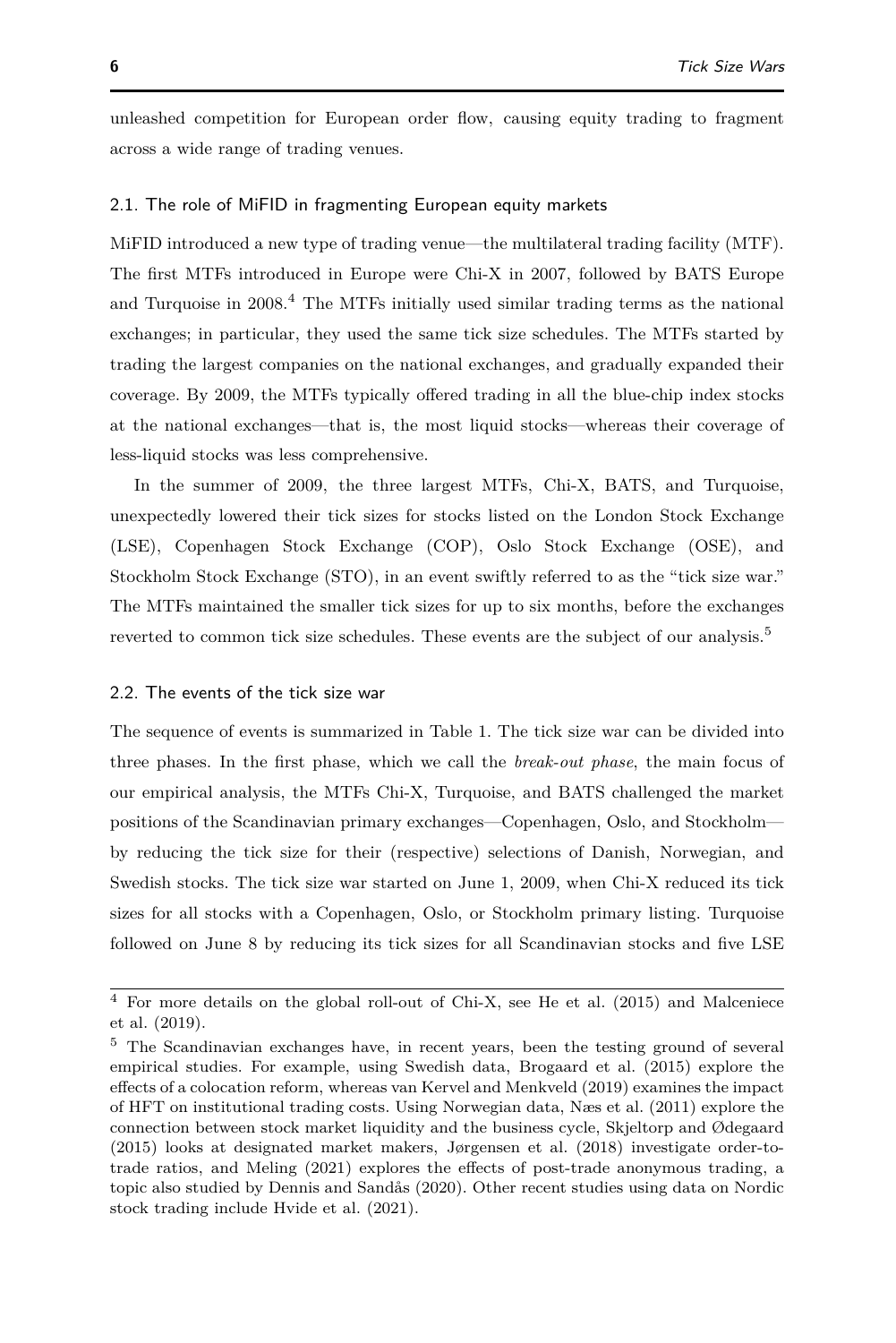listings. Finally, on June 15, BATS reduced its tick sizes for all Scandinavian stocks, as well as 10 stocks on the LSE and five listed in Milan [\(BATS, 2009\)](#page-39-13).

| Time             | Market(s)      | ${\bf Event}$                                            |
|------------------|----------------|----------------------------------------------------------|
| 2007             | Europe         | Chi-X established as first MTF post-MiFID.               |
| 2008             | Europe         | BATS and Turquoise established as MTFs.                  |
| 2008             | Sweden         | Chi-X enters, smaller tick sizes than STO.               |
| 2008             | Denmark/Norway | Chi-X enters, same tick sizes as COP/OSE.                |
| June 1, 2009     | Scandinavia    | Chi-X reduces tick sizes for all stocks.                 |
| June 8, 2009     | Scandinavia    | Turquoise reduces tick sizes for all stocks.             |
| June 8, 2009     | UK             | Turquoise reduces tick sizes for 5 liquid stocks.        |
| June 15, 2009    | Scandinavia    | BATS reduces tick sizes for all stocks.                  |
| June 15, 2009    | UK             | BATS reduces tick sizes for 10 liquid stocks.            |
| June 16, 2009    | UK             | Turquoise reduces tick sizes for 5 liquid stocks.        |
| June 22, 2009    | UK             | LSE and Chi-X reduce tick sizes for liquid stocks.       |
| July 6, 2009     | Norway         | OSE retaliates, reduces tick sizes for 25 liquid stocks. |
| August 26, 2009  | Sweden         | STO retaliates, reduces tick sizes for 10 liquid stocks. |
| August 31, 2009  | Norway         | Harmonization to common tick size schedule.              |
| October 26, 2009 | Sweden         | Harmonization to common tick size schedule.              |
| January 4, 2010  | Denmark        | Harmonization to common tick size schedule.              |

<span id="page-6-0"></span>**Table 1.** Timeline—Main events of the tick size war

### 2.3. Tick sizes: The battleground

The MTF tick size reductions during the *break-out phase* were substantial. For example, at the time of Chi-X's June 1 tick size reduction, OSE stocks traded across three tick size schedules, with tick sizes varying between NOK 0.01 and 1, with price cutoffs varying depending on a combination of index membership and stock liquidity. The new Chi-X tick size schedule, by contrast, introduced a NOK 0.001 tick size for all OSE shares (regardless of their index status) with prices below NOK 10, and a NOK 0.005 tick size for shares priced above NOK 10. The tick size schedules introduced by BATS and Turquoise were less aggressive, but still offered substantially smaller tick sizes than the OSE. Similar between-venue tick size differences opened for the trading in Swedish and Danish stocks.<sup>[6](#page-0-0)</sup>

In the second phase of the tick size war—the *retaliation phase*—the primary exchanges responded in kind to the tick size reductions of their competitors. The LSE moved first, with both the LSE and Chi-X matching the smaller tick sizes of BATS and Turquoise after just two weeks (on June 22). On July 6, 2009, about a month into the tick size war, the OSE uniformly reduced its tick size to 0.01 for trading in their 25

 $6$  Section A of our Internet Appendix provides more detailed summaries of the tick size changes.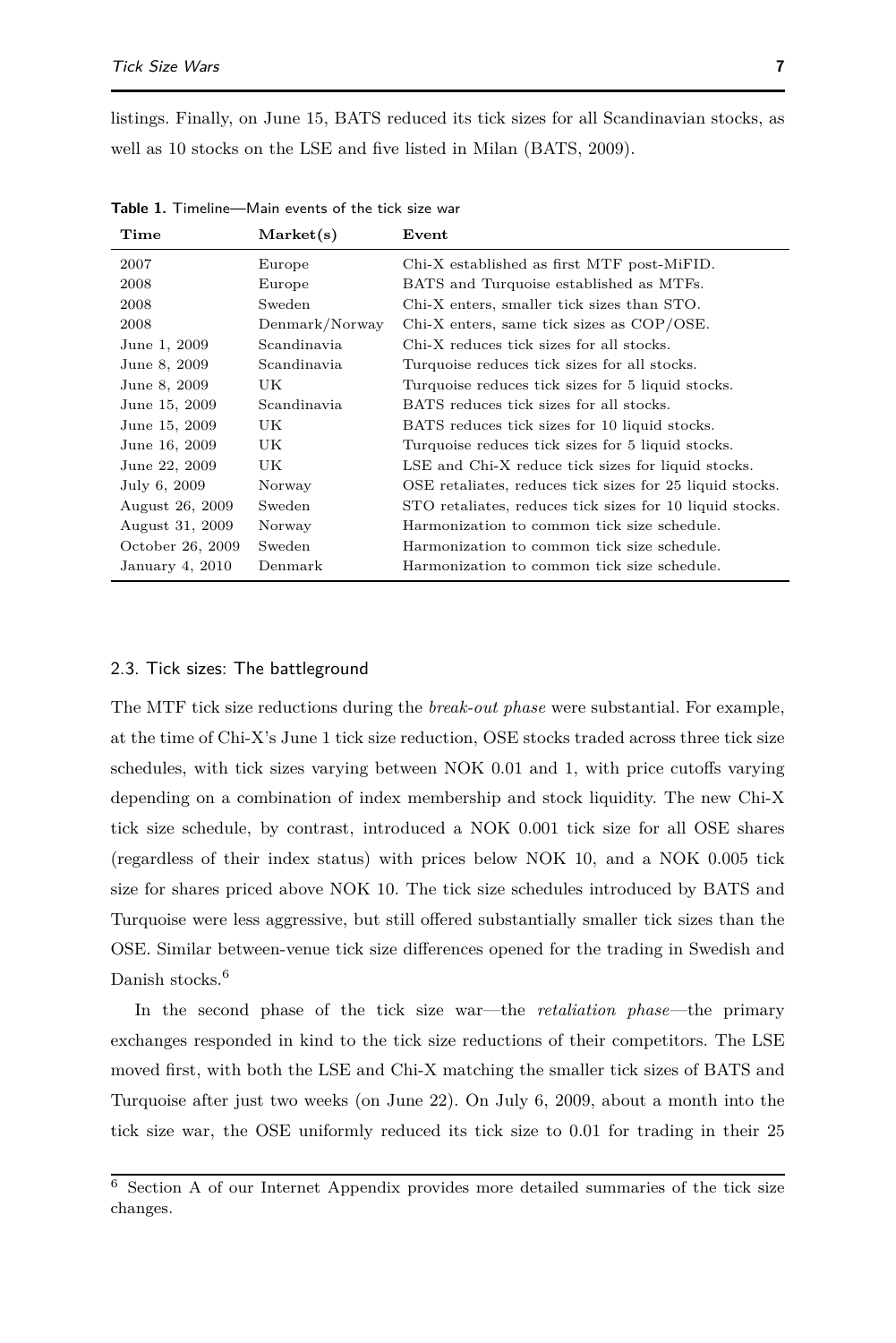most liquid stocks.<sup>[7](#page-0-0)</sup> In doing so, the OSE largely mitigated the between-venue tick size differences created for its most liquid stocks during the *break-out phase*. On August 26, the STO also retaliated, although in a more limited fashion, by reducing the tick size for 10 highly liquid stocks but allowing between-venue tick size differences to persist for less liquid stocks.

#### 2.4. Peace and tick size harmony

The final stage of the tick size war was the *harmonization phase*. On June 30, 2009, the Federation of European Securities Exchanges (FESE) brokered a deal to harmonize tick sizes across the primary exchanges and the MTFs. FESE argued that the recent tick size reductions were not in the interest of investors and that too fine pricing grids could have detrimental effects on market quality. The FESE agreement lead to a pan-European harmonization of tick size schedules, which both simplified and reduced the number of different tick size schedules used by the various exchanges. These changes were to be implemented within six months. The Scandinavian markets responded sequentially; Oslo harmonized its tick sizes first (on August 31, 2009), followed by Stockholm (October 26, 2009), and finally Copenhagen (January 4, 2010). On average, tick sizes increased in Norway for both the OSE and Chi-X following harmonization, whereas in Sweden and Denmark, the primary exchange tick size decreased, but those of the competing venues increased.<sup>[8](#page-0-0)</sup>

# <span id="page-7-0"></span>**3. Data**

This section details our data sources, provides an overview of the variables used in the empirical analysis, and presents descriptive statistics.

#### 3.1. Data sources

We obtain trade-and-quote data from the Thomson Reuters Tick History (TRTH) database. For trading venues with displayed limit order books, TRTH provides data on all executed trades, as well as the 10 best levels of the order book. We collect data for the trading in all Scandinavian securities on their primary exchanges (the STO,

<sup>7</sup> In a press release, the OSE stated that other venues "offer trading with tick sizes that are significantly lower than Oslo Børs offers. Oslo Børs has therefore found it necessary to respond to these changes." Press release 29/06/2009: [Oslo Børs changes the tick size for](https://www.oslobors.no/ob_eng/Oslo-Boers/About-Oslo-Boers/News-from-Oslo-Boers/Oslo-Boers-changes-the-tick-size-for-OBX-shares) [OBX shares.](https://www.oslobors.no/ob_eng/Oslo-Boers/About-Oslo-Boers/News-from-Oslo-Boers/Oslo-Boers-changes-the-tick-size-for-OBX-shares)

<sup>8</sup> Note that in the London market, the tick size war lasted less than two weeks. Our main analysis therefore focuses on the longer-lived events in the Scandinavian markets. Section E of the Internet Appendix provides additional empirical analyses for London-listed securities.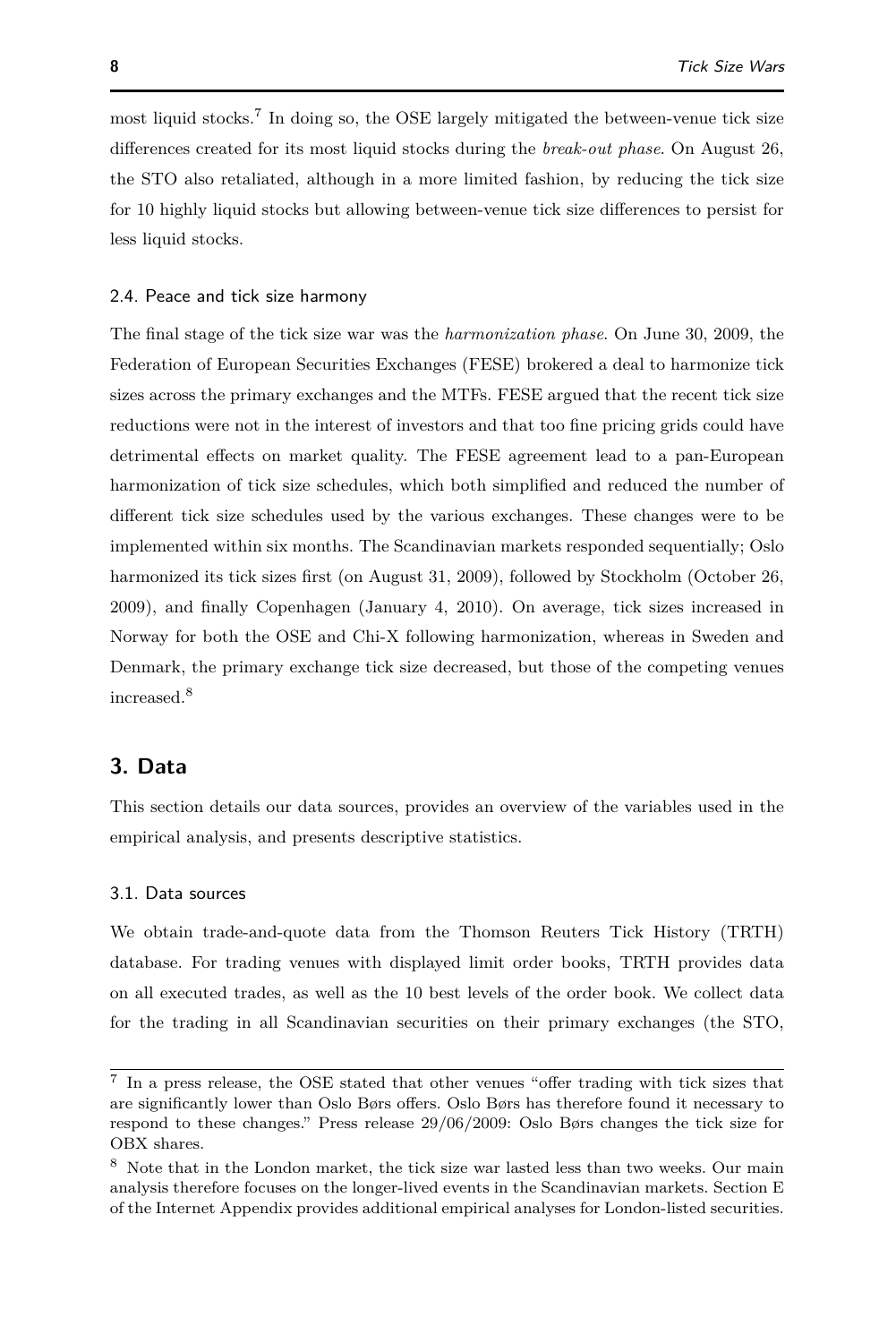OSE, and COP) as well as for the trading in the same securities on Chi-X, BATS, and Turquoise.<sup>[9](#page-0-0)</sup> In addition, we collect data on the number of shares outstanding and constituency in each market's blue-chip index for the period 2008–2010.

We use the TRTH trade-and-quote data to construct several standard measures of market quality, including the quoted bid-ask spread, effective and realized spreads, the price impact, and measures of order book depth and realized volatility. The construction of these market quality measures follows standard procedures in the market microstructure literature, and the calculations are conducted at the 1-minute horizon where time is required (that is, for realized spreads and price impacts), following the findings of [Conrad and Wahal](#page-40-18) [\(2020\)](#page-40-18) for the likely holding periods of liquidity providers in 2010. The exact definitions of each of the market quality measures can be found in Section B of the Internet Appendix.

#### 3.2. Measuring aggregate market quality

In addition to the standard venue-specific measures of market quality, we construct measures of aggregate market quality across all the trading venues in a given market. Although the European equity markets have no formal notion of a national best bid and offer (NBBO),  $^{10}$  $^{10}$  $^{10}$  we find it useful to construct an estimate of the best bid and offer prices across the competing trading venues.<sup>[11](#page-0-0)</sup> We do so by aligning contemporaneous order books across trading venues and, at each point in time with an update to the order book, recording the best bid and ask prices. For simplicity, we refer to these estimates as the "NBBO." These NBBO prices are then used to construct market-wide measures of transactions costs and realized volatility.

We also construct a measure of market-wide order book depth. This is not straightforward when different venues have different tick sizes. Figure [1](#page-9-0) illustrates the issue. By only considering the depth at the best bid and ask on the small-tick venue, one would overlook that the small-tick venue quotes additional depth at prices that still improve on the prices at the large-tick venue. In our view, the most relevant measure is one that aggregates all depth quoted on the small-tick venue at prices equal to (or better than) the best prices at the large-tick venue, as illustrated by the shaded area in

<sup>9</sup> Both the primary exchanges and the MTFs trade securities in their respective native currency. For example, the Norwegian stock Statoil is traded in Norwegian kroner both in Oslo and on the MTFs.

<sup>&</sup>lt;sup>10</sup> Unlike the American RegNMS, which requires trading at the NBBO, the European regulation only requires "best execution," which examines all features of execution, of which price is one component.

<sup>&</sup>lt;sup>11</sup> The NBBO is constructed based on all available quotes from the primary exchange (COP, OSE or STO), as well as BATS, Chi-X, and Turquoise.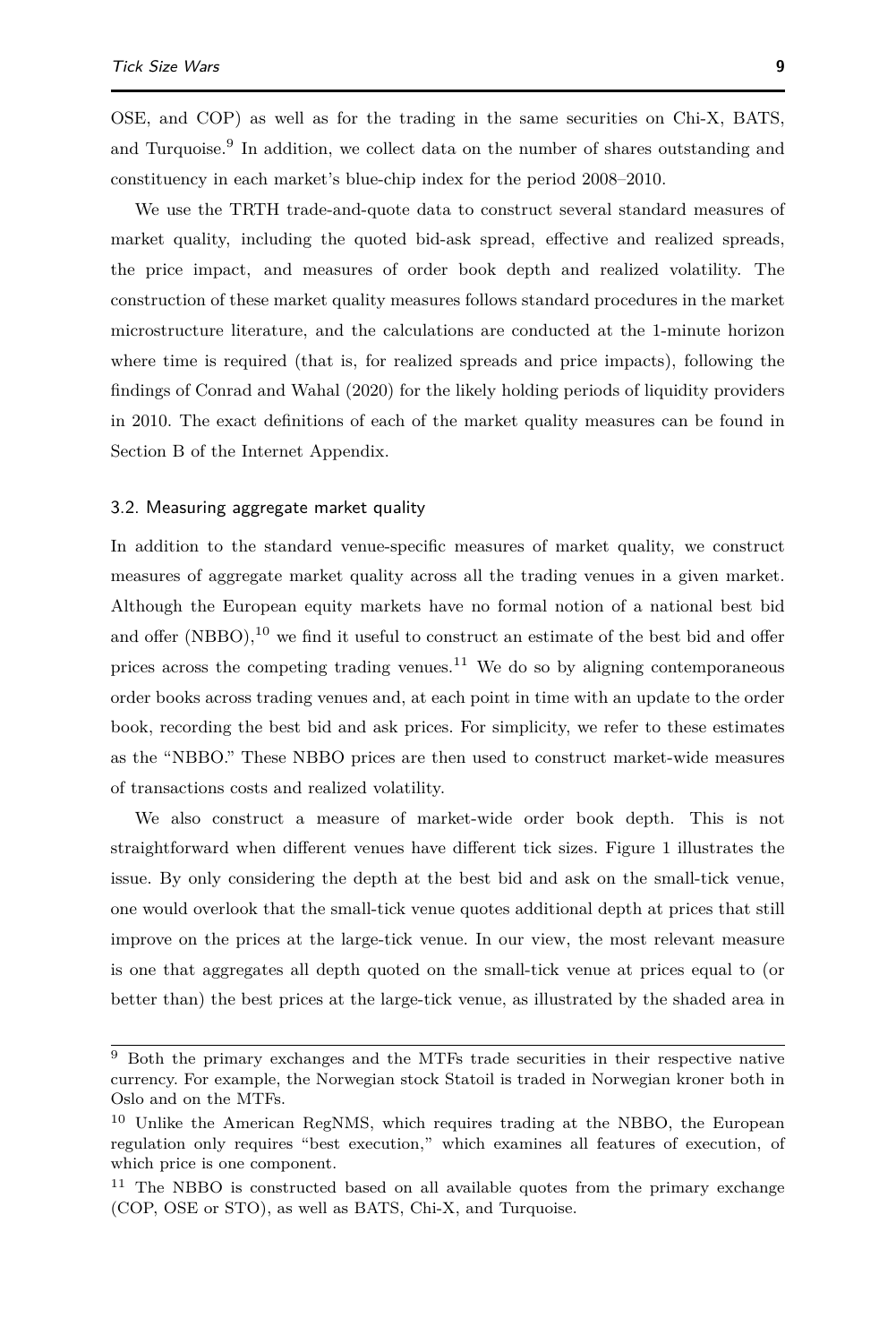Figure [1.](#page-9-0) We view this as the volume at the small-tick venue that competes with the volume available at the best prices on the large-tick venue.

#### <span id="page-9-0"></span>Fig. 1: The across-market depth measure

The figure illustrates the construction of comparable depth measures at exchanges with different tick sizes. The depth at the large-tick exchange is measured as the depth at the best bid and ask on that exchange. On the small-tick exchange, we sum all depth at prices equal to or better than the best bid and ask prices at the large-tick exchange. The shaded areas indicate the comparison.



# 3.3. Descriptive statistics

Panel A of Table [2](#page-11-0) provides a count of the number of stocks that, in the period 2008–2010, could be traded on the primary exchanges and the MTFs. Combined, the three primary exchanges offered trading in 1023 stocks, of which 77 were constituents of the exchanges' highly liquid blue-chip indexes. Although their exact stock coverage varied, the MTFs offered trading in a large number of both index and non-index stocks. For example, BATS offered trading in more than 150 Scandinavian stocks, covering significant numbers of index and non-index stocks in each market. Our analysis considers both index and nonindex stocks, which allows us to study the effects of the tick size war for both liquid and illiquid stocks.

We compare the market quality in Scandinavian index stocks at the primary exchanges and at the competing MTFs. Table [2](#page-11-0) suggests that market quality, as measured by spreads, order book depth, and trading volume, is significantly better at the primary exchanges than the MTFs. For example, the average quoted and effective bid-ask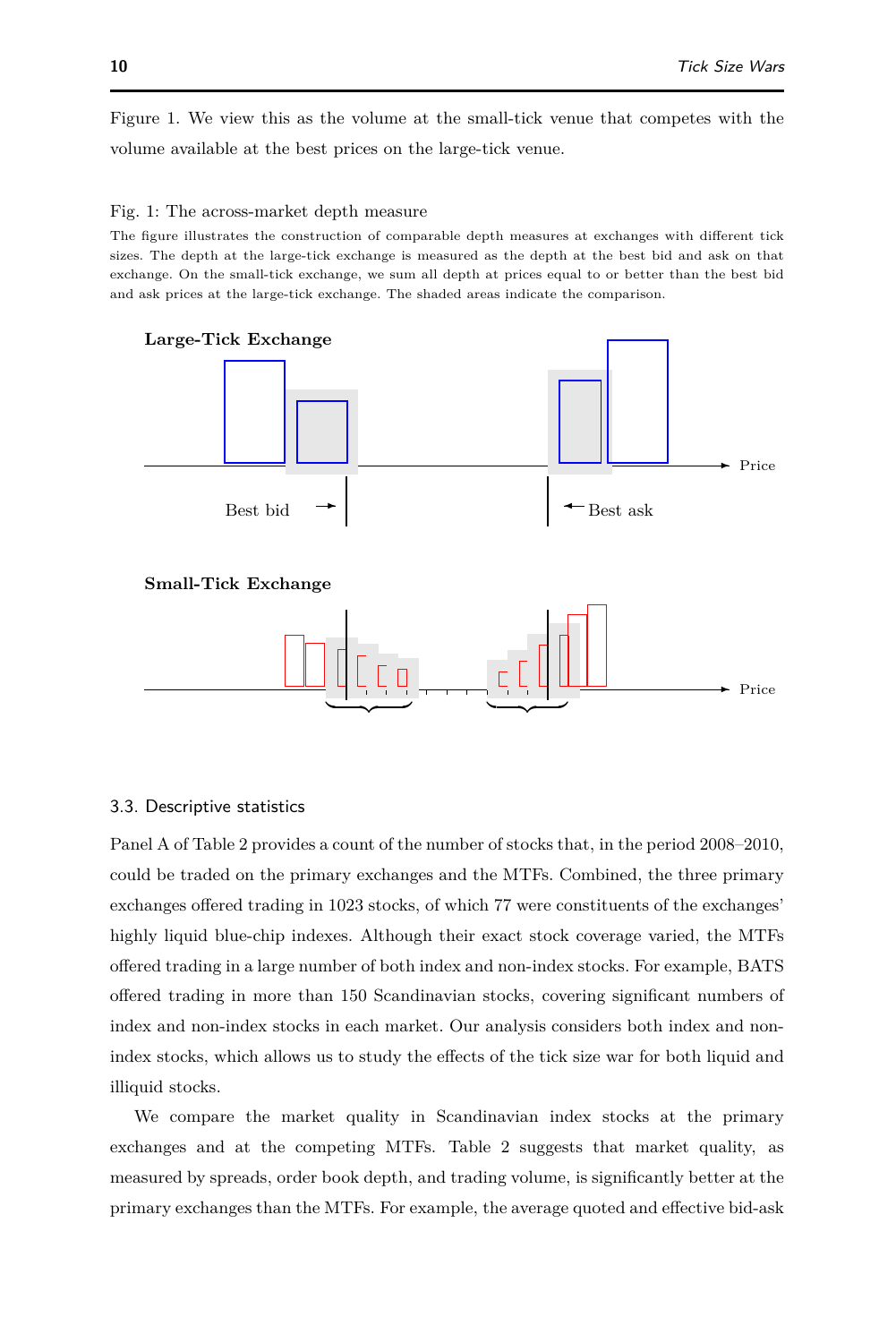spreads on the MTFs are 1% and 0.32%, respectively, about three times larger than the average on primary exchanges. In terms of depth, the MTFs average about 480 thousand kroner—about a fifth of the primary exchange average of 2.2 million. In terms of executed trading volume, the MTFs average 7.5 million kroner, significantly smaller than the 269 million trading volume on the primary exchanges. Although liquidity seems much better on the primary exchanges, realized volatility is on average considerably smaller on the MTFs—at 0.3% on the MTFs compared with 0.69% on the primary exchanges—perhaps owing to the fact that shares are relatively less frequently traded at the MTFs.

Finally, Panel B of Table [2](#page-11-0) summarizes our market-wide spread measures. As constructing an NBBO including the MTFs quotes can only improve the market-wide quoted spread, the average NBBO quoted spread (0*.*32%), is lower than the 0*.*36% primary exchange average, but both the effective and realized spreads, which involve trades, are higher for the NBBO than for the primary exchange alone. This is because trades on the MTFs may not necessarily improve on the effective or realized spreads of the primary exchange. Note also that the number of observations differs slightly between the NBBO and MTF samples due to differences in the coverage of stocks.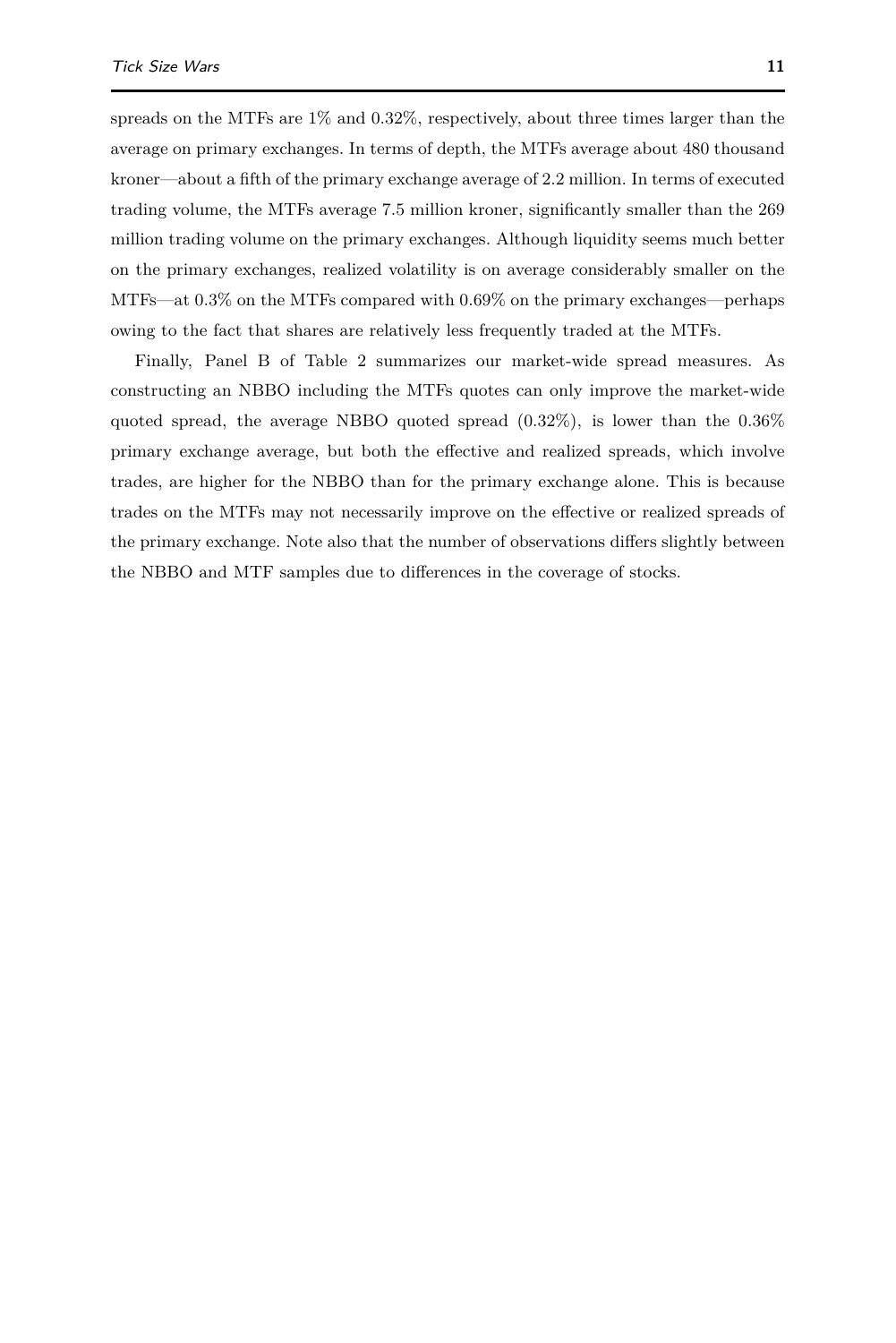#### <span id="page-11-0"></span>**Table 2.** Summary statistics

Panel A provides the number of Scandinavian securities that could be traded at the various trading venues in the period August 2008 to March 2010. For the primary exchanges, COP, OSE, and STO, we group stocks into constituents of the blue-chip indexes, and others. For the competing MTFs, the statistic reported is the total number of traded stocks, regardless of index status. Panel B summarizes our main market quality measures in the period January–May 2009. *Quoted spread*: Difference between the best bid and ask divided by the mid-price, calculated at each update of the order book, and then averaged over the trading day. *Effective spread*, *realized spread* and *price impact* are calculated for each trade, and averaged across all trades during the trading day. The *NBBO* versions of the above four measures use the NBBO to calculate the best bid and ask, instead of the venue-specific best bid and ask. *Realized volatility* is calculated on a daily level as the second (uncentered) moment of 10-minute returns. For each limit order book we calculate *depth* as the sum of the bid and ask depth (in kroner). The daily depth is the average across limit order book states. *Fraction at best quote* is the fraction of the day a given trading venue is quoting the market-wide best price. Finally, *order to trade* is the number of changes to the limit order book divided by the total number of trades that day. In the construction of all market quality measures, we exclude the first and last half hour of the trading day. The volume and market capitalization statistics are reported in local currency (kroner: Denmark–DKK, Norway–NOK, Sweden–SEK). Averages for the primary exchanges (Copenhagen, Oslo and Stockholm) are calculated separately for the stocks inside and outside the blue-chip indexes. Averages for the MTFs only consider index stocks.

|         |                       | Stocks in Cross-section |                                       |    |    |    |  |  |  |
|---------|-----------------------|-------------------------|---------------------------------------|----|----|----|--|--|--|
|         |                       |                         | Primary Exchange Chi-X BATS Turquoise |    |    |    |  |  |  |
| Country | Index                 |                         | Index Non-index                       |    |    |    |  |  |  |
|         | Denmark Copenhagen 20 | 20                      | 209                                   | 29 | 36 | 37 |  |  |  |
| Norway  | Oslo OBX              | 26                      | 222                                   | 33 | 46 | 41 |  |  |  |
| Sweden  | Stockholm OMX         | 30                      | 516                                   | 68 | 97 | 37 |  |  |  |

Panel A: Equities in sample (2008–2010)

Panel B: Descriptive statistics (January–May 2009)

|                               |              | Primary Exchanges |           |                 |                  |             | <b>MTFs</b> |               |            |  |
|-------------------------------|--------------|-------------------|-----------|-----------------|------------------|-------------|-------------|---------------|------------|--|
|                               | Index stocks |                   |           |                 | Non-index stocks |             |             | Index stocks  |            |  |
|                               |              | Mean Median       |           |                 | N Mean Median    |             |             | N Mean Median | N          |  |
| Quoted spread $(\%)$          | 0.36         |                   | 0.33 7686 | 3.62            |                  | 2.81 59139  | 1.02        |               | 0.62 13592 |  |
| Effective spread $(\%)$       | 0.13         |                   | 0.12 7685 | 1.15            |                  | 0.77 47658  | 0.32        |               | 0.22 12017 |  |
| Realized spread $(\%)$        | 0.06         |                   | 0.05 7685 | 0.71            |                  | 0.39 46985  | 0.13        |               | 0.08 11957 |  |
| Price impact $(\%)$           | 0.08         |                   | 0.07 7685 | 0.48            |                  | 0.20 46943  | 0.19        |               | 0.11 11956 |  |
| NBBO quoted spread $(\%)$     | 0.32         |                   | 0.27 7686 | 3.62            |                  | 2.81 59139  | 0.26        |               | 0.25 11232 |  |
| NBBO effective spread $(\%)$  | 0.25         |                   | 0.19 7685 | 1.15            |                  | 0.77 47658  | 0.27        |               | 0.22 14339 |  |
| NBBO realized spread $(\%)$   | 0.20         |                   | 0.13 7685 | 0.72            |                  | 0.40 46985  | 0.24        |               | 0.18 14339 |  |
| NBBO price impact $(\%)$      | 0.07         |                   | 0.06 7685 | 0.48            |                  | 0.20 46943  | 0.06        |               | 0.05 14339 |  |
| Realized volatility $(\%)$    | 0.69         |                   | 0.41 7686 | 0.74            |                  | 0.50 45225  | 0.30        |               | 0.28 12345 |  |
| Depth $(000's)$               | 2240         |                   | 1016 7686 | 187             |                  | 69 59815    | 488         |               | 260 13870  |  |
| Kroner volume $(000,000)$ 's) | 269.2        | 130.8 7686        |           | 4.1             |                  | 0.2 64280   | 7.5         |               | 1.3 15294  |  |
| Fraction at best quote $(\%)$ | 80.1         |                   | 95.1 7008 | 99.8            |                  | 100.0 50737 | 35.1        |               | 36.1 11232 |  |
| Market share $(\%)$           | 96.1         |                   |           | 98.0 7686 100.0 |                  | 100.0 64280 | 1.9         |               | 0.7 15294  |  |
| Market cap $(000,000)$ 's)    | 50748        | 21440 7686        |           | 3242            |                  | 406 64280   |             |               |            |  |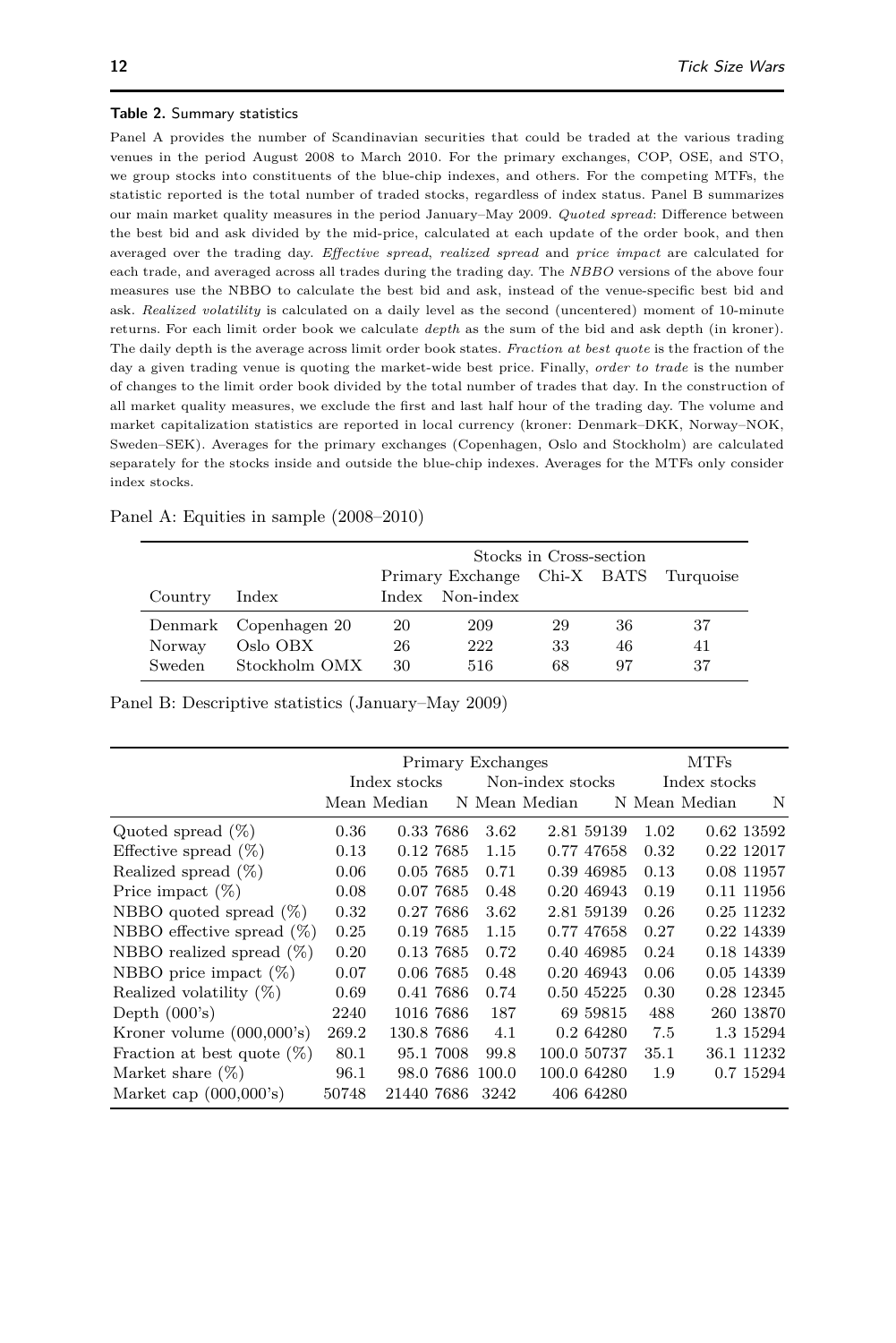# <span id="page-12-0"></span>**4. Main Results**

We begin our empirical analysis by exploring how the tick size war affected market shares and market quality across the participating trading venues. Digging deeper into the mechanisms underlying the results, we then examine the extent to which a stock's primary exchange bid-ask spreads were constrained by the tick size in the period before the tick size war, which is an important driver of the observed market share and market quality effects. Although the empirical analysis is primarily focused on the *break-out phase* of the tick size war, we also present evidence on the effects of the *retaliation* and *harmonization* phases.

#### 4.1. Did the tick-size-reducing MTFs capture market share?

We consider two measures of market share. The first, a post-trade measure, is simply a trading venue's market share of transacted volume. The second, a pre-trade measure, quantifies how frequently a venue quotes the market-wide best available price.<sup>[12](#page-0-0)</sup> We examine both pre- and post-trade market shares to understand how trading and quoting activity changes in response to between-venue tick size competition.

Figure [2](#page-14-0) plots the two market share measures for blue-chip index stocks, separately for the three primary exchanges in our sample: Copenhagen, Oslo, and Stockholm. The graphical evidence is striking. Immediately after the start of the tick size war, on June 1, 2009, we find economically significant reductions in both pre-trade and post-trade primary exchange market shares across all three Scandinavian markets. In terms of executed trading volume, we find market share losses for the primary exchanges that vary between 2.4 percentage points and 3.5 percentage points.<sup>[13](#page-0-0)</sup> Chi-X is the primary benefactor of the primary exchanges' lost market shares, we find, capturing post-trade market shares of between 2.4 and 4 percentage points.

Even more extreme primary exchange market share losses are observed in terms of best quotes. In the Copenhagen and Oslo markets, from the first day of the tick size war, the primary exchanges shift from quoting at the market-wide best price virtually all the time to only about half the time. For Stockholm, the effects are less extreme, possibly reflecting the fact that Chi-X already in the pre-war period offered smaller tick sizes than the STO. Notwithstanding this fact, the observed reduction in pre-trade market share is close to 20 percentage points. For Copenhagen and Oslo, Chi-X is again the

 $^{12}\,$  The measure is calculated separately for the bid and ask side and then averaged. Note that this measure does not sum to one, as several exchanges can be (and typically are) quoting the best price.

<sup>&</sup>lt;sup>13</sup> These numbers represent estimates from a before-after regression specification. The regression estimates are presented in Internet Appendix Section D.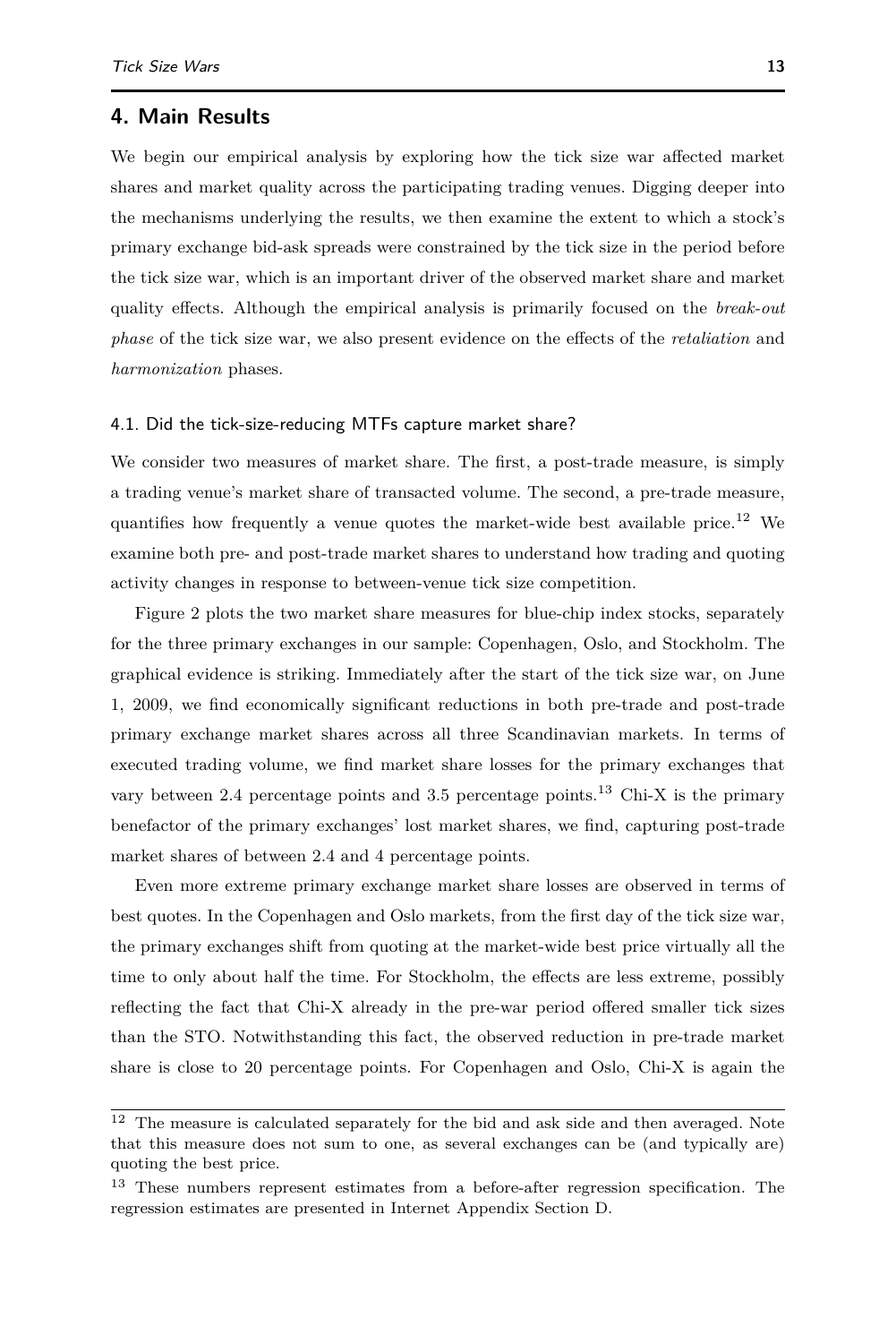main benefactor of the pre-trade market share losses, whereas for Stockholm, BATS and Turquoise increase their pre-trade market share the most from before to after the start of the tick size war.

The graphical results presented in Figure [2](#page-14-0) provide compelling evidence that competing trading venues can capture market shares, in terms of both quoted and executed volume, from incumbent stock exchanges by directly competing on the minimum price increment. Although the primary exchanges' significant loss of market share during June 2009 initially seemed permanent, following each market's tick size harmonization, as Figure [2](#page-14-0) shows, the primary exchanges mostly recovered their dominant position in terms of quoting at the market-wide best bid and offer prices, and the gains made by alternative venues in executed volume largely remain. This is consistent with the empirical findings of [Foley et al.](#page-40-19) [\(2019\)](#page-40-19) that broker connectivity to new venues is "sticky." In Section [4.5,](#page-25-0) we show that the graphical evidence in Figure [2](#page-14-0) is robust to using a more rigorous regression framework.

## <span id="page-13-0"></span>4.2. Did the tick size war affect market quality?

Having documented that the tick size war had significant effects on both pre-trade and post-trade market shares, we next consider its effects on market quality, both at individual trading venues and in the aggregate.

Our empirical strategy utilizes a difference-in-differences design, which is motivated by two considerations. The first is that market quality on average in the period 1995– 2008 is significantly worse in June than May—even absent a tick size war. Internet Appendix Table A.3 uses trading data from the "placebo" period 1995–2008 and shows that a simple before-after comparison of June 2009 and May 2009 is likely to conflate the effects of the tick size war with this seasonal (summer) effect. The second consideration is that the observed seasonal effect is almost identical for the most-traded stocks and for the less-traded stocks, making them excellent candidates to act as control stocks.

Combining these two considerations, our difference-in-differences model estimates the change in market quality from May to June 2009 for the most-traded stocks in the Scandinavian markets—that is, those traded outside the primary exchanges, and thus affected by the June, 2009 MTF tick reductions—and subtracts the trend for a control group of less-traded stocks not affected by the tick size reductions. Our baseline control sample contains all primary exchange stocks that were not traded on the MTFs throughout 2009, and which were as such not affected by the reductions in tick sizes on the MTFs. We also show the robustness of our results to using only the more liquid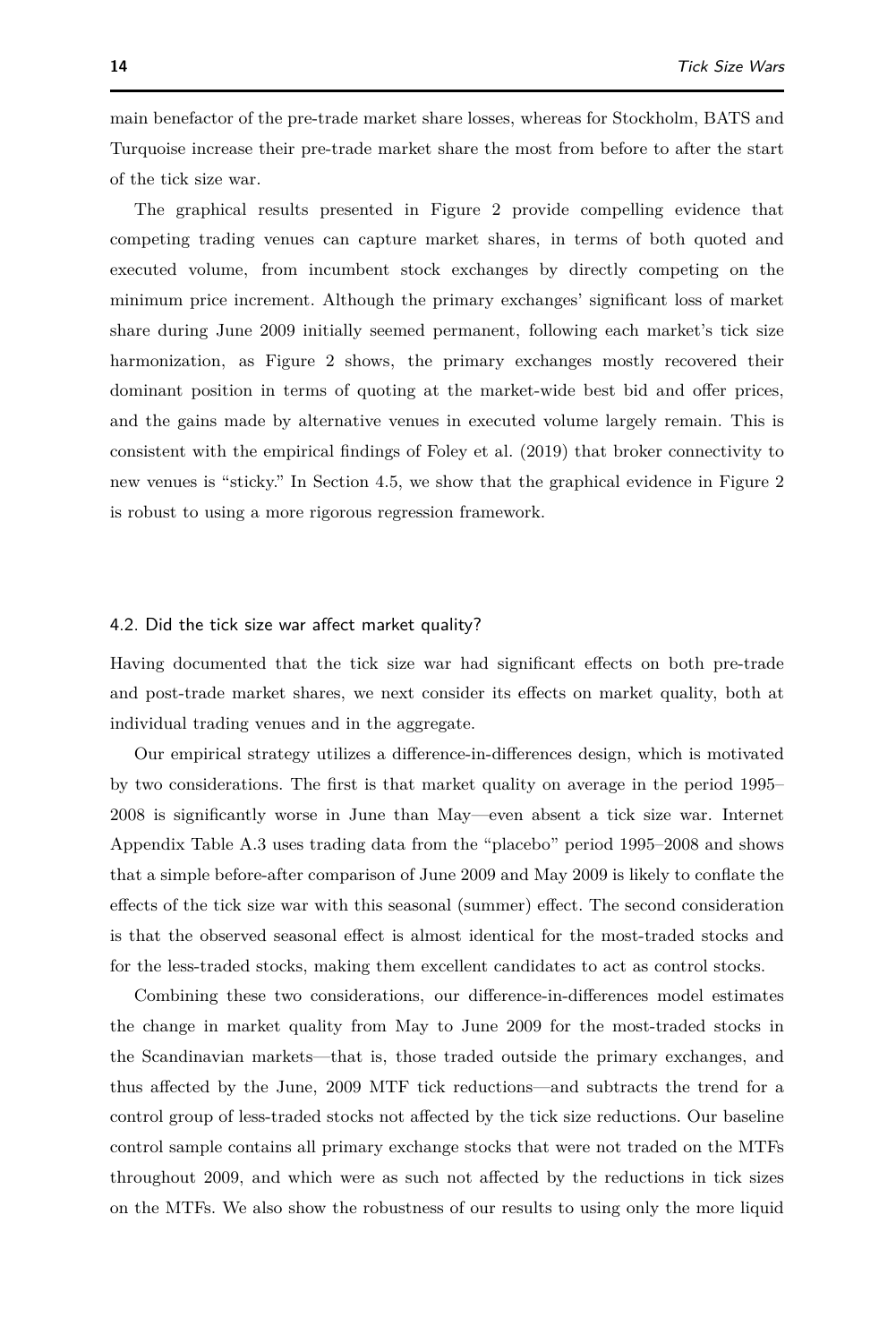#### <span id="page-14-0"></span>Fig. 2: Effects of tick size war on market shares

This figure plots two measures of primary exchange market shares throughout the tick size war. In solid black, as our pre-trade market share measure, we plot the fraction of the trading day that the primary exchange quotes at the market-wide best bid and ask prices. In dashed red, as our post-trade market share measure, we plot the fraction of market-wide trading volume that is executed on the primary exchange. The plot only considers stocks in the blue-chip indexes at each of the primary exchanges. The gray vertical lines indicate the main events of the tick size war. The leftmost vertical line indicates June 1, 2009, the start of the tick size war. The rightmost vertical line indicates the tick size harmonization date, which varies across markets. For Norway and Sweden there is a middle line, which indicates the date when the primary exchange retaliated by lowering its tick sizes.

### Panel A: Denmark (Copenhagen)



Panel B: Norway (Oslo)



Panel C: Sweden (Stockholm)

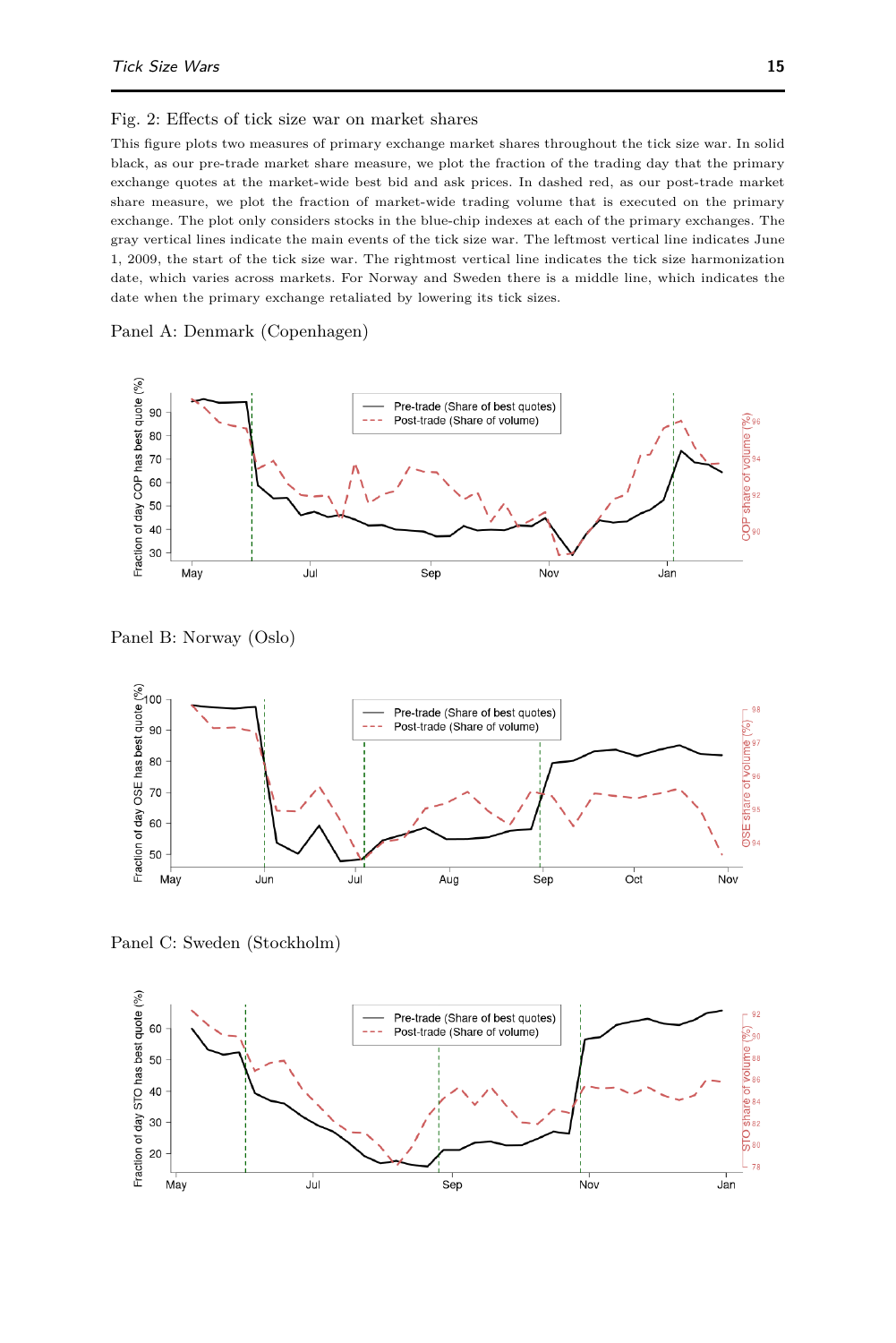subset of these control stocks. We estimate the following regression:

<span id="page-15-1"></span><span id="page-15-0"></span>
$$
y_{it} = \alpha_i + \alpha_t \times \alpha_c + \tau D_{it} + \omega_{it}, \tag{1}
$$

where  $y_{it}$  is the outcome of interest, for example the effective spread, for stock  $i$  on date *t*;  $D_{it} = Post_{it} \times Treated_{it}$  and hence equals one for stock *i* in the treated group  $(Treated_{it} = 1)$  after the start of the tick size war  $(Post_{it} = 1)$ , and zero otherwise;  $α<sub>i</sub>$  are stock-venue fixed effects; <sup>[14](#page-0-0)</sup> and  $α<sub>t</sub>$  are date-level fixed effects. The inclusion of  $\alpha_i$  and  $\alpha_t$  controls for fixed differences in  $y_{it}$  between treated and control stocks, and ensures that the before-after effect of the tick size war for treated stocks is measured net of the time trend for control group stocks. To allow for the possibility that stocks in different markets follow different time trends, we interact the date fixed effect  $\alpha_t$ with  $\alpha_c$ , a market-level fixed effect. Thus, our difference-in-differences model compares treated stocks in the Danish (or Norwegian or Swedish) market exclusively to control stocks from the same market. We estimate  $\tau$  using a short sample period (May  $1 -$  June 30) to exclude the primary exchanges' tick size retaliations. Equation [\(1\)](#page-15-0) is estimated separately for stocks traded on the primary exchanges and the MTFs.<sup>[15](#page-0-0)</sup>

The difference-in-differences estimates are presented in Table [3.](#page-17-0) We transform our spread, depth, and volume measures with the natural logarithm; for log-transformed variables, the difference-in-differences estimate,  $\tau$ , multiplied by 100 can approximately be interpreted as the percentage effect of the tick size war. For the primary exchanges, we find economically and statistically significant reductions of about 8% for both the quoted and effective spreads as a result of the tick size war. The latter effect is primarily driven by a reduction in the realized spread. We also find a 12% increase in primary exchange volume. For the alternative venues, we observe more pronounced improvements in measured liquidity. These include significant reductions in quoted spread of almost 33%, which highlight the large reductions in spreads that are made possible by tick

<sup>14</sup> Throughout the paper, the stock identifier *i* corresponds to the unique stock-venue combination. For example, Statoil traded on the OSE (STL.OL) is treated as a separate unit *i* from Statoil traded on Chi-X (STL.CHI). This separation allows us to explore how market quality in the same stock was affected by the tick size war separately based on the venue of trading. When considering aggregate measures of market quality, such as the NBBO bid-ask spread, Statoil is represented by the same NBBO for both primary and MTFs venues. In such cases, the stock-venue fixed effect collapses to a simple stock fixed effect.

<sup>15</sup> Because our difference-in-differences model includes stock-venue fixed effects, the estimation sample effectively retains only the stocks that have trading activity both before and after the start of the tick size war. To avoid contamination from index inclusion and exclusion effects, we exclude from the estimation sample stocks that enter or exit the Copenhagen, Oslo, or Stockholm blue-chip indexes during 2009.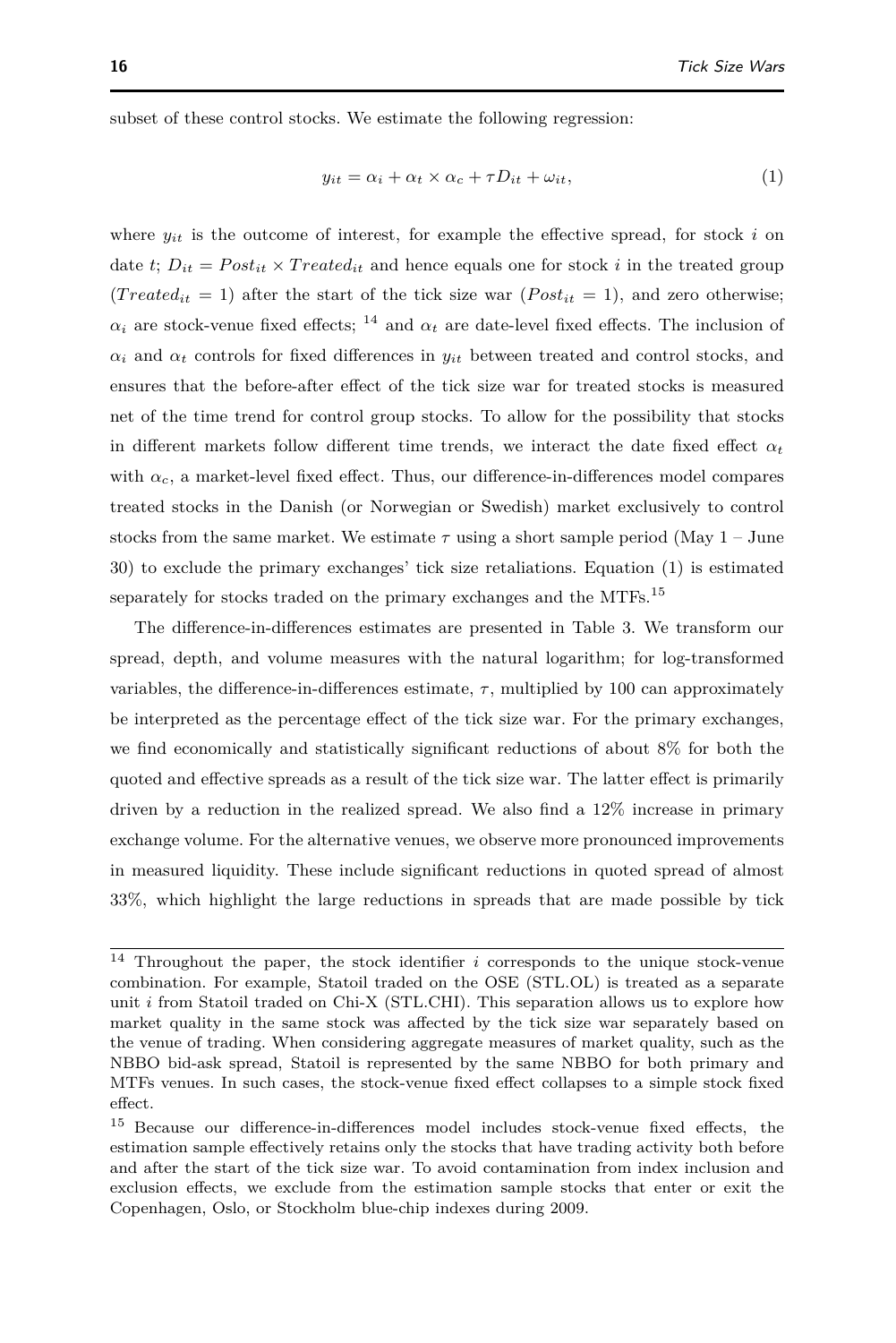size changes. These reduced quoted spreads generate measurable benefits for those demanding liquidity, reducing the effective spreads paid by 27%. Again, the majority of these improvements come at the cost of the liquidity suppliers, with realized spreads declining significantly. The increases in volume on the alternative exchanges are also more pronounced, increasing by over 66%.

To empirically assess the effects of the tick size war on aggregate market quality, we re-estimate Equation [\(1\)](#page-15-0) using measures of market quality based on the NBBO, together with total trading volume across all venues, as the outcome variables. The results are presented in the "Aggregate" columns of Table [3.](#page-17-0) The results show a significant reduction in NBBO spreads, and significant increases in both total quoted depth and total traded volume, confirming that the tick size war had beneficial effects for overall market quality.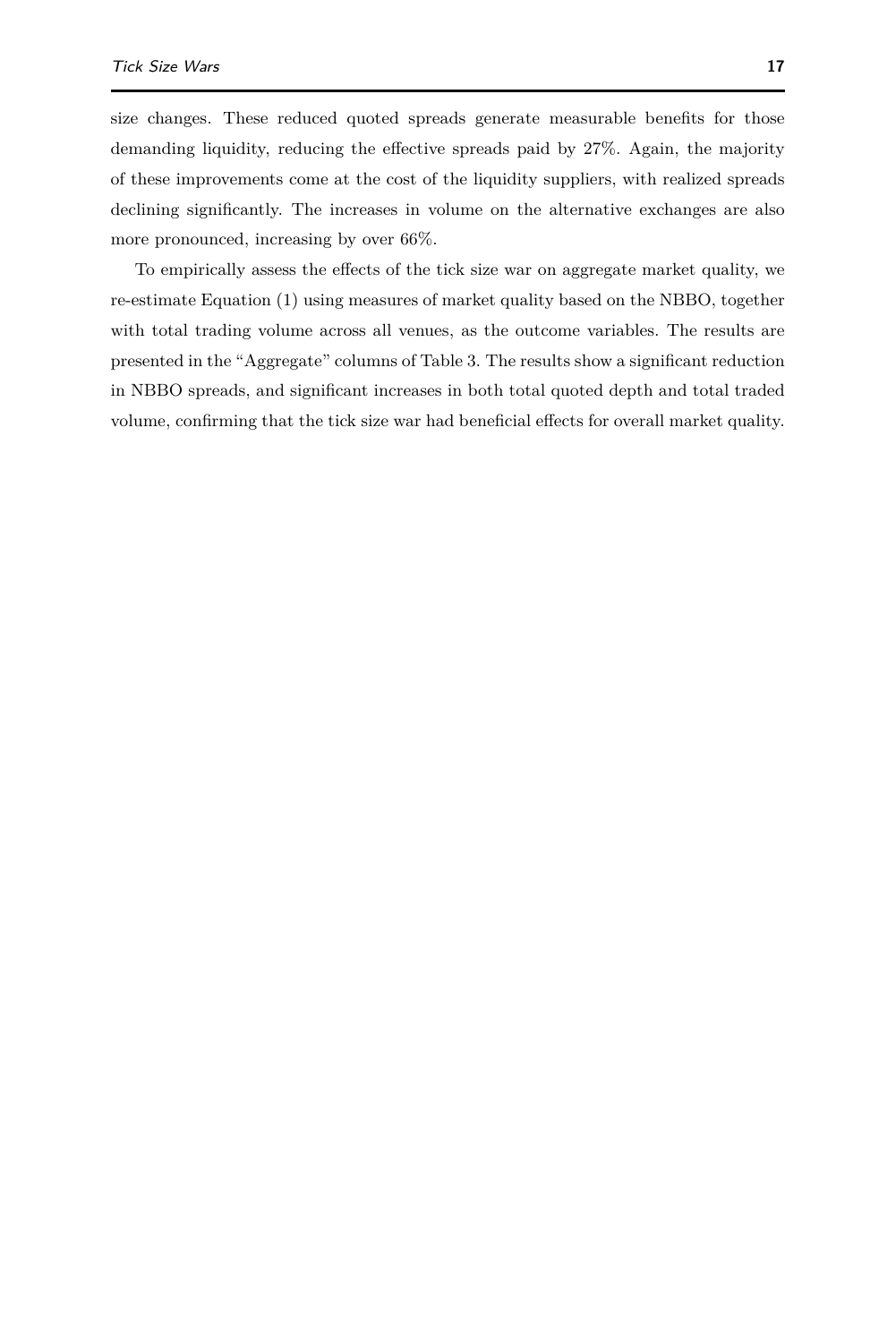<span id="page-17-0"></span>

| <b>Table 3.</b> Effects of the tick size war on market quality                                                                                                                                                                                                                                                                                                                                                                                                                                                                                                                                                                                                                                                                                                                                                                                                                                                                                                                                                                                                                                                                                                                                                                                                                                                                                                                                                                                                                                                                                                                                                                                                                                                                                                                                            |                                   |                         |                                                                                                                                                                   |                                                 |                         |                                   |                                                             |                         |                                   |                                      |                                      |                                   | $\overline{\alpha}$ |
|-----------------------------------------------------------------------------------------------------------------------------------------------------------------------------------------------------------------------------------------------------------------------------------------------------------------------------------------------------------------------------------------------------------------------------------------------------------------------------------------------------------------------------------------------------------------------------------------------------------------------------------------------------------------------------------------------------------------------------------------------------------------------------------------------------------------------------------------------------------------------------------------------------------------------------------------------------------------------------------------------------------------------------------------------------------------------------------------------------------------------------------------------------------------------------------------------------------------------------------------------------------------------------------------------------------------------------------------------------------------------------------------------------------------------------------------------------------------------------------------------------------------------------------------------------------------------------------------------------------------------------------------------------------------------------------------------------------------------------------------------------------------------------------------------------------|-----------------------------------|-------------------------|-------------------------------------------------------------------------------------------------------------------------------------------------------------------|-------------------------------------------------|-------------------------|-----------------------------------|-------------------------------------------------------------|-------------------------|-----------------------------------|--------------------------------------|--------------------------------------|-----------------------------------|---------------------|
| The table reports estimates of the difference-in-differences effect $\tau$ from $y_{it} = \alpha_i + \alpha_t \times \alpha_c + \tau D_{it} + \omega_{it}$ . The sample period is May 2009 through<br>June 2009. The effect $\tau$ is estimated separately for primary exchanges (OSE, STO, COP), MTFs (Chi-X, Turquise, BATS), and the NBBO. In our<br>main specification, labeled "Full Sample," the treated sample comprises all stocks that could be traded on Chi-X, BATS or Turquoise before June<br>1, 2009, and the control sample comprises all stocks that could not be traded on Chi-X, BATS, or Turquoise throughout the calendar year 2009.<br>In the "Traded $> 70\%$ " and "Traded $> 90\%$ " robustness specifications, we restrict the control sample to stocks that are traded on at least 70%<br>(90%) of the trading days in 2009. In the "Propensity Matched" robustness specification, we use a one-to-one nearest neighbor matching procedure<br>to restrict the control sample to the 89 control stocks that are the closest matches to our 89 treated sample stocks based on average bid-ask spreads.<br>depth, and trading volume during the period from January to May 2009. All dependent variables apart from realized volatility are transformed with<br>the natural logarithm. All regressions control for the natural logarithm of the stock price. For ease of exposition, we have included N, the number<br>of observations, only for regressions using trading volume as the dependent variable. The number of observations varies slightly across dependent<br>variables. t-statistics are presented in parentheses. Standard errors are clustered at the stock-venue level. Significance levels are indicated as: * $p \lt \theta$<br>10\%, ** p < 5\%, *** p < 1\%. |                                   |                         |                                                                                                                                                                   |                                                 |                         |                                   |                                                             |                         |                                   |                                      |                                      |                                   |                     |
|                                                                                                                                                                                                                                                                                                                                                                                                                                                                                                                                                                                                                                                                                                                                                                                                                                                                                                                                                                                                                                                                                                                                                                                                                                                                                                                                                                                                                                                                                                                                                                                                                                                                                                                                                                                                           |                                   |                         |                                                                                                                                                                   |                                                 |                         | Robustness Tests:                 |                                                             |                         |                                   |                                      |                                      |                                   |                     |
|                                                                                                                                                                                                                                                                                                                                                                                                                                                                                                                                                                                                                                                                                                                                                                                                                                                                                                                                                                                                                                                                                                                                                                                                                                                                                                                                                                                                                                                                                                                                                                                                                                                                                                                                                                                                           |                                   | <b>Full Sample</b>      |                                                                                                                                                                   |                                                 | Traded $\geq 70\%$      |                                   |                                                             | Traded $> 90\%$         |                                   |                                      | Propensity Matched                   |                                   |                     |
|                                                                                                                                                                                                                                                                                                                                                                                                                                                                                                                                                                                                                                                                                                                                                                                                                                                                                                                                                                                                                                                                                                                                                                                                                                                                                                                                                                                                                                                                                                                                                                                                                                                                                                                                                                                                           | Primary                           |                         | MTFs Aggregate Primary                                                                                                                                            |                                                 |                         | MTFs Aggregate Primary            |                                                             |                         | MTFs Aggregate Primary            |                                      |                                      | MTFs Aggregate                    |                     |
| Quoted spread                                                                                                                                                                                                                                                                                                                                                                                                                                                                                                                                                                                                                                                                                                                                                                                                                                                                                                                                                                                                                                                                                                                                                                                                                                                                                                                                                                                                                                                                                                                                                                                                                                                                                                                                                                                             | $(-4.40)$ $(-12.30)$              |                         | $-0.08^{***}\,\,-0.33^{***}\,\,-0.20^{***}\,\,-0.08^{***}\,\,-0.34^{***}\,\,-0.20^{***}\,\,-0.09^{***}\,\,-0.33^{***}\,\,-0.21^{***}\,\,-0.09^{***}$<br>$(-8.39)$ | $(-4.50)$ $(-12.35)$                            |                         | $(-8.55)$                         |                                                             |                         | $(-8.58)$                         |                                      | $-0.26***$                           | $-0.20***$                        |                     |
| Effective spread $-0.08***$ $-0.27***$ $-0.05***$ $-0.08***$ $-0.27***$ $-0.05**$                                                                                                                                                                                                                                                                                                                                                                                                                                                                                                                                                                                                                                                                                                                                                                                                                                                                                                                                                                                                                                                                                                                                                                                                                                                                                                                                                                                                                                                                                                                                                                                                                                                                                                                         |                                   |                         |                                                                                                                                                                   |                                                 |                         |                                   | $(-4.44)$ $(-12.20)$                                        | $-0.07***$ $-0.26***$   | $-0.04***$                        | $(-3.87)$<br>$-0.08***$              | $(-9.02)$<br>$-0.21***$              | $(-7.56)$<br>$-0.06***$           |                     |
| Realized spread $-0.15***$                                                                                                                                                                                                                                                                                                                                                                                                                                                                                                                                                                                                                                                                                                                                                                                                                                                                                                                                                                                                                                                                                                                                                                                                                                                                                                                                                                                                                                                                                                                                                                                                                                                                                                                                                                                | $(-3.99)$ $(-10.73)$<br>$(-3.93)$ | $-0.31***$<br>$(-7.29)$ | $(-2.62)$<br>$-0.04$<br>$(-1.22)$                                                                                                                                 | $(-3.78)$ $(-10.58)$<br>$-0.15***$<br>$(-3.78)$ | $-0.31***$<br>$(-7.18)$ | $(-2.41)$<br>$-0.03$<br>$(-1.04)$ | $(-3.42)$ $(-10.27)$<br>$-0.15^{\ast\ast\ast}$<br>$(-3.71)$ | $-0.31***$<br>$(-7.15)$ | $(-2.07)$<br>$-0.03$<br>$(-0.97)$ | $(-3.32)$<br>$-0.13***$<br>$(-3.00)$ | $(-7.25)$<br>$-0.22$ **<br>$(-4.62)$ | $(-2.26)$<br>$-0.03$<br>$(-0.67)$ |                     |
| Price impact                                                                                                                                                                                                                                                                                                                                                                                                                                                                                                                                                                                                                                                                                                                                                                                                                                                                                                                                                                                                                                                                                                                                                                                                                                                                                                                                                                                                                                                                                                                                                                                                                                                                                                                                                                                              | $-0.04$<br>$(-1.40)$              | $-0.24***$<br>$(-5.66)$ | $-0.18^{\ast\ast\ast}$<br>$(-4.59)$                                                                                                                               | $-0.04$<br>$(-1.24)$                            | $-0.23***$<br>$(-5.58)$ | $-0.17***$<br>$-4.45)$            | $-0.03$<br>$(-0.88)$                                        | $-0.22***$<br>$(-5.30)$ | $-0.16***$<br>$(-4.09)$           | $-0.04$<br>$(-0.97)$                 | $-0.19***$<br>$(-3.86)$              | $-0.17***$<br>$(-3.52)$           |                     |
| Depth                                                                                                                                                                                                                                                                                                                                                                                                                                                                                                                                                                                                                                                                                                                                                                                                                                                                                                                                                                                                                                                                                                                                                                                                                                                                                                                                                                                                                                                                                                                                                                                                                                                                                                                                                                                                     | 0.00<br>(0.10)                    | $-0.00$<br>$(-0.16)$    | $0.11***$<br>(3.58)                                                                                                                                               | 0.00<br>(0.14)                                  | $-0.01$<br>$(-0.31)$    | $0.11***$<br>(3.60)               | 0.01<br>(0.22)                                              | $-0.01$<br>$(-0.42)$    | $0.11***$<br>(3.61)               | 0.01<br>(0.18)                       | 0.03<br>(1.09)                       | $0.11***$<br>(3.07)               | lick                |
| Volatility                                                                                                                                                                                                                                                                                                                                                                                                                                                                                                                                                                                                                                                                                                                                                                                                                                                                                                                                                                                                                                                                                                                                                                                                                                                                                                                                                                                                                                                                                                                                                                                                                                                                                                                                                                                                | 0.01<br>(0.10)                    | 0.03<br>(1.21)          | $-0.01$<br>$(-0.05)$                                                                                                                                              | 0.02<br>(0.14)                                  | 0.04<br>(1.31)          | $-0.00$<br>$(-0.00)$              | 0.05<br>(0.44)                                              | $0.06***$<br>(2.14)     | 0.03<br>(0.29)                    | 0.02<br>(0.12)                       | 0.02<br>(0.27)                       | $-0.00$<br>$(-0.01)$              | Size                |
| Volume                                                                                                                                                                                                                                                                                                                                                                                                                                                                                                                                                                                                                                                                                                                                                                                                                                                                                                                                                                                                                                                                                                                                                                                                                                                                                                                                                                                                                                                                                                                                                                                                                                                                                                                                                                                                    | $0.12***$<br>(2.65)               | $0.66***$<br>(13.68)    | $0.16***$<br>(3.40)                                                                                                                                               | $0.13***$<br>(2.77)                             | $0.66***$<br>(13.56)    | $0.17***$<br>(3.49)               | $0.16***$<br>(3.08)                                         | $0.67***$<br>(13.38)    | $0.19***$<br>(3.78)               | $0.15***$<br>(2.23)                  | $0.55***$<br>(9.12)                  | $0.19***$<br>(2.73)               | <b>Wars</b>         |
| $#$ treated units                                                                                                                                                                                                                                                                                                                                                                                                                                                                                                                                                                                                                                                                                                                                                                                                                                                                                                                                                                                                                                                                                                                                                                                                                                                                                                                                                                                                                                                                                                                                                                                                                                                                                                                                                                                         | 89                                |                         |                                                                                                                                                                   | 89                                              |                         |                                   | 89                                                          |                         |                                   | 89                                   |                                      |                                   |                     |
| $\#$ control units 577                                                                                                                                                                                                                                                                                                                                                                                                                                                                                                                                                                                                                                                                                                                                                                                                                                                                                                                                                                                                                                                                                                                                                                                                                                                                                                                                                                                                                                                                                                                                                                                                                                                                                                                                                                                    |                                   |                         |                                                                                                                                                                   | 451                                             |                         |                                   | 317                                                         |                         |                                   | 89                                   |                                      |                                   |                     |
| $\boldsymbol{N}$                                                                                                                                                                                                                                                                                                                                                                                                                                                                                                                                                                                                                                                                                                                                                                                                                                                                                                                                                                                                                                                                                                                                                                                                                                                                                                                                                                                                                                                                                                                                                                                                                                                                                                                                                                                          | 23,344                            |                         |                                                                                                                                                                   | 20,328                                          |                         |                                   | 15,820                                                      |                         |                                   | 6,987                                |                                      |                                   |                     |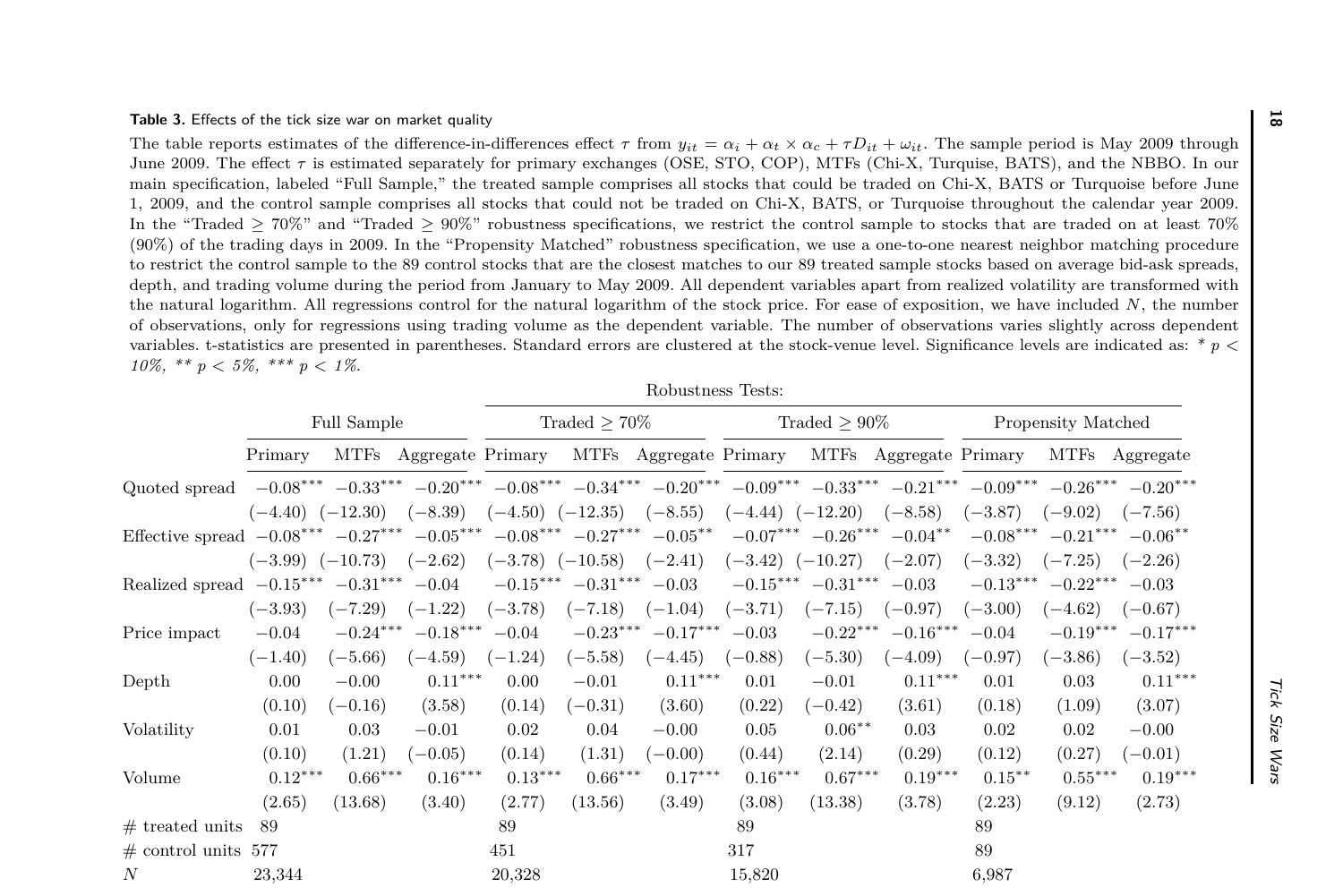The validity of our difference-in-differences estimates in Table [3](#page-17-0) does not require that treated and control sample stocks are similar in their levels of liquidity, only that they follow similar trends. Our primary specification, reported in the "Full Sample" panel of Table [3,](#page-17-0) uses 89 treated stocks, as well as 577 control stocks traded across the Scandinavian exchanges that did not experience any tick size competition.<sup>[16](#page-0-0)</sup> Internet Appendix Table A.4 shows that although these treated and control stocks significantly differ in their levels of liquidity, their trends in liquidity are statistically indistinguishable in the pre-war period January–May, 2009, supporting the common trends assumption of the difference-in-differences design. Internet Appendix Figure A.7 provides graphical evidence of the same effect. In addition, Internet Appendix Table A.3 shows evidence of common trends in the 14 years 1995–2008 leading up to the tick size war.<sup>[17](#page-0-0)</sup>

For transparency and robustness, however, we explore the sensitivity of our differencein-differences estimates to using three alternative, more liquid samples of control stocks. The first two robustness tests progressively exclude more control stocks based on their number of days with trading activity throughout 2009. In the panel labeled "Traded  $> 70\%,$ " we retain only the 451 control stocks that traded on at least 70\% of the approximately 250 trading days; the panel "Traded  $> 90\%$ " extends this requirement to at least 90% of the trading days in 2009, resulting in a further reduction to 317 control stocks. Going even further, in the panel "Propensity matched," we keep only the 89 control stocks that most closely match the liquidity profile of our 89 treated stocks. To achieve this, we undertake a one-to-one nearest neighbor matching based on spreads, depth and volume in the period January–May, 2009. Across all three robustness tests, estimates are virtually unchanged compared to the primary specification, all suggesting that the tick size war benefited market quality.

Given that our main results in Table [3](#page-17-0) are virtually unaffected by the choice of control sample, the following sections will continue to focus on the "Full Sample" specification in Table [3,](#page-17-0) as that specification provides the most statistical power. The added statistical power is particularly useful in analyses where we partition the data to examine effect heterogeneity.

 $^{16}\,$  The tick size war was shorter for 4 stocks traded on the Stockholm Stock Exchange (ALFA, LUPE, TEL2a, and TEL2b), with their primary listing tick sizes reduced on June 8, 2009. Our results are not sensitive to the inclusion or exclusion of these securities. Additionally, Nordea and Nokia, along with other Stockholm listings, traded at different tick sizes at the primary exchange and the MTFs even before the tick size war started on June 1, 2009.

<sup>&</sup>lt;sup>17</sup> See Internet Appendix Section C for a comprehensive discussion of the difference-indifferences model.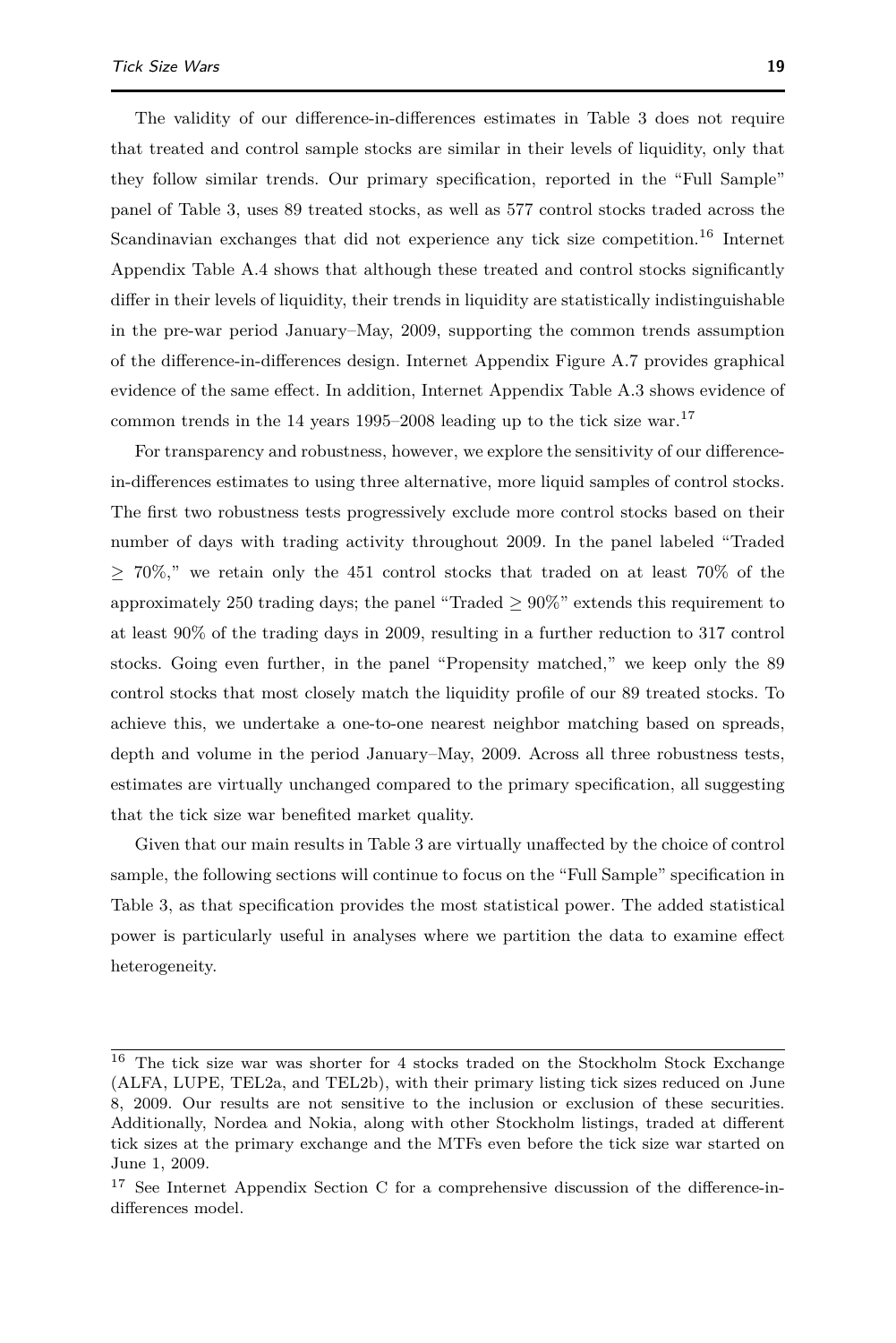#### <span id="page-19-1"></span><span id="page-19-0"></span>4.3. Do binding tick sizes matter?

We have seen that the tick size war during June 2009 caused a reduction in the aggregate trading costs and an increase in the aggregate trading volume. To better understand the mechanisms driving these results, we assess whether the effects vary with the extent to which individual stocks' bid-ask spreads were constrained by the tick size in the pre-war period. There are two main reasons why we expect the effects to vary by the extent of spread constraints. In stocks for which the tick size is more frequently binding, permitting a finer pricing grid provides an opportunity for liquidity suppliers to reduce quoted bid-ask spreads closer to their "true" cost of liquidity provision. Such improvements are likely to significantly benefit market quality, increasing the available depth at (or better than) the primary exchange's best quotes, and reducing trading costs for all market participants.

In contrast, for securities where the bid-ask spread is unconstrained by the tick size, market participants have the opportunity to provide price improvement without requiring a finer price grid. Providing a finer price grid in these unconstrained trading environments allows liquidity providers to "undercut" the primary exchange quotes by a single tick, similar to providing fractional price improvement in the dark or "paying to post" on an inverted maker-taker venue.[18](#page-0-0) [Chung et al.](#page-39-10) [\(2020\)](#page-39-10) find that a market-wide tick size *increase* results in higher costs for small orders, but generates benefits for larger orders. Providing a finer pricing grid on only some trading venues *may* improve measures of market quality such as the quoted and effective bid-ask spreads for small, marginal orders, but the predicted impacts for larger orders, order book depth, and market-wide market quality are less clear.

To shed light on this mechanism, we need to gauge the extent to which trading in a given stock is constrained by its current minimum tick size. We use two separate measures of spread constraints. The first is based on the much-used "leeway" metric.<sup>[19](#page-0-0)</sup> In particular, for stock *i* on date *t*, we start by calculating:

$$
\text{TicksPerSpread}_{it} = \frac{\text{QuotedSpread}_{it}}{\text{TickSize}_{it}},
$$

As TicksPerSpread<sub>it</sub> decreases, the quoted spread comes closer to being constrained by the tick size. In the limit, where TicksPerSpread<sub>it</sub>  $= 1$ , the tick size entirely constrains the quoted bid-ask spread, preventing it from decreasing. Then, we base

<sup>18</sup> Such undercutting behavior, experienced for example in the trading environment for cryptocurrencies, where tick sizes are extremely small, has been shown to increase measures of transactions costs, discouraging limit order provision [\(Dhyrberg et al., 2019\)](#page-40-20).

<sup>19</sup> See, for example, [Autorité des marchée financiers \(AMF\)](#page-39-14) [\(2018\)](#page-39-14).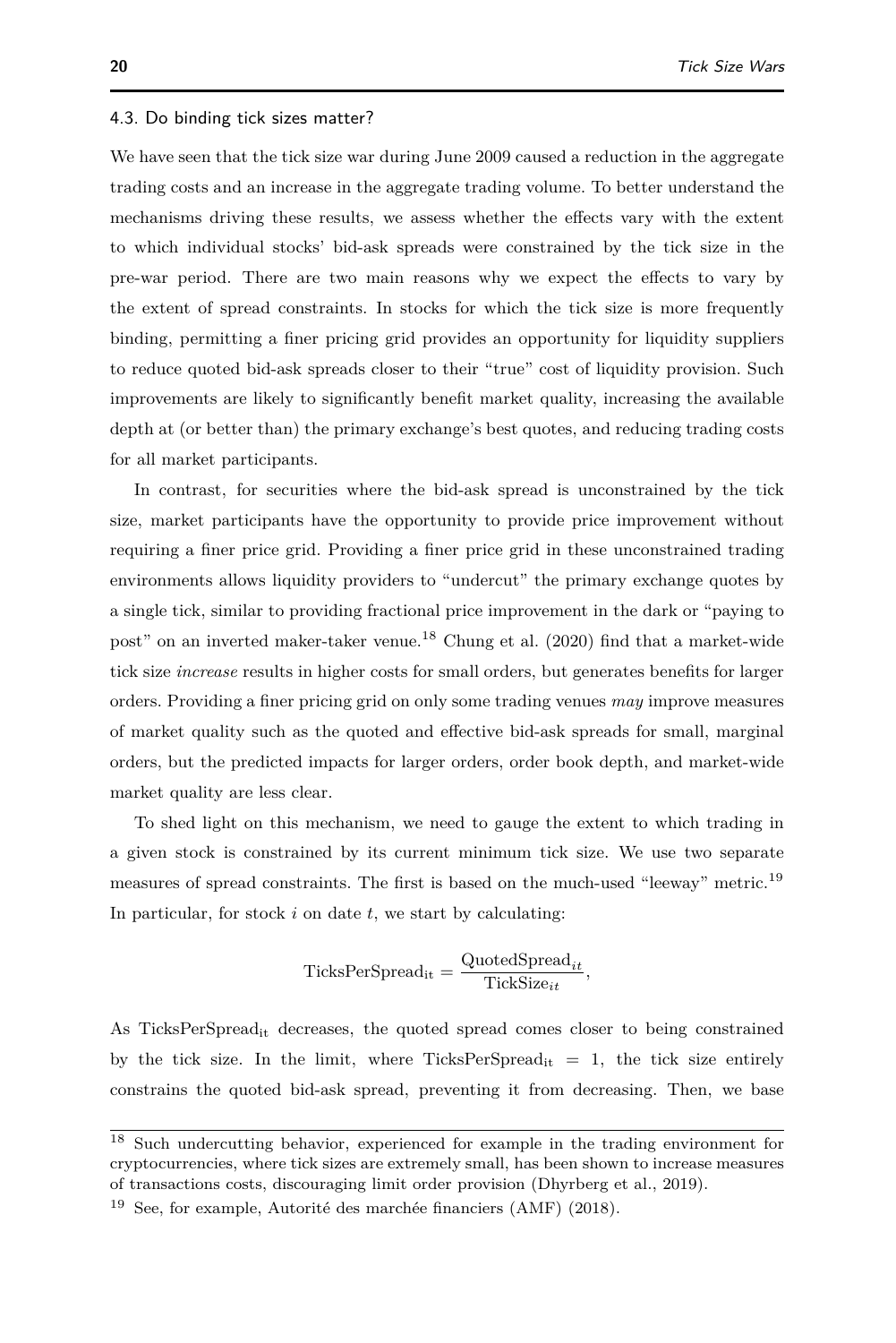#### <span id="page-20-0"></span>**Table 4.** Effects on market quality, based on binary constraint measure

The table reports estimates of the difference-in-differences effect *τ* from Equation [\(1\)](#page-15-0). The sample period is May 2009 through June 2009. The effect  $\tau$  is estimated separately for primary exchanges (OSE, STO, and COP), MTFs (Chi-X, Turquoise, and BATS), and the NBBO. The baseline treated sample comprises all stocks that could be traded on Chi-X, BATS or Turquoise before June 1, 2009. The baseline control sample comprises all stocks that could not be traded on Chi-X, BATS, or Turquoise throughout the calendar year 2009. We partition the treated sample into *Constrained* and *Unconstrained* stocks, as defined by the binary constraint measure described in Section [4.3,](#page-19-0) and estimate the difference-indifferences specification separately for each of the treated samples, holding fixed the definition of the control sample. All dependent variables apart from realized volatility are transformed with the natural logarithm. All regressions control for the natural logarithm of the stock price. For ease of exposition, we have included *N*, the number of observations, only for regressions using trading volume as the dependent variable. The number of observations varies slightly across dependent variables. t-statistics are presented in parentheses. Standard errors are clustered at the stock-venue level. Significance levels are indicated as: *\* p < 10%, \*\* p < 5%, and \*\*\* p < 1%*.

|                   |            | Constrained     |            | Unconstrained |             |            |  |  |
|-------------------|------------|-----------------|------------|---------------|-------------|------------|--|--|
|                   | Primary    | <b>MTFs</b>     | Aggregate  | Primary       | <b>MTFs</b> | Aggregate  |  |  |
| Quoted spread     | $-0.10***$ | $-0.34^{***}\,$ | $-0.25***$ | $-0.04$       | $-0.29***$  | $-0.08***$ |  |  |
|                   | $(-4.74)$  | $(-11.21)$      | $(-8.85)$  | $(-1.61)$     | $(-5.01)$   | $(-3.05)$  |  |  |
| Effective spread  | $-0.10***$ | $-0.28***$      | $-0.08***$ | $-0.05*$      | $-0.23***$  | $-0.01$    |  |  |
|                   | $(-4.02)$  | $(-10.10)$      | $(-3.44)$  | $(-1.84)$     | $(-3.92)$   | $(-0.23)$  |  |  |
| Realized spread   | $-0.18***$ | $-0.32***$      | $-0.06$    | $-0.10*$      | $-0.28**$   | $-0.03$    |  |  |
|                   | $(-3.85)$  | $(-6.92)$       | $(-1.47)$  | $(-1.87)$     | $(-2.54)$   | $(-0.53)$  |  |  |
| Price impact      | $-0.05*$   | $-0.24***$      | $-0.23***$ | $-0.02$       | $-0.28***$  | $-0.06$    |  |  |
|                   | $(-1.75)$  | $(-5.04)$       | $(-5.42)$  | $(-0.37)$     | $(-3.40)$   | $(-1.15)$  |  |  |
| Depth             | 0.02       | $-0.02$         | $0.13***$  | $-0.02$       | $0.09**$    | 0.09       |  |  |
|                   | (0.52)     | $(-0.74)$       | (3.93)     | $(-0.43)$     | (2.21)      | (1.58)     |  |  |
| Volatility        | 0.09       | 0.03            | 0.06       | $-0.14$       | 0.04        | $-0.14$    |  |  |
|                   | (0.64)     | (1.12)          | (0.45)     | $(-0.79)$     | (0.91)      | $(-0.78)$  |  |  |
| Volume            | $0.17***$  | $0.64***$       | $0.22***$  | 0.04          | $0.75***$   | 0.05       |  |  |
|                   | (3.96)     | (12.40)         | (5.06)     | (0.41)        | (7.22)      | (0.61)     |  |  |
| $#$ treated units | 55         |                 |            | 34            |             |            |  |  |
| $#$ control units | 577        |                 |            | 577           |             |            |  |  |
| N                 | 22,018     |                 |            | 21,172        |             |            |  |  |

a binary categorization on the average of TicksPerSpread<sub>it</sub> on the primary exchange one month prior to the tick size war. Stocks with Mean(TicksPerSpread<sub>it</sub>) > 2 are defined as *Unconstrained*, while stocks with Mean(TicksPerSpreadit) *<* 2 are defined as *Constrained*.

In Table [4](#page-20-0) we re-estimate the difference-in-differences effect  $\tau$  from Equation [\(1\)](#page-15-0) separately for treated stocks classified as *Constrained* and *Unconstrained*. We find that most of the observed market quality effects are driven by the *Constrained* stocks, with statistically and economically significant reductions of about 10% in both quoted and effective bid-ask spreads on primary exchanges, accompanied by even larger spread reductions (around 30%) on alternative venues. For *Unconstrained* stocks, by contrast,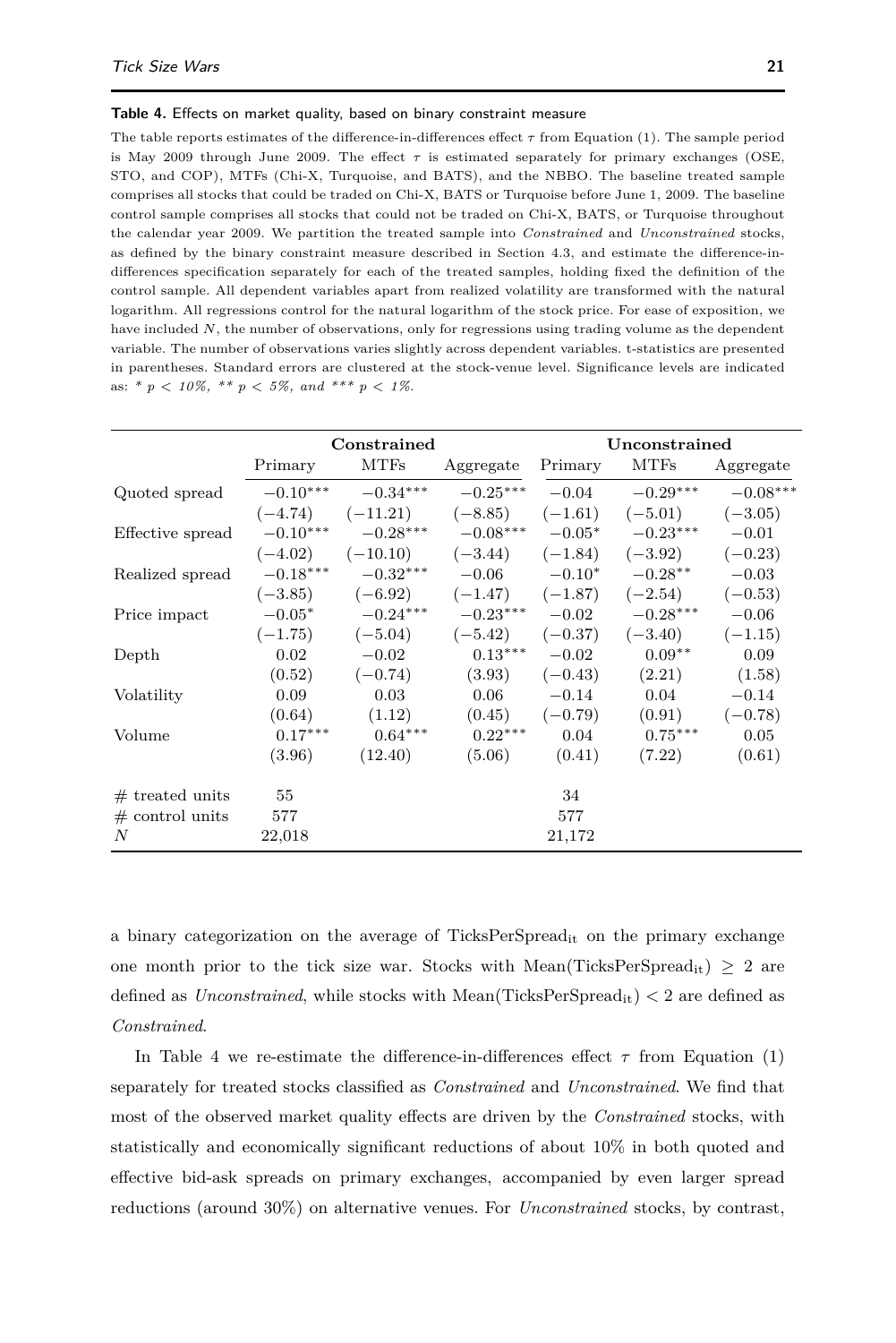spreads only decline on the alternative venues. Similarly, we find increased volume on both primary (+17%) and alternative (+64%) venues for *Constrained* stocks, whereas for *Unconstrained* stocks we only find a significant increase in trading volume on the alternative venues  $(+75\%)$ .

In columns labeled "Aggregate," Table [4](#page-20-0) also examines the role of binding tick sizes on our measures of aggregate market quality. Consistent with the results for the individual venues, we find stronger effects on aggregate market quality for Constrained than Unconstrained stocks. For the quoted NBBO, we find reductions of 25% and 8% for *Constrained* and *Unconstrained* stocks, respectively. We also observe a statistically significant reduction in the NBBO effective spread (−8%) for Constrained stocks and a statistically and economically insignificant effect for Unconstrained stocks (−1%). Similarly, the observed increase in aggregate trading volume is almost entirely driven by a 22% increase in trading volume in Constrained stocks, compared with the statistically insignificant 5% increase for Unconstrained stocks. Overall, the results using the binary constraint measure suggest that the vast majority of the benefits conferred by the tick size war are attributable to those securities whose bid-ask spreads were previously constrained by the minimum tick size.

Our second measure of tick size constraints is based on a procedure developed by [Kwan et al.](#page-40-0) [\(2015\)](#page-40-0) to estimate the "true" bid-ask spread. Although the binary constraint measure used in Table [4](#page-20-0) may separate Unconstrained stocks from Constrained stocks, *within* the set of Constrained stocks, the binary measure does not allow for a separation of stocks that are *heavily* constrained from others for which one tick is about right. This occurs owing to the lower bound on quoted spreads of one tick. As such, stocks that are heavily Constrained may be more likely to benefit from tick size competition. Failing to adequately identify these stocks will make it difficult to fully quantify the observed benefits. Following the methodology developed by [Kwan et al.](#page-40-0) [\(2015\)](#page-40-0), we construct our second measure of spread constraints in four steps. In the first step, we run the following regression for stock *i* on date *t*:

<span id="page-21-0"></span>
$$
\ln(\text{QuotedSpread}_{it}) = \beta_0 + \beta_1 \ln(\text{Mcap}_{it}) + \beta_2 \ln(\text{Price}_{it}) + \beta_3 \ln(\text{Ntrades}_{it}) +
$$
  

$$
\beta_4 \ln(\text{TradeSize}_{it}) + \beta_5 \text{Volatility}_{it}
$$
 (2)

where  $\text{Mean}_{it}$  is the stock's market capitalization,  $\text{Price}_{it}$  is the end-of-day stock price, Ntrades<sub>*it*</sub> is the number of trades, TradeSize<sub>*it*</sub> is the average trade size, and Volatility<sub>*it*</sub> is the realized volatility. We estimate Equation [\(2\)](#page-21-0) on a sample of primary exchange stock-days prior to the tick size war where the spread was unconstrained by the tick size (as measured using  $TicksPerSpread_{it}$ ). Then, in the second step, we use the estimated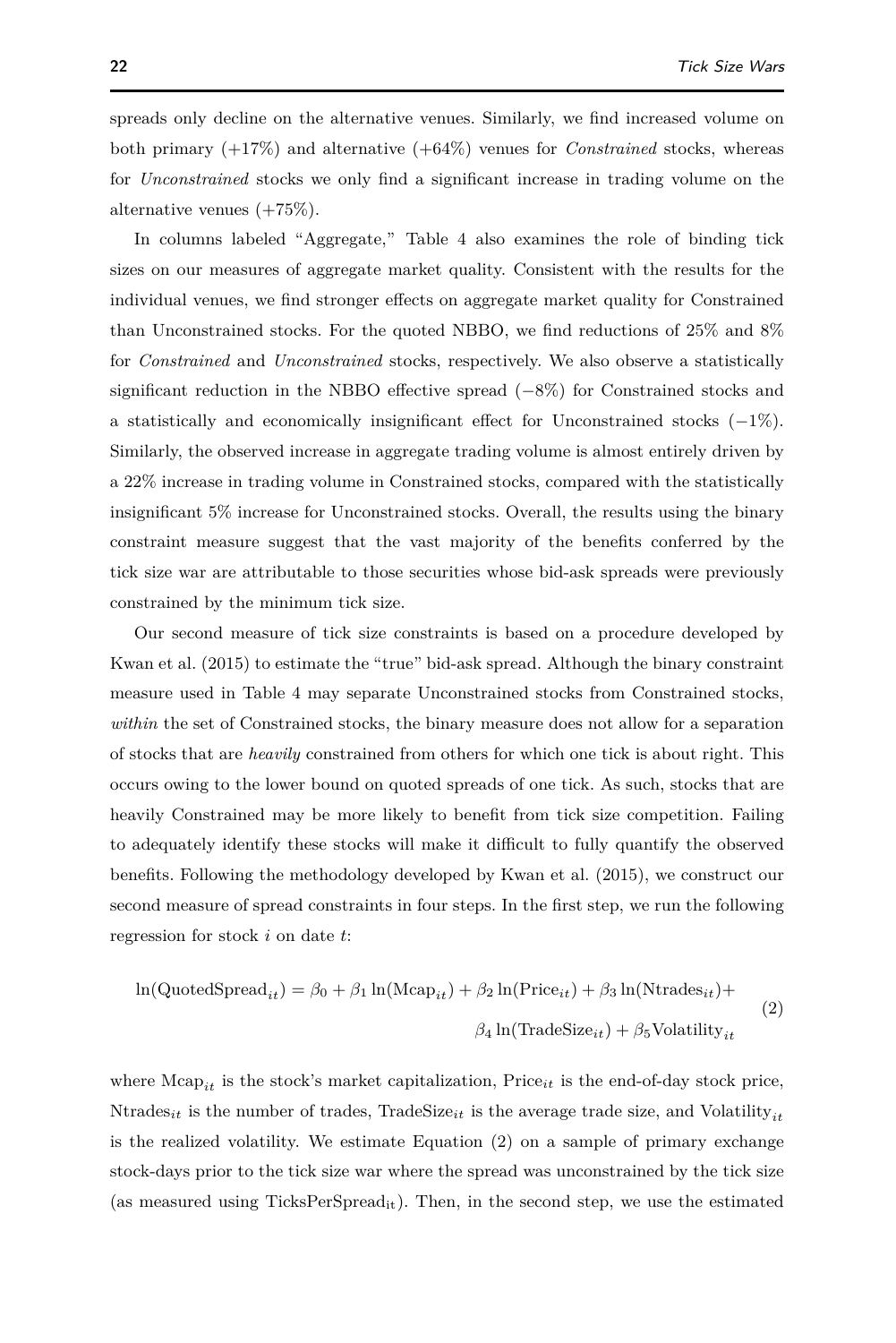*β*s from Equation [\(2\)](#page-21-0), along with the observed daily levels of stock covariates, to predict  $ln(QuotedSpread_{it})$  for all the stock-days in our sample. In the third step, we calculate a continuous measure of spread constraints by comparing the observed spread to that implied by our model,

<span id="page-22-0"></span>
$$
Constrained_{it}^{Cont.} = \ln(\text{QuotedSpread}_{it}) - \ln(\text{QuotedSpread}_{it}). \tag{3}
$$

In Equation [\(3\)](#page-22-0), positive (negative) values of  $Constrained_{it}^{Cont.}$  suggest that trading in stock *i* on date *t* is spread constrained (unconstrained), as the actual QuotedSpread<sub>*it*</sub> exceeds (is lower than) its predicted value,  $QuotedSpred_{it}$ . Hence, stocks with a large value of TicksPerSpreadit may still be defined as *Constrained*. For example, if a stockday sees QuotedSpread<sub>*it*</sub> = 1, QuotedSpread<sub>*it*</sub> = 2, and TickSize<sub>it</sub> = 1, this stock-day will still be defined as Constrained by Equation [\(3\)](#page-22-0), even though TicksPerSpread<sub>it</sub> = 2. In the final step, we create three constraint categories based on  $Constrained_{it}^{Cont.}$ .

- Constrained:  $Constrained_{it}^{Cont.} > 0.15$ ,
- At-margin:  $-0.15 \leq Constanted_{it}^{Cont.} \leq 0.15$ ,
- Unconstrained:  $Constrained_{it}^{Cont.} < -0.15$ ,

where the cutoffs are chosen to retain similar-sized stock samples within each category.<sup>[20](#page-0-0)</sup>

<sup>&</sup>lt;sup>20</sup> Section D of the Internet Appendix provides the distribution of  $Constrained_{it}^{Cont.}$ . In their empirical analysis, [Kwan et al.](#page-40-0) [\(2015\)](#page-40-0) linearly interact the continuous variable  $Constrained<sub>it</sub><sup>Cont</sup>$  with their treatment of interest. Such a procedure assumes a linear functional form on the relationship between the treatment of interest and *Constrained*<sup>*Cont*</sup>. To circumvent the need for such functional form assumptions, we estimate treatment effects separately within each of the above bins, which allows for treatment effects that vary more flexibly across categories of  $Constrained_{it}^{Cont.}$ .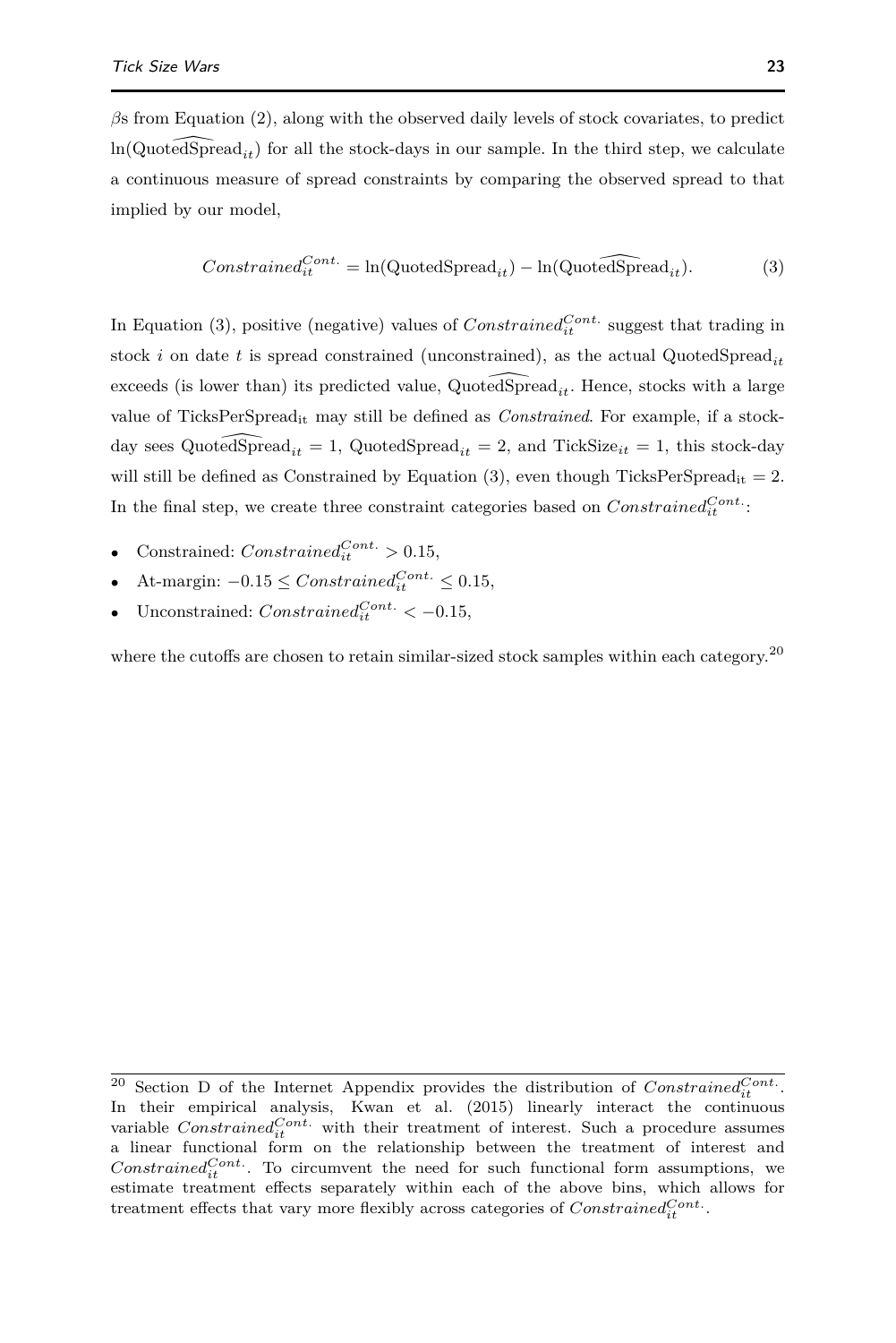<span id="page-23-0"></span>

| could be traded on Chi-X, BATS or Turquoise before June 1, 2009. The baseline control sample comprises all stocks that could not be traded on Chi-X, BATS, or<br>Turquoise throughout the calendar year 2009. We partition the treated sample into Constrained, At-margin and Unconstrained stocks, as defined by the Kwan et al.<br>(2015) procedure described in Section 4.3, and estimate the difference-in-differences specification separately for each of the treated samples, holding fixed the definition of<br>the control sample. All dependent variables apart from realized volatility are transformed with the natural logarithm. All regressions control for the natural logarithm of<br>the stock price. For ease of exposition, we have included N, the number of observations, only for regressions using trading volume as the dependent variable. The number |            |             |            |            |             |            |            |             |           |  |
|---------------------------------------------------------------------------------------------------------------------------------------------------------------------------------------------------------------------------------------------------------------------------------------------------------------------------------------------------------------------------------------------------------------------------------------------------------------------------------------------------------------------------------------------------------------------------------------------------------------------------------------------------------------------------------------------------------------------------------------------------------------------------------------------------------------------------------------------------------------------------------|------------|-------------|------------|------------|-------------|------------|------------|-------------|-----------|--|
| of observations varies slightly across dependent variables. t-statistics are presented in parentheses. Standard errors are clustered at the stock-venue level. Significance<br>levels are indicated as: * $p < 10\%$ , ** $p < 5\%$ , and *** $p < 1\%$ .<br>Constrained<br>Unconstrained<br>At-margin                                                                                                                                                                                                                                                                                                                                                                                                                                                                                                                                                                          |            |             |            |            |             |            |            |             |           |  |
|                                                                                                                                                                                                                                                                                                                                                                                                                                                                                                                                                                                                                                                                                                                                                                                                                                                                                 | Primary    | <b>MTFs</b> | Aggregate  | Primary    | <b>MTFs</b> | Aggregate  | Primary    | <b>MTFs</b> | Aggregate |  |
| Quoted spread                                                                                                                                                                                                                                                                                                                                                                                                                                                                                                                                                                                                                                                                                                                                                                                                                                                                   | $-0.10***$ | $-0.43***$  | $-0.26***$ | $-0.06***$ | $-0.26***$  | $-0.15***$ | $-0.05*$   | $-0.30***$  | $-0.05*$  |  |
|                                                                                                                                                                                                                                                                                                                                                                                                                                                                                                                                                                                                                                                                                                                                                                                                                                                                                 | $(-3.74)$  | $(-10.29)$  | $(-7.56)$  | $(-2.69)$  | $(-6.90)$   | $(-4.96)$  | $(-1.67)$  | $(-3.25)$   | $(-1.92)$ |  |
| Effective spread                                                                                                                                                                                                                                                                                                                                                                                                                                                                                                                                                                                                                                                                                                                                                                                                                                                                | $-0.12***$ | $-0.36***$  | $-0.10***$ | $-0.04*$   | $-0.19***$  | $-0.00$    | $-0.06**$  | $-0.27***$  | $-0.04$   |  |
|                                                                                                                                                                                                                                                                                                                                                                                                                                                                                                                                                                                                                                                                                                                                                                                                                                                                                 | $(-3.90)$  | $(-9.77)$   | $(-4.01)$  | $(-1.81)$  | $(-5.53)$   | $(-0.15)$  | $(-2.33)$  | $(-3.12)$   | $(-1.24)$ |  |
| Realized spread                                                                                                                                                                                                                                                                                                                                                                                                                                                                                                                                                                                                                                                                                                                                                                                                                                                                 | $-0.17***$ | $-0.42***$  | $-0.07$    | $-0.12**$  | $-0.24***$  | 0.01       | $-0.20***$ | $-0.09$     | $-0.12**$ |  |
|                                                                                                                                                                                                                                                                                                                                                                                                                                                                                                                                                                                                                                                                                                                                                                                                                                                                                 | $(-3.10)$  | $(-6.83)$   | $(-1.51)$  | $(-2.04)$  | $(-3.86)$   | (0.22)     | $(-3.13)$  | $(-0.83)$   | $(-2.17)$ |  |
| Price impact                                                                                                                                                                                                                                                                                                                                                                                                                                                                                                                                                                                                                                                                                                                                                                                                                                                                    | $-0.09**$  | $-0.33***$  | $-0.25***$ | $-0.01$    | $-0.16***$  | $-0.12**$  | 0.03       | $-0.24$     | $-0.00$   |  |
|                                                                                                                                                                                                                                                                                                                                                                                                                                                                                                                                                                                                                                                                                                                                                                                                                                                                                 | $(-2.36)$  | $(-5.41)$   | $(-5.07)$  | $(-0.21)$  | $(-2.79)$   | $(-2.47)$  | (0.58)     | $(-1.55)$   | $(-0.02)$ |  |
| Depth                                                                                                                                                                                                                                                                                                                                                                                                                                                                                                                                                                                                                                                                                                                                                                                                                                                                           | $-0.02$    | $-0.10***$  | 0.05       | 0.04       | $0.09***$   | $0.17***$  | $-0.03$    | 0.08        | $0.15*$   |  |
|                                                                                                                                                                                                                                                                                                                                                                                                                                                                                                                                                                                                                                                                                                                                                                                                                                                                                 | $(-0.33)$  | $(-3.00)$   | (1.07)     | (1.32)     | (3.20)      | (5.17)     | $(-0.36)$  | (1.32)      | (1.73)    |  |
| Volatility                                                                                                                                                                                                                                                                                                                                                                                                                                                                                                                                                                                                                                                                                                                                                                                                                                                                      | $0.35***$  | 0.03        | $0.31*$    | $-0.23***$ | 0.03        | $-0.22$ ** | $-0.59$    | 0.06        | $-0.58$   |  |
|                                                                                                                                                                                                                                                                                                                                                                                                                                                                                                                                                                                                                                                                                                                                                                                                                                                                                 | (2.13)     | (1.09)      | (1.93)     | $(-2.01)$  | (0.88)      | $(-1.99)$  | $(-1.27)$  | (1.10)      | $(-1.26)$ |  |
| Volume                                                                                                                                                                                                                                                                                                                                                                                                                                                                                                                                                                                                                                                                                                                                                                                                                                                                          | $0.13**$   | $0.63***$   | $0.16***$  | $0.13**$   | $0.70***$   | $0.16***$  | 0.06       | $0.70***$   | 0.09      |  |
|                                                                                                                                                                                                                                                                                                                                                                                                                                                                                                                                                                                                                                                                                                                                                                                                                                                                                 | (2.39)     | (10.26)     | (3.02)     | (2.01)     | (9.83)      | (2.57)     | (0.39)     | (5.23)      | (0.59)    |  |
| $#$ treated units                                                                                                                                                                                                                                                                                                                                                                                                                                                                                                                                                                                                                                                                                                                                                                                                                                                               | 42         |             |            | 36         |             |            | 11         |             |           |  |
| $\#$ control units                                                                                                                                                                                                                                                                                                                                                                                                                                                                                                                                                                                                                                                                                                                                                                                                                                                              | 577        |             |            | 577        |             |            | 577        |             |           |  |
| $\boldsymbol{N}$                                                                                                                                                                                                                                                                                                                                                                                                                                                                                                                                                                                                                                                                                                                                                                                                                                                                | 21,492     |             |            | 21,268     |             |            | 20,276     |             |           |  |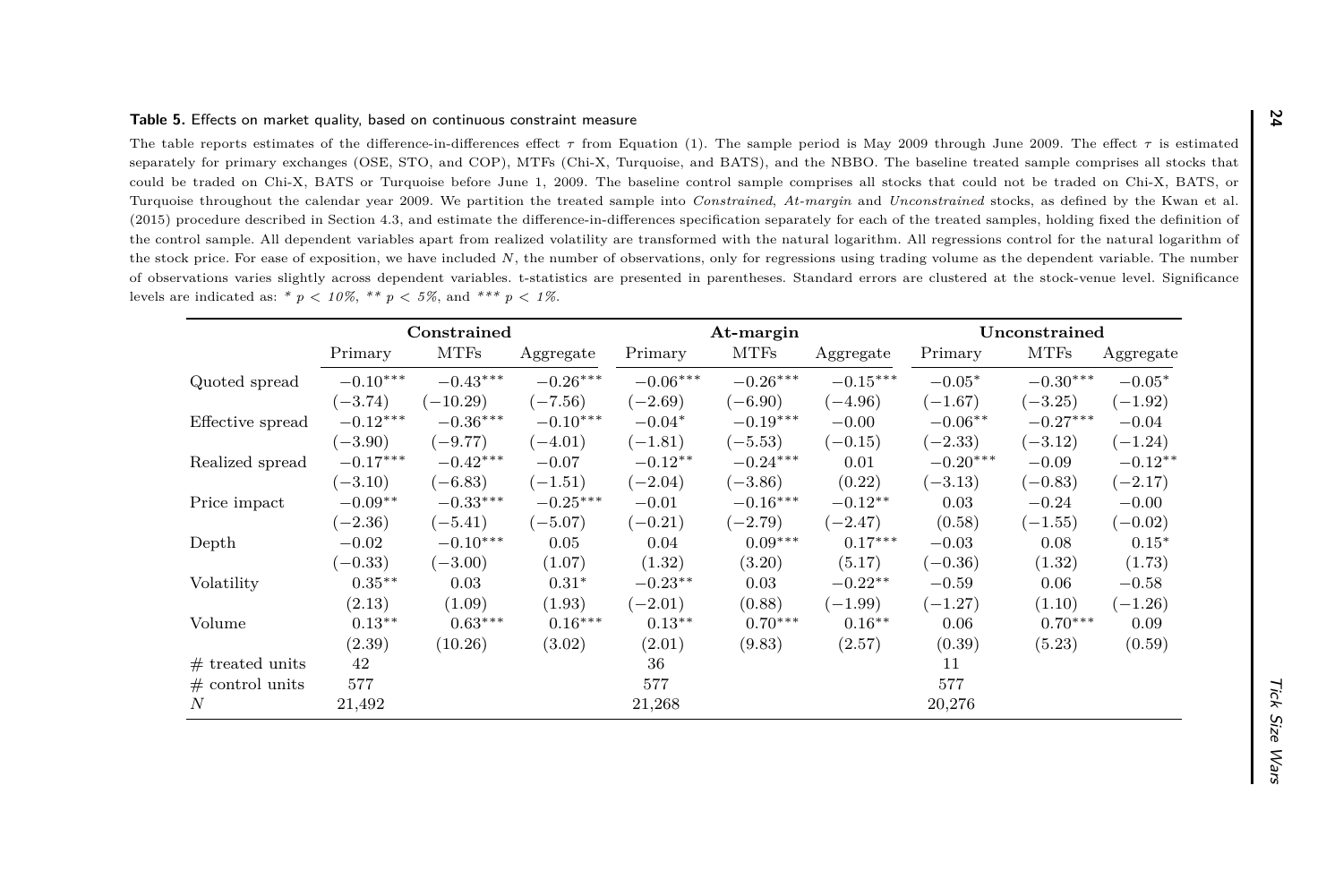Table [5](#page-23-0) presents estimates from our difference-in-differences estimations grouping the treated stocks into the three categories defined by the [Kwan et al.](#page-40-0) [\(2015\)](#page-40-0) measure, *Constrained*, *At-margin*, and *Unconstrained*. The results corroborate our previous findings of stronger market quality improvements as the spread constraint becomes more binding. Across nearly all venue-specific and aggregate measures of market quality, the effect sizes *τ* are monotonically decreasing in the extent of spread constraints. For example, considering the NBBO quoted spread, we find reductions of 26%, 15%, and 5% for *Constrained*, *At-margin*, and *Unconstrained* stocks, respectively. Similarly, we find increases in trading volume for *Constrained* and *At-margin* stocks, but no volume effects for *Unconstrained* stocks.

#### 4.4. What happens to market-wide informational efficiency?

Our results in Sections [4.2](#page-13-0) and [4.3](#page-19-0) show that the tick size competition that took place during June 2009 significantly improved measures of bid-ask spreads, depth, and trading volume, particularly for the most constrained stocks. To provide a more complete picture of the effect of tick size competition on overall market quality, we now turn to the impact of the tick size war on the informational efficiency of the (overall) market place.

Our analysis of informational efficiency builds on a sequence of papers by [Chordia](#page-39-15) [et al.](#page-39-15) [\(2005,](#page-39-15) [2008,](#page-39-16) [2011\)](#page-39-17). These papers link informational efficiency to the horizon over which it is estimated. Even if stock prices are efficient—that is, follow a random walk—over a daily horizon, intraday stock returns may exhibit systematic predictability. [Chordia et al.](#page-39-15) [\(2005\)](#page-39-15) argue that intraday deviations from random walks can be used to measure the extent of informational efficiency: the closer the midpoint returns are to a random walk, the more efficient the price process. [Chordia et al.](#page-39-15) [\(2005\)](#page-39-15) analyze the US stock market across its two major tick size changes, from eights to sixteenths to decimals, and provide compelling evidence that price efficiency improves when tick sizes narrow.

In our setting, we want to investigate whether adding the option to quote at narrower tick sizes at the satellite exchanges improves market-wide informational efficiency. We therefore first aggregate across markets and calculate the midquote between the best prices: our NBBO estimates. Based on these NBBO midquotes, we then calculate two standard measures of informational efficiency: the return autocorrelation, and the variance ratio of [Lo and MacKinlay](#page-40-22) [\(1988\)](#page-40-22).

The two efficiency measures for stock  $i$  are calculated from returns  $r_i$  as follows:

<span id="page-24-0"></span>
$$
Autocorrelation: AC_{i,k} = |Corr(r_{i,\tau}, r_{i,\tau+k})|.
$$
\n(4)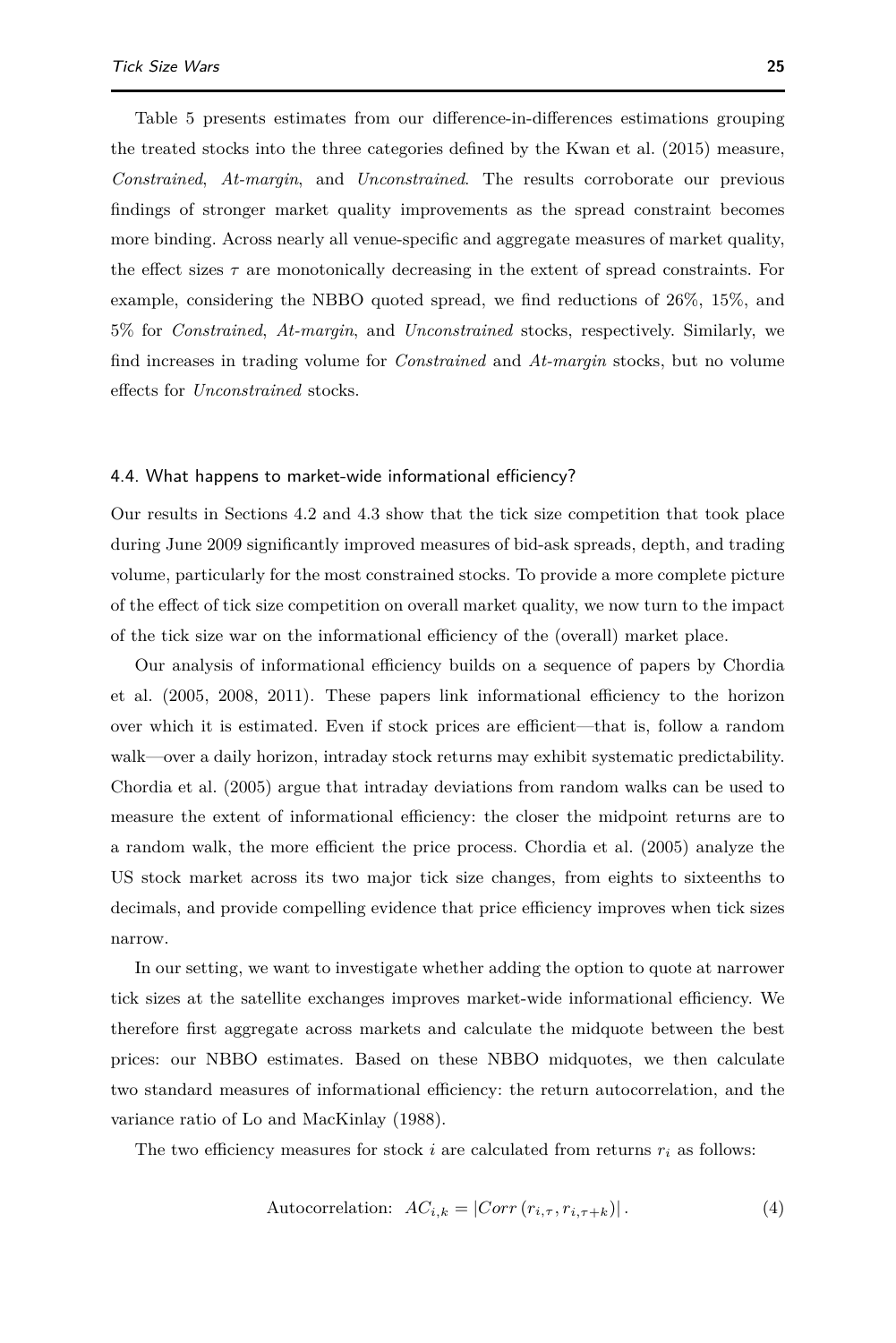<span id="page-25-1"></span>Variance Ratio: 
$$
VR_{i,k,l} = \left| \frac{\sigma_{i,k}^2}{l\sigma_{i,kl}^2} - 1 \right|.
$$
 (5)

Here, *k* is a time interval, *l* is an integer, and  $\tau$  is an observed time. If, for example, *k* is one minute,  $AC_{i,k}$  is the autocorrelation of one minute returns. For the variance ratio,  $\sigma_{i,k}^2$  is the variance of *k*- or *lk*-period returns. For robustness, we consider several frequencies for both of these measures. For  $AC_{i,k}$ , we consider ten-second and one-minute frequencies. For  $VR_{i,k,l}$ , we consider variance ratios of 10 seconds versus 50 seconds and 1 minute versus 5-minutes. These choices follow Foley and Putnins [\(2016\)](#page-40-1). We calculate  $AC_{i,k}$  and  $VR_{i,k,l}$  for each stock on a daily basis. To deal with potential bias in the construction of our measures in the presence of infrequent trading, we exclude stock-days with less than 10 transactions. For both  $AC_{i,k}$  and  $VR_{i,k,l}$  the economic interpretation is that the closer the measure is to zero, the more informationally efficient is the market.

Table [6](#page-26-0) presents the difference-in-differences estimates of  $\tau$  from Equation [\(1\)](#page-15-0) using  $AC_{i,k}$  and  $VR_{i,k,l}$  as the outcomes. Consistent with our results in Tables [3](#page-17-0)[–5,](#page-23-0) the tick size war has an insignificant effect on the informational efficiency of the overall market. However, when securities are split by their level of constraint, a more nuanced picture emerges. Although we find no significant effect on efficiency for the unconstrained securities, constrained securities exhibit significant improvements in their levels of informational efficiency. Both  $AC_{i,k}$  and  $VR_{i,k,l}$  decrease significantly, irrespective of the measurement period. These results are consistent with market makers using the finer pricing grid to more accurately price securities, particularly when trading was previously constrained by the tick size.

#### <span id="page-25-0"></span>4.5. Did the primary exchanges recapture market share?

We have so far focused on the *breakout phase* of the tick size war. We now turn to the *retaliation phase*, in which Oslo and Stockholm retaliated to the MTFs' tick size reductions by reducing the tick size for some of their most heavily traded stocks.<sup>[21](#page-0-0)</sup> We are particularly interested in whether the primary exchanges were able to *recapture* market share from the MTFs by reducing their own tick size. For each retaliation event, we identify for each treated stock the most comparable non-treated blue-chip index stock from either Oslo, Copenhagen, or Stockholm using propensity score matching based on spreads, depth, and volume.<sup>[22](#page-0-0)</sup> Then, we estimate a difference-in-differences model

 $^\mathrm{21}$  As shown in Table [1,](#page-6-0) on July 6, 2009, Oslo lowered its tick size for 25 heavily-traded stocks, and on August 26, 2009, Stockholm lowered its tick size for 10 of its most heavily traded stocks.

<sup>22</sup> We restrict the control sample to index stocks because the primary exchange market share is close to unity and varies little for stocks outside the blue-chip indexes. We note that a similar strategy of comparing treated index stocks to non-treated index stocks would not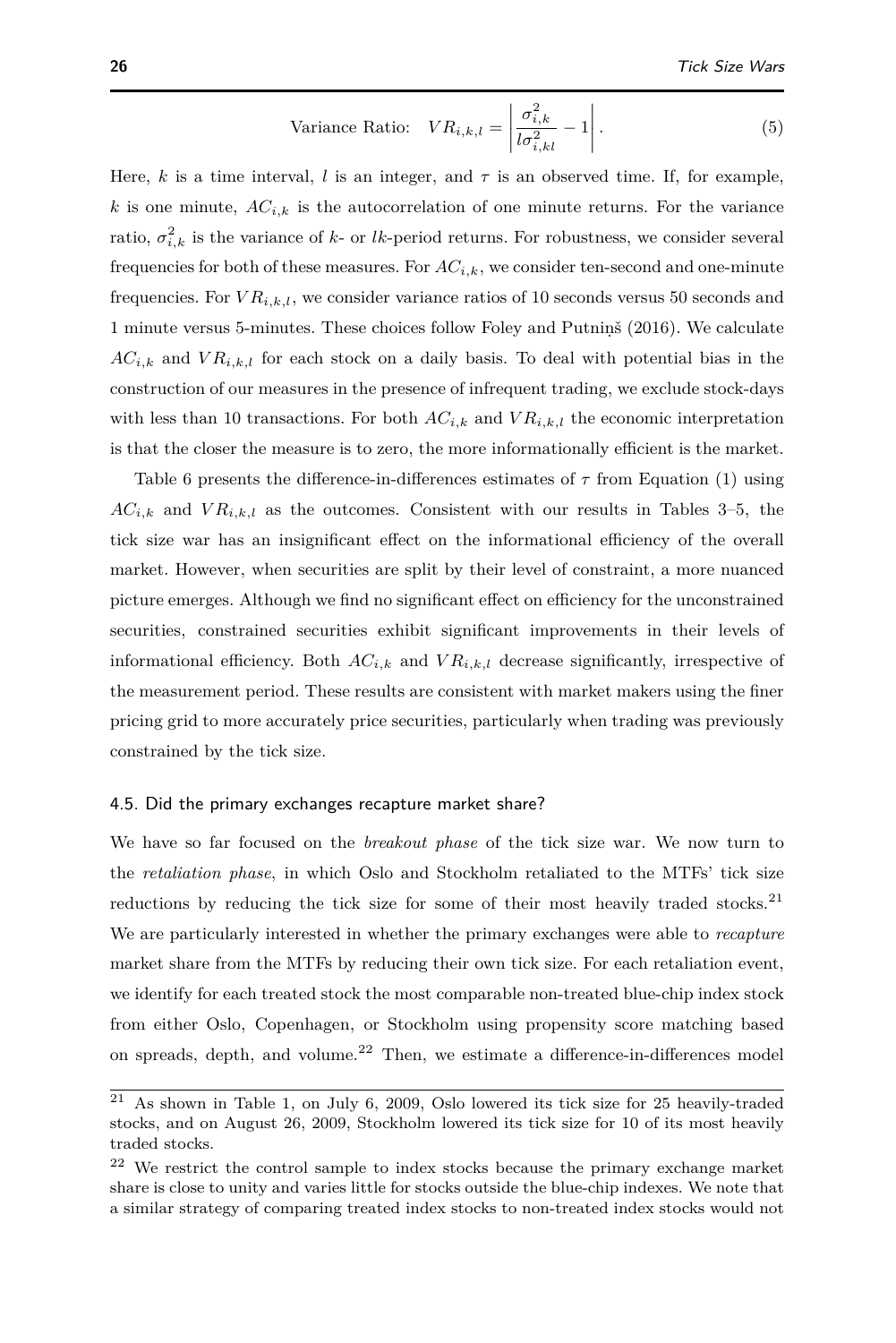### <span id="page-26-0"></span>**Table 6.** Effects on NBBO pricing efficiency

The table reports estimates of the difference-in-differences effect  $\tau$  from Equation [\(1\)](#page-15-0). The sample period is May 2009 through June 2009. The effect  $\tau$  is estimated only for the NBBO. As our dependent variables, we consider two measures of NBBO informational efficiency: 10 second and 1 minute autocorrelations, and two variance ratios, 10 second/50 second and 1 minute/5 minute. The measures are defined in Equations [\(5\)](#page-25-1)[–4\)](#page-24-0), all calculated from (NBBO) midquote returns. When calculating the variance ratio and autocorrelation of NBBO returns, we restrict attention to trading days with at least 10 transactions. In the "Full Sample" column, the treated sample comprises all stocks that could be traded on Chi-X, BATS or Turquoise before June 1, 2009, and the control sample comprises all stocks that could not be traded on Chi-X, BATS, or Turquoise throughout the calendar year 2009. In the "Constrained" and "Unconstrained" columns, we partition the treated sample into *Constrained* and *Unconstrained* stocks, as defined by the binary constraint measure described in Section [4.3,](#page-19-0) and estimate the difference-in-differences specification separately for each of the treated samples, holding fixed the definition of the control sample. All regressions control for the natural logarithm of the stock price. For ease of exposition, we have included *N*, the number of observations, only for regressions using the 50-second variance ratio as the dependent variable. The number of observations varies slightly across dependent variables. t-statistics are presented in parentheses. Standard errors are clustered at the stock-venue level. Significance levels are indicated as:  $* p < 10\%$ ,  $** p < 5\%$ , and *\*\*\* p < 1%*.

|                                    | Full sample |             | Constrained Unconstrained |
|------------------------------------|-------------|-------------|---------------------------|
| Efficiency measure                 |             |             |                           |
| $AC_{1 \text{ min}}$               | $-0.005$    | $-0.008***$ | 0.002                     |
|                                    | $(-1.38)$   | $(-1.98)$   | (0.26)                    |
| $AC_{10}$                          | $-0.003$    | $-0.005*$   | $-0.000$                  |
|                                    | $(-1.34)$   | $(-1.89)$   | $(-0.01)$                 |
|                                    |             |             |                           |
| $VR(1 \text{ min}, 5 \text{ min})$ | $-0.009$    | $-0.015*$   | 0.003                     |
|                                    | $(-1.19)$   | $(-1.86)$   | (0.24)                    |
| $VR(10 \text{ s}, 50 \text{ s})$   | $-0.006$    | $-0.013***$ | 0.007                     |
|                                    | $(-0.97)$   | $(-2.04)$   | (0.71)                    |
|                                    |             |             |                           |
| N                                  | 13,578      | 12,253      | 11,406                    |

comparing market shares for treated and control stocks before and after the retaliation event.

The results are presented in Table [7.](#page-28-0) Despite significant reductions in their own tick size, the primary exchanges are unable to recapture the market shares of executed

be feasible in the difference-in-differences analysis of the *breakout phase*. This is because all the blue-chip index stocks in Stockholm, Oslo, and Copenhagen, as well as some non-index stocks, were traded on the MTFs and thus affected by the MTF tick size reductions, leaving no unaffected index stocks as eligible controls. Hence, the analyses in Tables [3–](#page-17-0)[6](#page-26-0) compared stocks with (treated) and without (control) MTF trading, before and after the *breakout phase*.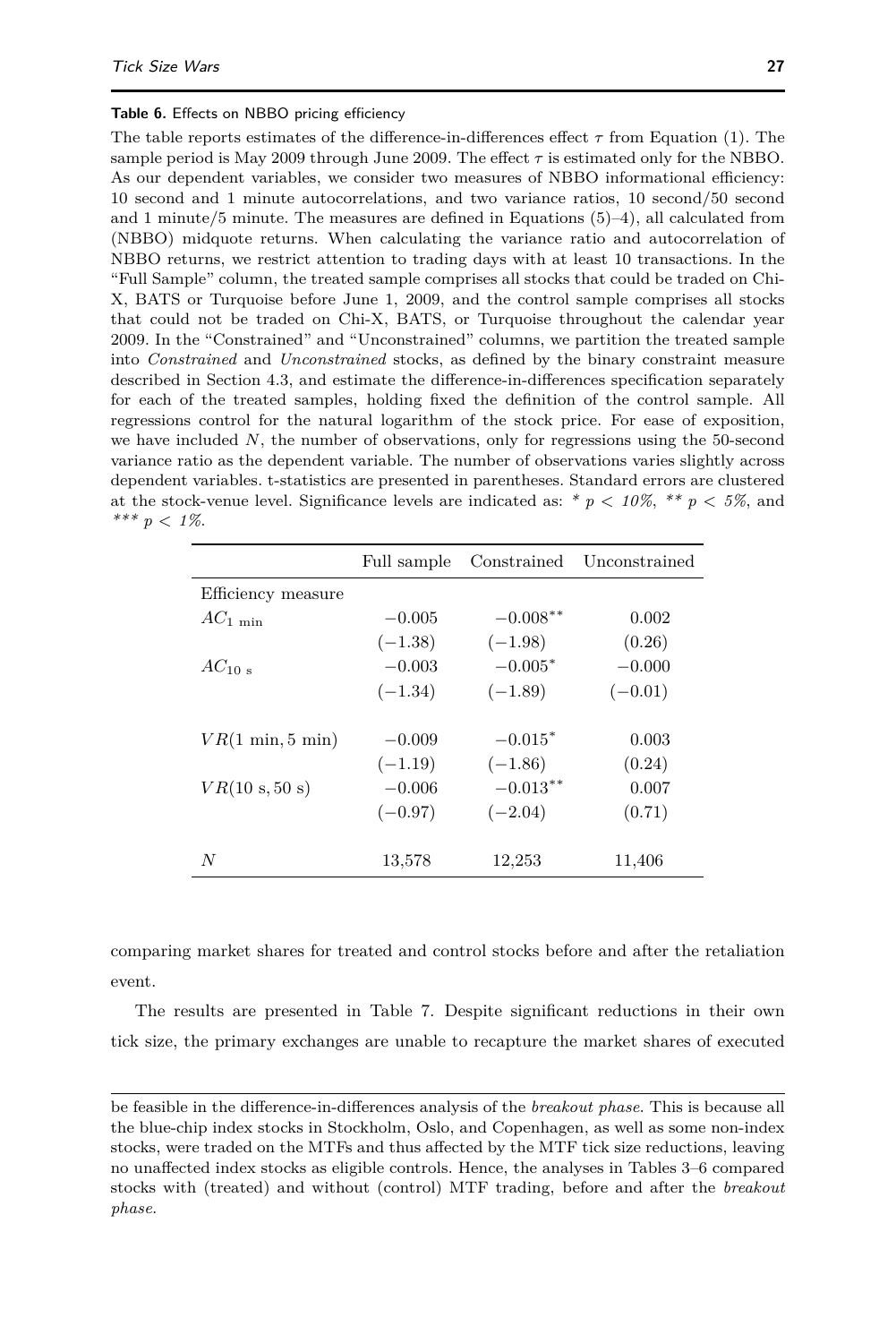volume from the MTFs. This evidence supports the existence of a fragmented competitive equilibrium , consistent with the findings of [Chen and Duffie](#page-39-4) [\(2021\)](#page-39-4), and the observed failure of primary exchanges to recapture lost volume is consistent with the existence of liquidity externalities in exchange competition (e.g., [Pagano](#page-40-23) [\(1989\)](#page-40-23)). The results in Table [7](#page-28-0) are also consistent with existing evidence of significant fixed costs to venue connectivity, as documented by [Aitken et al.](#page-39-18) [\(2017\)](#page-39-18). In particular, once a fixed connectivity cost has been paid, the marginal benefits of connectivity likely outweigh the marginal costs, resulting in continued broker connection.<sup>[23](#page-0-0)</sup> For market shares of *quoted* volume, however, Table [7](#page-28-0) shows evidence that the primary exchanges were able to recapture market shares in constrained securities. This is consistent with quote competition on the primary exchange from brokers who had refrained from connecting to the MTFs.

Table [7](#page-28-0) also reports the effects of the Stockholm and Oslo retaliation events on measures of market quality at the primary exchanges. The results for market quality are consistent with the majority of existing evidence on the effects of tick size reductions (e.g., [Bessembinder](#page-39-7) [\(2003\)](#page-39-7)). In particular, we find economically and statistically significant reductions in trading costs and depth for constrained stocks, but no effects for unconstrained stocks.

# <span id="page-27-0"></span>**5. Order Submission Strategies**

Our main results in Section [4](#page-12-0) suggest that the tick size war of June 2009 disproportionately improved the market quality of stocks where the spread was constrained by the pre-existing tick size regime. Such improvements suggest that a binding tick size can increase transactions costs for active, liquid securities. Allowing for a finer pricing grid on a single trading venue was, in our setting, sufficient to encourage competition for order flow across venues, reducing overall trading costs, as well as increasing aggregate volume and quoted depth. This stands in stark contrast to the sample of unconstrained stocks, for which we observe few statistically significant effects, indicating that the finer pricing grid was not necessary.

To better understand the mechanisms underlying these results, in this section, we analyze the order submission strategies of liquidity providers in the presence of both a small- and large-tick exchange, documenting the level of price improvement provided, and gauge whether undercutting is more likely than true price competition.

 $23$  Similar findings are presented for the Canadian market by [Foley et al.](#page-40-19) [\(2019\)](#page-40-19): the removal of the requirement to connect to existing venues did not result in a reduction of broker connectivity.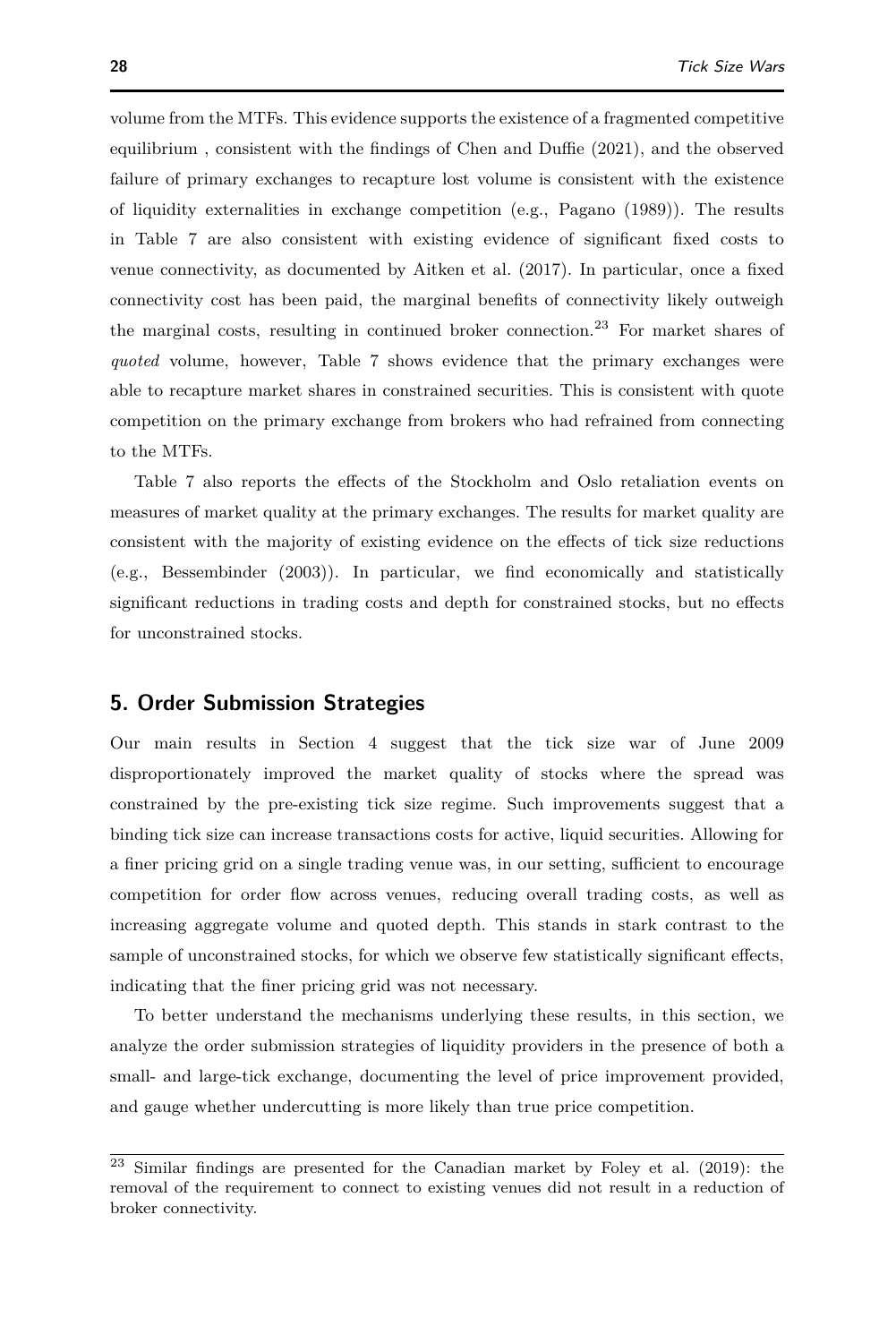#### <span id="page-28-0"></span>**Table 7.** Did the primary exchanges recapture market share?

The table reports the average difference-in-differences effect on primary exchange market shares and market quality of the OSE and STO tick size retaliation events on July 6, 2009, and August 26, 2009, respectively. The estimates are obtained in four steps. First, for each retaliation event, we compile a list of treated stocks affected by the retaliation (see Table [1\)](#page-6-0). Second, we use nearest neighbor matching to find a single control stock for each treated stock. We match based on average spreads, depth, and volume in the 10 trading days leading up to the retaliation event, and we restrict the matching to blue-chip index stocks at the OSE, STO, and COP. For the STO retaliation event, we restrict the matching to index stocks at the STO and COP because the OSE harmonized tick sizes on August 31, 2009, shortly after the STO event. Third, for each treated and matched control, we keep 10 trading days of data from before and after each retaliation event. Finally, we pool the data from the two retaliation events to estimate the following difference-in-differences specification:  $y_{it} = \alpha_{ip} + \alpha_{tp} + \beta D_{it} + \omega_{it}$ , where  $\alpha_{ip}$  and  $\alpha_{tp}$  are stock and time fixed effects, respectively. The stock and time fixed effects are retaliation event-specific, hence the *p* subscript, which ensures that the difference-in-difference effect *β* is estimated entirely based on variation *within* a given retaliation event (for example, treated stocks for the OSE retaliation event are only compared to matched control stocks for the OSE event). In the "Full Sample" column, the estimation sample comprises all treated and matched control stocks. In the "Constrained" and "Unconstrained" columns, the treated sample is restricted to *Constrained* and *Unconstrained* stocks, respectively, as defined by the binary constraint measure described in Section [4.3.](#page-19-0) All dependent variables apart from the two market share measures and realized volatility are transformed with the natural logarithm. All regressions control for the natural logarithm of the stock price. For ease of exposition, we have included *N*, the number of observations, only for regressions using trading volume as the dependent variable. The number of observations varies slightly across dependent variables. t-statistics are presented in parentheses. Standard errors are clustered at the stock-venue level. Significance levels are indicated as:  $* p < 10\%$ ,  $** p < 5\%$ , and  $*** p$ *< 1%*.

|                             | Full Sample | Constrained         | Unconstrained |
|-----------------------------|-------------|---------------------|---------------|
|                             |             |                     |               |
| Market share of volume      | 0.50        | 0.62                | $-0.16$       |
|                             | (0.98)      | (1.10)              | $(-0.24)$     |
| Market share of best quotes | $8.03***$   | $10.29***$          | 2.82          |
|                             | (3.29)      | (3.89)              | (0.80)        |
| Quoted spread               | $-0.21***$  | $-0.27***$          | $-0.01$       |
|                             |             | $(-4.08)$ $(-4.87)$ | $(-0.13)$     |
| Effective spread            | $-0.34***$  | $-0.41***$          | $-0.10$       |
|                             |             | $(-5.82)$ $(-6.68)$ | $(-1.23)$     |
| Realized spread             | $-0.52***$  | $-0.62***$          | $-0.10$       |
|                             | $(-4.00)$   | $(-4.21)$           | $(-0.59)$     |
| Price impact                | $-0.18***$  | $-0.24***$          | $-0.03$       |
|                             | $(-2.54)$   | $(-3.17)$           | $(-0.22)$     |
| Depth                       | $-0.65***$  | $-0.71***$          | $-0.38***$    |
|                             | $(-6.74)$   | $(-6.40)$           | $(-3.88)$     |
| Volatility                  | 0.56        | 0.60                | 0.07          |
|                             | (1.08)      | (1.14)              | (0.11)        |
| Volume                      | 0.04        | 0.06                | 0.04          |
|                             | (0.64)      | (0.80)              | (0.27)        |
|                             |             |                     |               |
| N                           | 1240        | 1080                | 780           |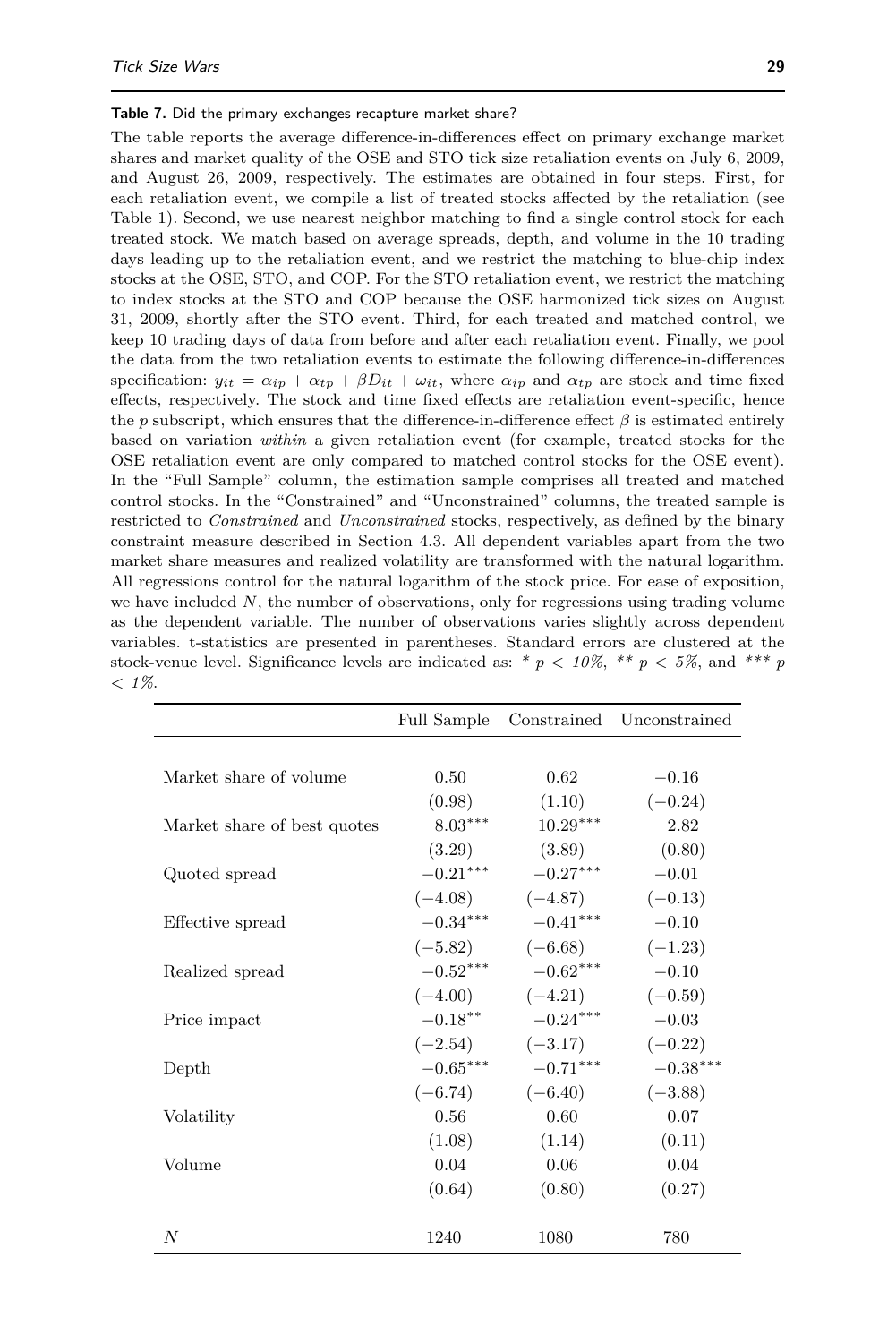### <span id="page-29-1"></span>5.1. Undercutting or price competition?

#### <span id="page-29-0"></span>Fig. 3: Trading at large- and small-tick exchanges

The figure illustrates the differences in pricing grids at a large-tick primary exchange (top) and a small tick alternative venue (bottom). We expect traders seeking only to undercut prices at the primary exchange to improve the best quotes by only one small tick. True price competition would see more activity deeper within the alternative venue's (more granular) order book.

#### **Large-Tick Exchange**



**Small-Tick Exchange (Chi-X)**

When competing venues allow trading with different pricing grids, liquidity providers have the opportunity to either undercut the large-tick exchange or aggressively compete with each other for order flow (see Figure [3](#page-29-0) for an illustration). In our setting, the observed reductions to the NBBO spread could be driven by such undercutting behavior, where liquidity providers use the new finer pricing grid to undercut the primary exchange (as in [Biais et al. 2010\)](#page-39-19) by an "infinitesimal" amount. This behavior is predicted by among others the [Foucault et al.](#page-40-24) [\(2005\)](#page-40-24) and [Bhattacharya and Saar](#page-39-20) [\(2020\)](#page-39-20) models, where the choice of undercutting the best limit order is a trade-off between the benefits of being first in the order book queue and the cost of acquiring that position. Such costs are decreasing in the tick size, with the benefits of prime queue position likely accentuated when tick sizes are binding. Accordingly, we may observe single tick undercutting, where tick sizes were not particularly binding (as the cost of doing so was already relatively low), as well as multi-tick undercutting when costs are low and the value of being first is high (i.e., spreads are still comparatively wide). $^{24}$  $^{24}$  $^{24}$ 

To empirically assess how liquidity providers exploit the access to a new finer pricing grid, we zoom in on the competitive dynamics between the most active alternative trading venue, Chi-X, and the primary exchanges. Figure [4](#page-31-0) plots the distribution of the best quotes on Chi-X relative to the primary exchanges, measured in alternative-venue tick sizes, one week before and after the start of the tick size war. In the figure, "equal"

<sup>24</sup> Empirically, [Battalio et al.](#page-39-5) [\(2016\)](#page-39-5) demonstrate that undercutting behavior (in their setting, facilitated via inverted make-take venues) can have a negative "cream-skimming" effect on overall market quality. On the other hand, a finer pricing grid may encourage more active competition between market makers, which can cause various spread-based measures of transaction costs to narrow.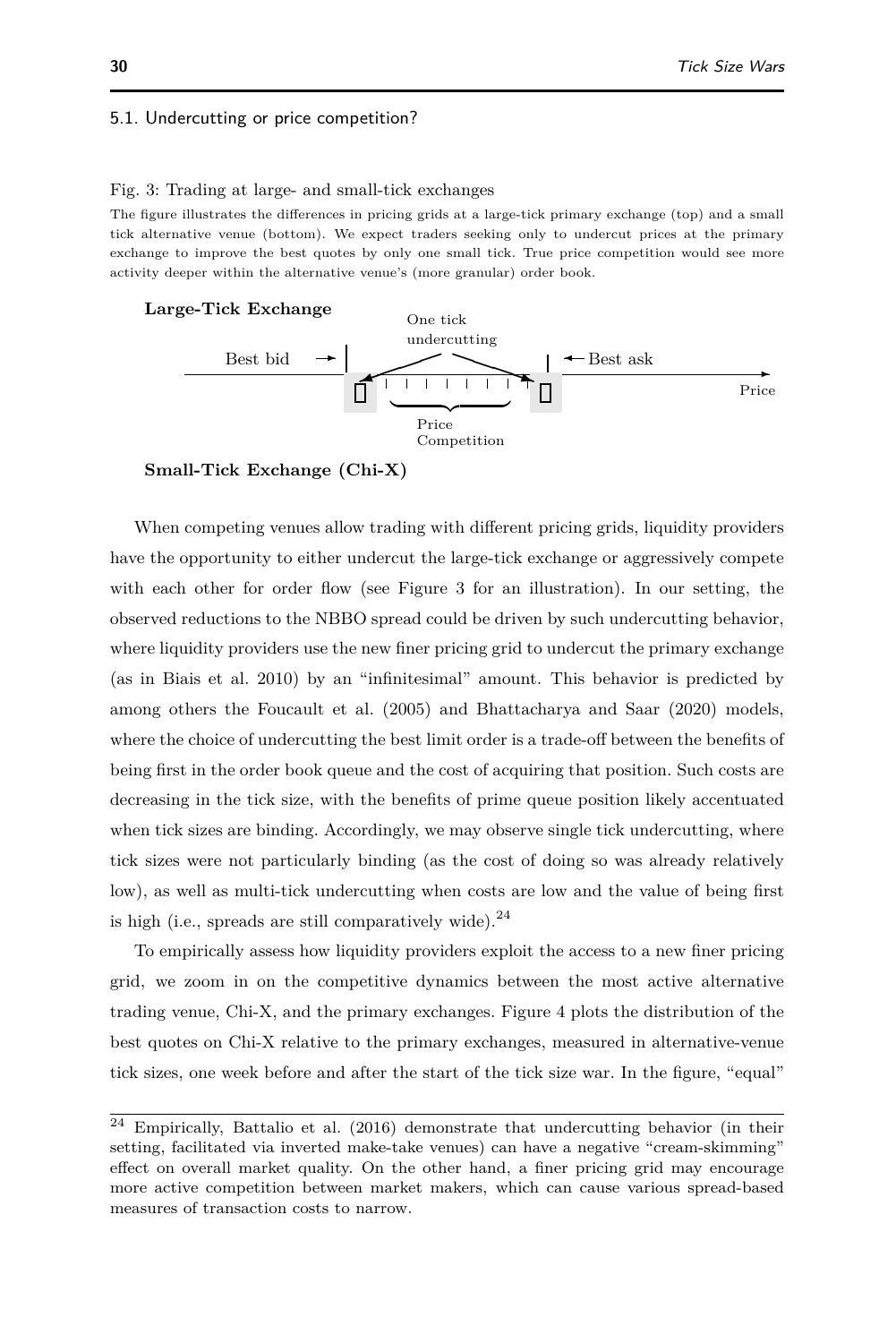indicates that Chi-X and the primary exchange are quoting identical prices, whereas +1 (−1) indicates that the prices on Chi-X are one new tick better (worse) than the primary exchange.[25](#page-0-0)

The results in Panels A–F of Figure [4](#page-31-0) show a striking change in Chi-X traders' order submission strategies from just before to after the start of the tick size war, particularly for stocks listed in Copenhagen and Oslo. For these exchanges, just before the war, Chi-X quotes matched the best primary exchange prices about 50% of the time, and were more likely to be behind the best quotes than improving on them, suggestive of a less-active venue where relatively stale prices were quoted with minimal risk. Immediately after the start of the tick size war, however, Chi-X prices *improved* on the best prices about 60% of the time. The typical Chi-X price improvement was a single tick (35%-45% of the time), with multiple-tick price improvements consistent with "true" price competition occurring only 5%-10% of the time. These findings suggest that the opportunity to engage in single-tick undercutting was a key driver of the observed increase in Chi-X price improvement during the tick size war.

The results in Figure [4](#page-31-0) for STO listed stocks tell a slightly different story. Unlike COP and OSE, Chi-X offered smaller tick sizes than STO even before the tick size war. For STO listings, the tick size war simply widened pre-existing tick size differences. Consequently, just before the tick size war, the Chi-X quotes for stocks in Stockholm were similar to the primary exchange quotes around 25% of the time, with single-tick price *improvements* 35% of the time (i.e., similar to the *post*-war distribution for Oslo and Copenhagen). After Chi-X further reduced their tick sizes for Stockholm stocks, Panel F of Figure [4](#page-31-0) shows, Chi-X continued to offer one-tick price improvements 35% of the time but, in addition, began to offer *multiple*-tick price improvements over the primary exchange more than 20% of the time. These findings suggest that price competition on Chi-X was a key driver of the increase in price improvement for Stockholm stocks.

<sup>25</sup> The calculation underlying the statistics in Figure [4](#page-31-0) is done separately for the bid and ask sides of the limit order book and then averaged. For the bid (ask) side, a price improvement means that the Chi-X price is above (below) the corresponding price on the primary exchange.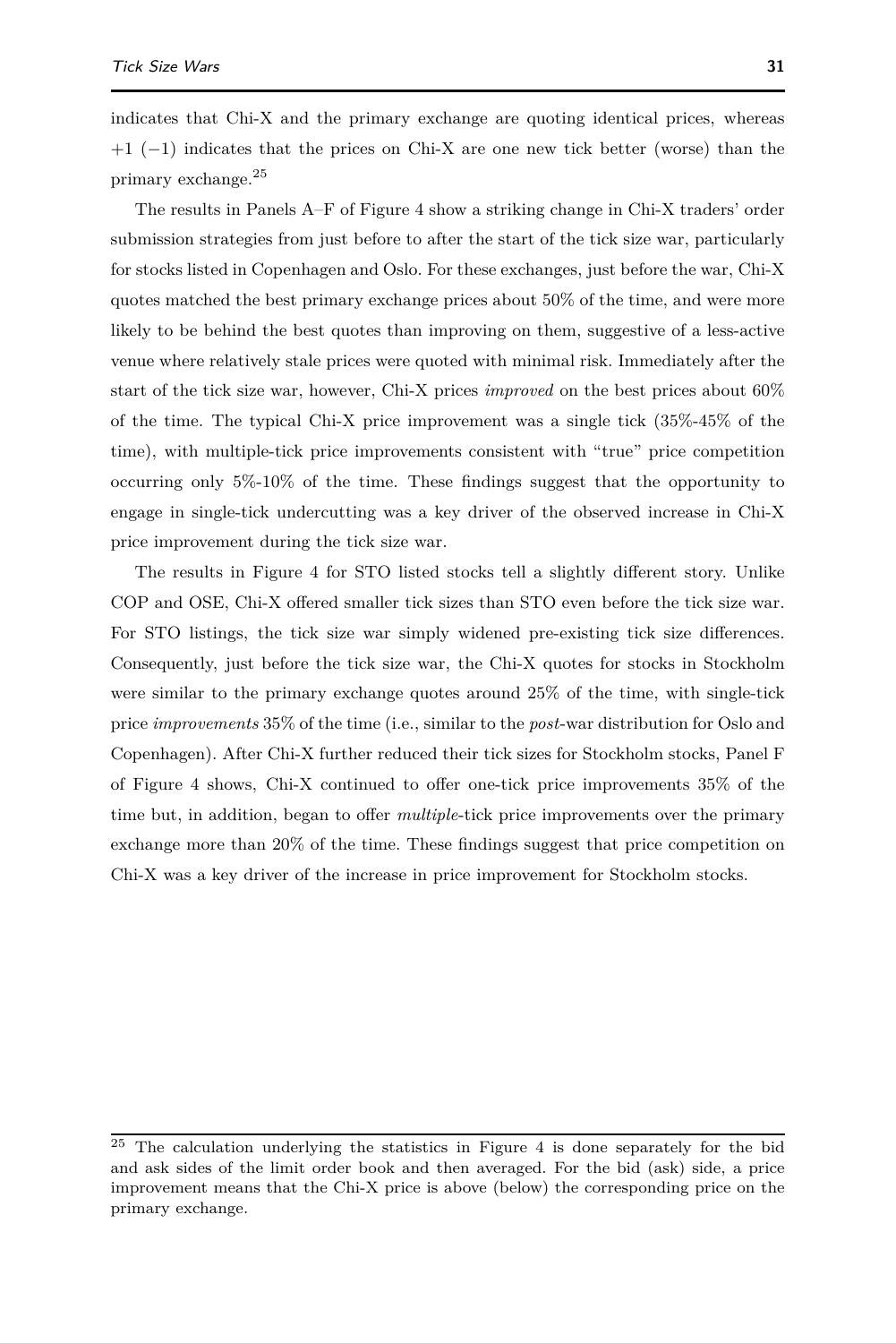<span id="page-31-0"></span>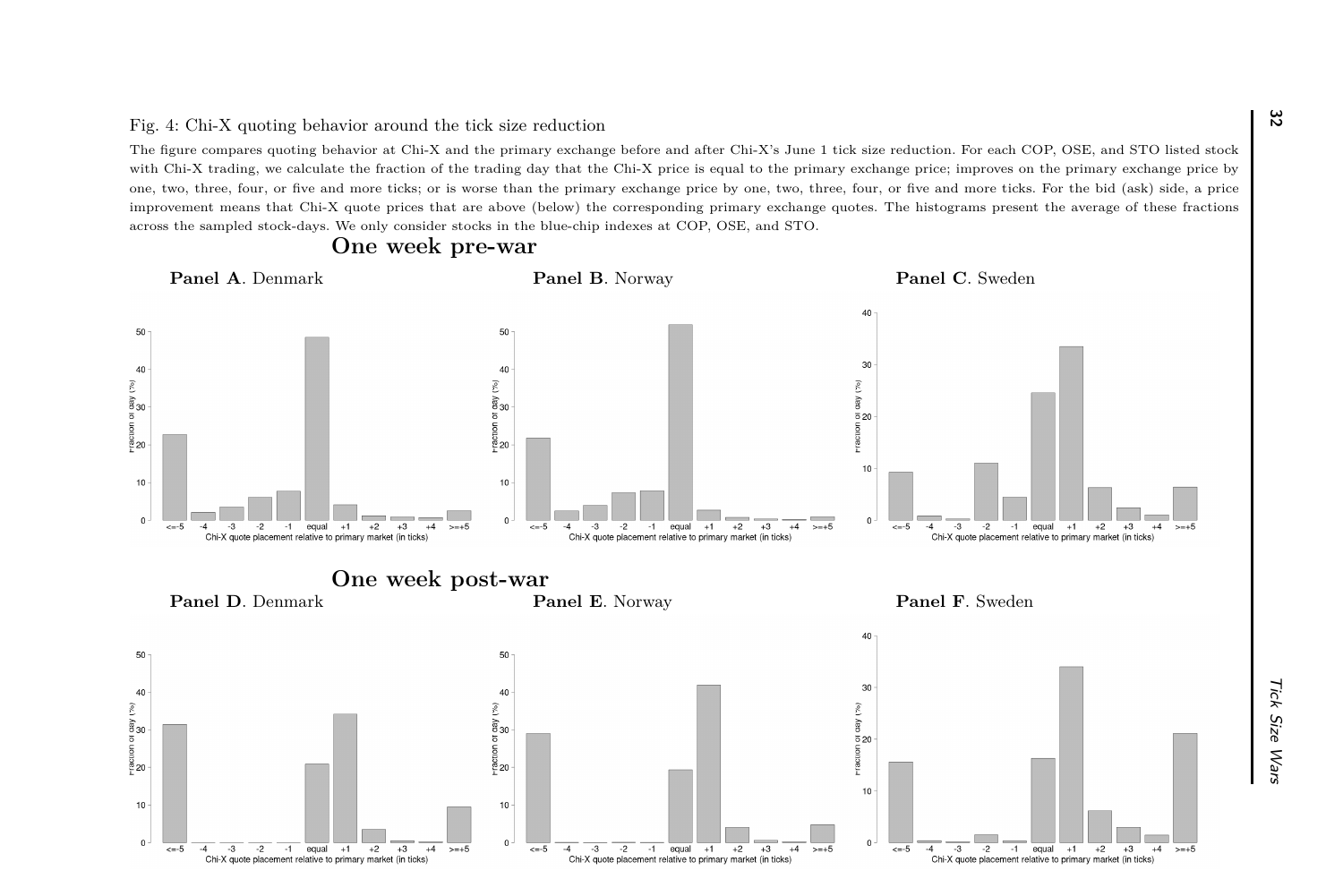Overall, the results are consistent with the theoretical predictions of [Bhattacharya](#page-39-20) [and Saar](#page-39-20) [\(2020\)](#page-39-20)—reducing the Chi-X tick size even further made the cost of undercutting even lower, resulting in more frequent undercutting, and hence price improvement. Our results are also consistent with empirical findings in both equity and cryptocurrency markets. [O'Hara et al.](#page-40-10) [\(2018\)](#page-40-10) show that market makers behave more cautiously when tick sizes are increased in the US tick size pilot—this implies that should the tick sizes narrow, market makers' limit orders would become more aggressive—which is exactly what we document. In the cryptocurrency arena, tick sizes orders of magnitude smaller than those observed in our study are commonplace, and [Dhyrberg et al.](#page-40-20) [\(2019\)](#page-40-20) show that these tiny tick sizes encourage similar competitive undercutting behavior.

### 5.2. War and peace: The role of competitive tick sizes

Figure [4](#page-31-0) presents a single snapshot of Chi-X traders' order submission strategies just before the start of the tick size war and a single snapshot just after. To complement these snapshots, we present results for the full duration of the tick size war in each of the Scandinavian markets. The statistic we are interested in is how often the small-tick venues improve on the primary exchange prices by either one (new) tick, or by multiple ticks. For each stock-day, we calculate the proportion of the day the small-tick venue quotes a price that:

- 1. Improves on the primary exchange price by any amount (in Figure [4,](#page-31-0) this corresponds to the sum of the x-axis ticks  $+1$  to  $\geq 5$ ).
- 2. Improves on the primary exchange price by more than one tick (in Figure [4,](#page-31-0) this corresponds to the sum of the x-axis ticks  $+2$  to  $\geq 5$ ).

We again focus on differences relative to Chi-X. Figure [5](#page-33-0) plots these two series throughout the calendar year 2009 for the three Scandinavian markets. The *difference* between the two series in Figure [5](#page-33-0) gives the fraction of time the best Chi-X price undercuts the primary exchange by a single tick. Across all three markets, immediately after its tick size reduction, Chi-X drastically increases the fraction of time for which it improves on the primary exchange price by at least one new tick (the red line) to around 60%. The fraction of time for which Chi-X provides price competition of more than one new tick (the blue line) jumps by much less on the introduction of the finer pricing grid, reaching a maximum of only 20%-30% of the trading day. The stark difference in these observed changes is almost immediately reversed to pre-war levels once the tick sizes are harmonized across trading venues.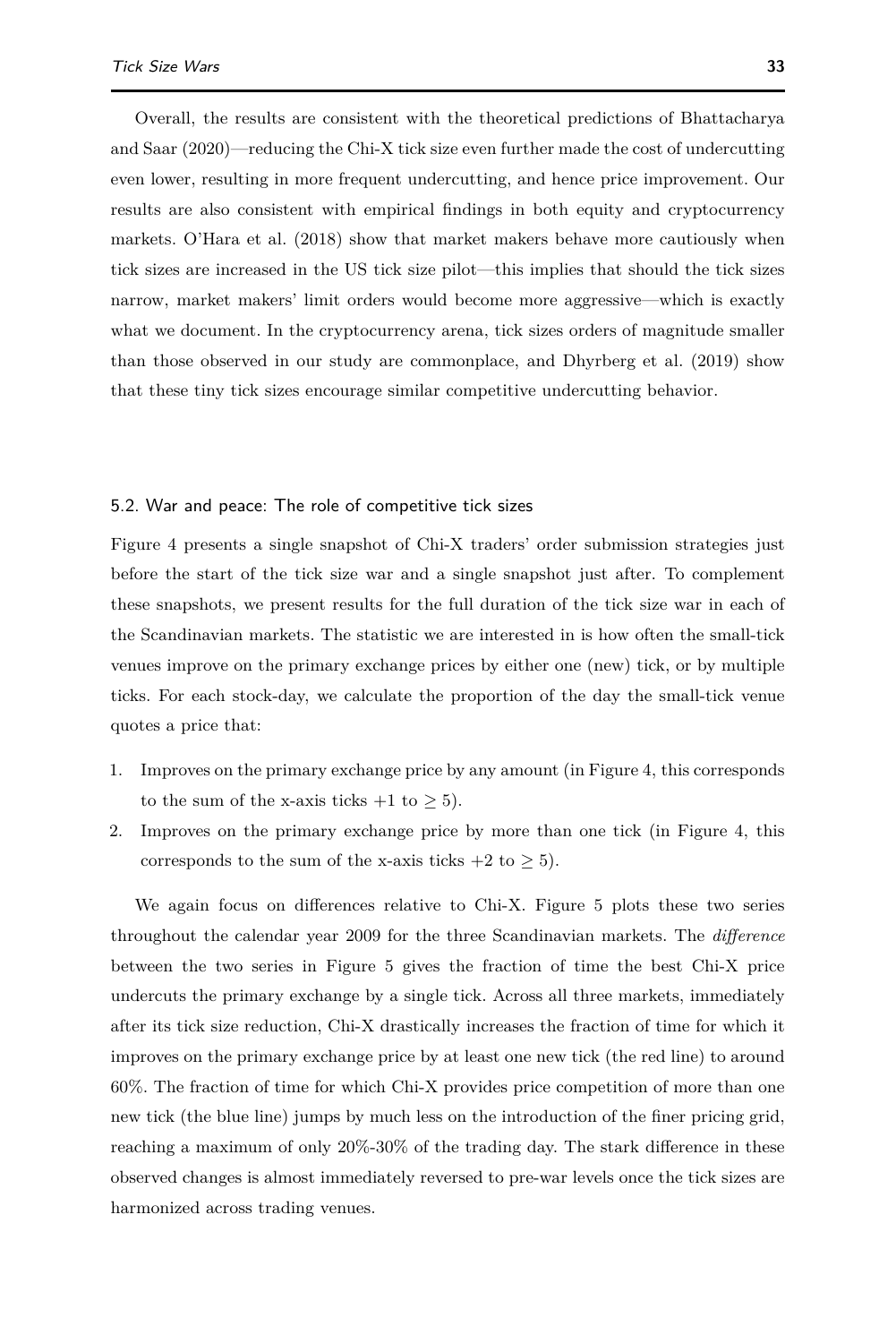### <span id="page-33-0"></span>Fig. 5: Quote placement at Chi-X relative to the primary exchange

The figures show the fraction of the day that Chi-X offers prices that (1) improve on the primary exchange price (red line) or (2) improve on the primary exchange by more than one tick (blue line). The exact measurement procedure is detailed in Section [5.1.](#page-29-1) We only consider stocks in the blue-chip indexes at COP, OSE, and STO.



Panel A: Denmark (Copenhagen)

Panel B: Norway (Oslo)



Panel C: Sweden (Stockholm)

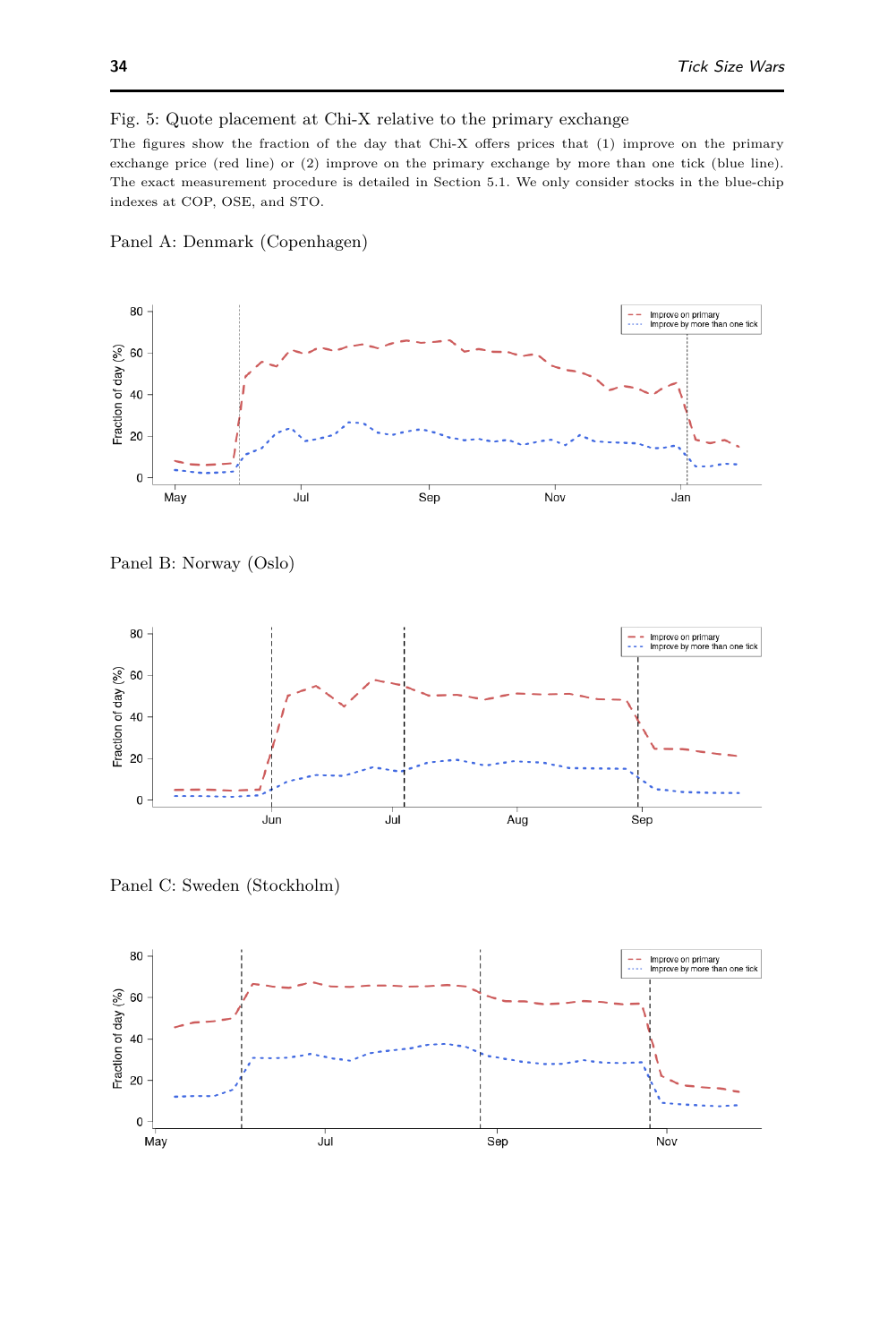#### 5.3. Mechanism: What drives price competition?

The time-series evidence in Figure [5](#page-33-0) shows that market participants primarily used the small-tick trading venues for the purpose of single-tick undercutting, but did engage in more meaningful price competition almost 20% of the time. These graphs present market-wide averages for blue-chip index stocks only, and therefore may mask any heterogeneity generated by the substantial cross-sectional variation in the extent to which the tick size constrains the bid-ask spread. The results of our market quality analysis in Section [4](#page-12-0) indicate that the competitive benefits of narrower tick sizes were concentrated in constrained securities. We now examine the cross-sectional differences in stock-level tick constraints to help us further understand the drivers of the quoting behavior documented earlier in this section.

Intuitively, suppose stocks have a "natural" bid-ask spread if the stocks were not constrained by the tick grid. If this "natural" spread is smaller than one (large) tick, we classify these stocks as constrained, and expect traders to migrate towards the small-tick venue to engage in price competition, thus increasing trading activity and order book depth on the alternative venue. If, however, the "natural" spread is larger than one tick, the small-tick venue will primarily be used for undercutting (as in [Biais et al. 2010\)](#page-39-19). If the mechanism that drives traders to either undercut or compete on the new finer pricing grid is, in fact, the extent to which the security's bid-ask spread was constrained by the existing tick size, we would expect to see more price competition (and depth improvement) on the alternative venue when quotes are constrained on the primary exchange.

To test these predictions, we consider three variables as proxies for the degree of economically meaningful price improvement:

- (a) The fraction of time Chi-X improves on the primary exchange by *>* 1 tick.
- (b) The fraction of time Chi-X improves on the primary exchange by *>* 3 ticks.
- (c) Order book depth at the best Chi-X prices. $^{26}$  $^{26}$  $^{26}$

The first two variables capture the extent of between-venue price competition—the likelihood of moving beyond one (or three) ticks relative to the primary exchange. The third looks at the depth quoted on Chi-X. We test whether the extent to which the primary exchange is spread-constrained affects these variables, controlling for other

 $26$  Note that the Chi-X depth is measured only at the best prices at Chi-X; it is not the depth measure where we aggregate depth at prices equal to and improving on the main market quotes. As such, it serves as a lower bound of the price improving depth quoted on the small tick exchange.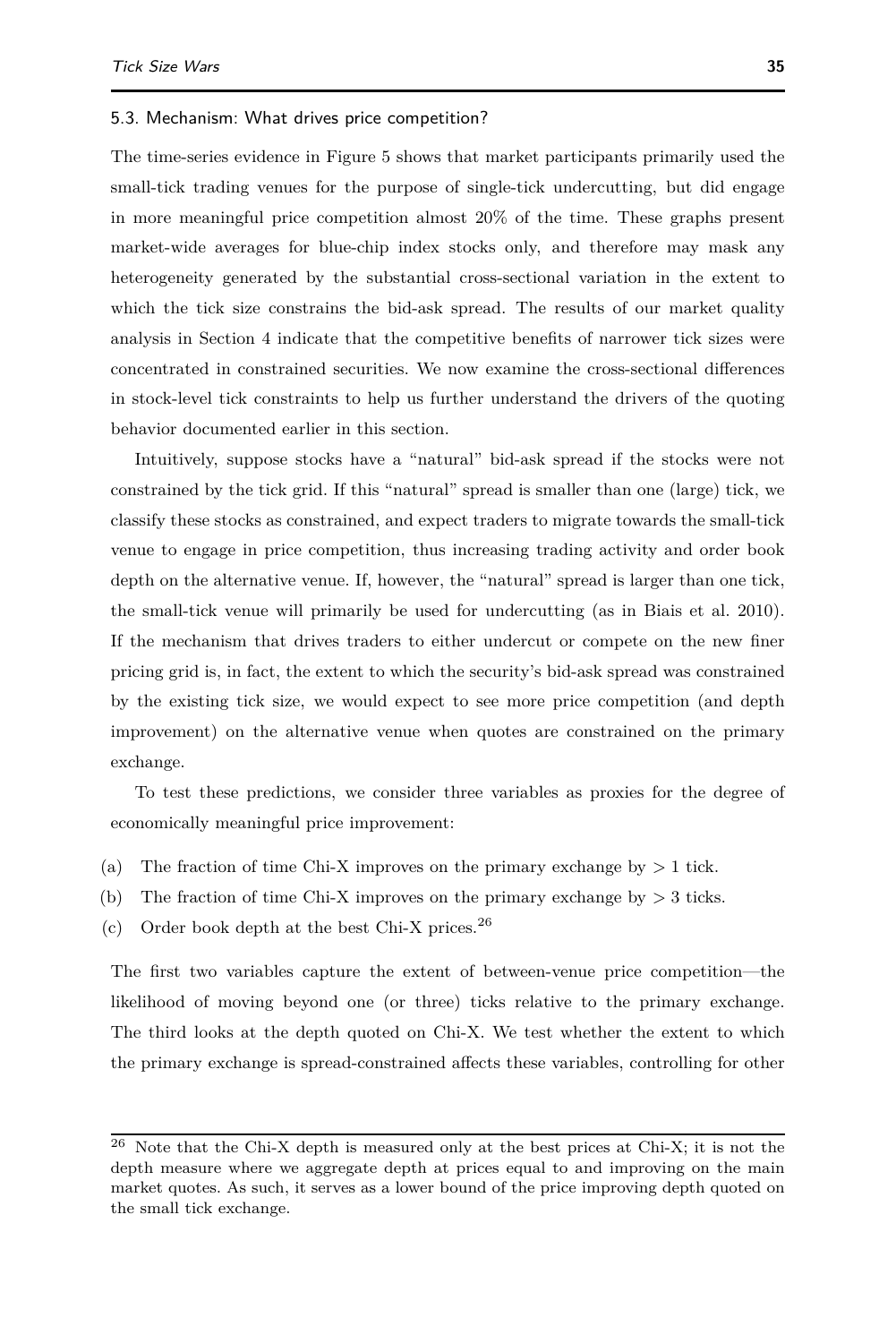factors. Specifically, we estimate the following cross-sectional regression model:

<span id="page-35-0"></span>
$$
y_{it} = \alpha_0 + \beta \text{Constrained}_{it} + \gamma X_{it} + \varepsilon_{it},\tag{6}
$$

where  $y_{it}$  is the variable of interest—either (a), (b), or (c), as defined above—for stock *i* on date *t*. The key explanatory variable is Constrained*it*, which measures whether trading at the primary exchange is constrained by the tick size. We consider three versions of Constrained*it*. The first two are those introduced in Section [4.3:](#page-19-0) the binary and [Kwan et al.](#page-40-0) [\(2015\)](#page-40-0) constraint measures. Third, we follow [O'Hara et al.](#page-40-10) [\(2018\)](#page-40-10) and measure constraints by the fraction of the day quotes at the primary exchange are constrained to one tick. Unlike the first two measures, which are calculated based on pretick size war data, we calculate the third on a daily basis, and use the contemporaneous measure in our regressions. Our regressions control for the stock price and market capitalization (*Xit*).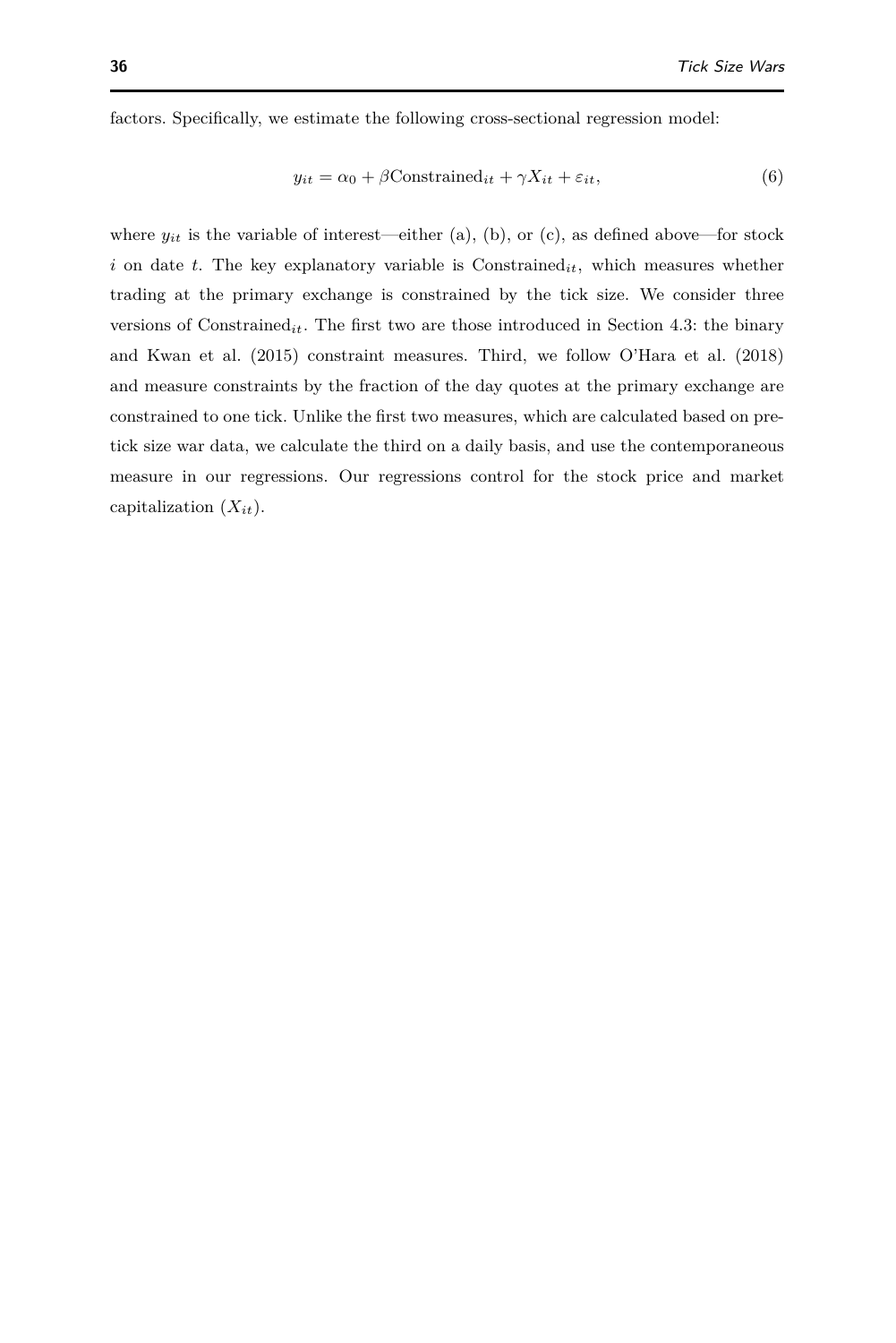<span id="page-36-0"></span>

| et al.) are indicator variables that equal one if the stock is At-margin or Constrained according to the Kwan et al. (2015) constraint measure introduced in Section 4.3.                                                                                                                                                                             |                         |            |            |                          |            |            |                   |            | indicator variable that equals one if the stock is constrained according to the binary measure introduced in Section 4.3. At-margin(Kwan et al.) and Constrained(Kwan |
|-------------------------------------------------------------------------------------------------------------------------------------------------------------------------------------------------------------------------------------------------------------------------------------------------------------------------------------------------------|-------------------------|------------|------------|--------------------------|------------|------------|-------------------|------------|-----------------------------------------------------------------------------------------------------------------------------------------------------------------------|
| Fraction at minimum tick is the fraction of the trading day that the quotes on the primary exchange are constrained at one tick. All regressions use data from June 2009,<br>the first month of the tick size war, and the estimation sample comprises all stock-days with trading at both Chi-X and the primary exchange. We only consider stocks in |                         |            |            |                          |            |            |                   |            |                                                                                                                                                                       |
| the blue-chip indexes at COP, OSE and STO. t-statistic in parentheses. The standard errors are adjusted for clustering. Significance levels are indicated as: * $p<10\%$ , **                                                                                                                                                                         |                         |            |            |                          |            |            |                   |            |                                                                                                                                                                       |
| $p<5\%$ , and *** $p<1\%$ .                                                                                                                                                                                                                                                                                                                           |                         |            |            |                          |            |            |                   |            |                                                                                                                                                                       |
|                                                                                                                                                                                                                                                                                                                                                       |                         |            |            | Dependent Variable       |            |            |                   |            |                                                                                                                                                                       |
|                                                                                                                                                                                                                                                                                                                                                       | (a) Fraction $> 1$ tick |            |            | (b) Fraction $> 3$ ticks |            |            | $(c)$ Chi-X Depth |            |                                                                                                                                                                       |
|                                                                                                                                                                                                                                                                                                                                                       | (1)                     | (2)        | (3)        | (4)                      | (5)        | (6)        | (7)               | (8)        | (9)                                                                                                                                                                   |
| Constrained (Binary)                                                                                                                                                                                                                                                                                                                                  | $0.081***$              |            |            | $0.066***$               |            |            | $0.584***$        |            |                                                                                                                                                                       |
|                                                                                                                                                                                                                                                                                                                                                       | (2.923)                 |            |            | (2.884)                  |            |            | (5.426)           |            |                                                                                                                                                                       |
| At-margin (Kwan et al.)                                                                                                                                                                                                                                                                                                                               |                         | 0.020      |            |                          | 0.016      |            |                   | $0.324***$ |                                                                                                                                                                       |
|                                                                                                                                                                                                                                                                                                                                                       |                         | (1.057)    |            |                          | (0.905)    |            |                   | (2.943)    |                                                                                                                                                                       |
| Constrained (Kwan et al.)                                                                                                                                                                                                                                                                                                                             |                         | $0.133***$ |            |                          | $0.114***$ |            |                   | $0.652***$ |                                                                                                                                                                       |
|                                                                                                                                                                                                                                                                                                                                                       |                         | (4.493)    |            |                          | (4.356)    |            |                   | (6.156)    |                                                                                                                                                                       |
| Fraction at minimum tick                                                                                                                                                                                                                                                                                                                              |                         |            | $0.235***$ |                          |            | $0.201***$ |                   |            | $1.240***$                                                                                                                                                            |
|                                                                                                                                                                                                                                                                                                                                                       |                         |            | (4.291)    |                          |            | (4.023)    |                   |            | (10.218)                                                                                                                                                              |
| N                                                                                                                                                                                                                                                                                                                                                     | 1,393                   | 1,393      | 1,393      | 1,393                    | 1,393      | 1,393      | 1,393             | 1,393      | 1,393                                                                                                                                                                 |
| $\overline{R}^2$                                                                                                                                                                                                                                                                                                                                      | 0.080                   | 0.152      | 0.146      | 0.080                    | 0.152      | 0.142      | 0.625             | 0.601      | 0.696                                                                                                                                                                 |
|                                                                                                                                                                                                                                                                                                                                                       |                         |            |            |                          |            |            |                   |            |                                                                                                                                                                       |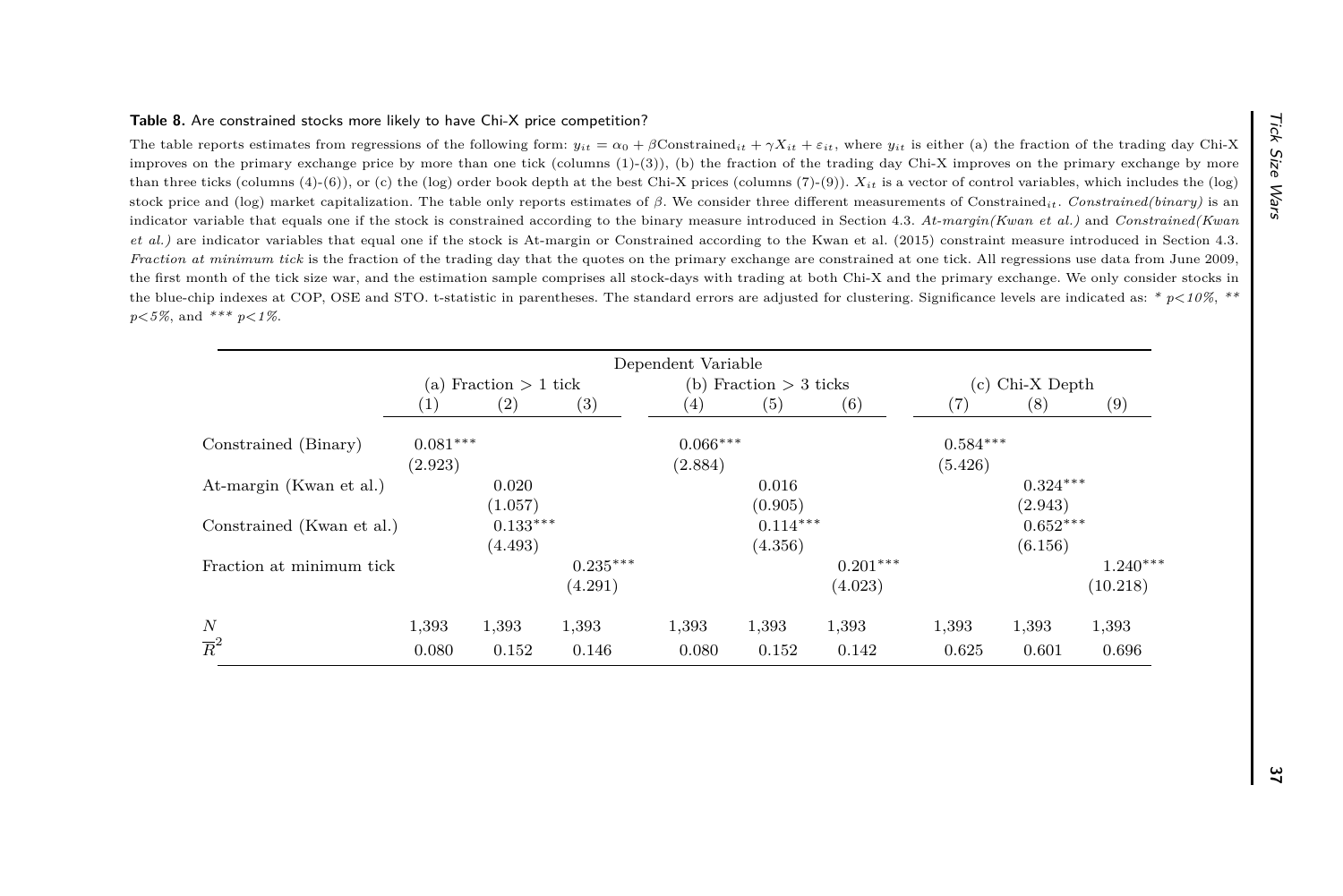Table [8](#page-36-0) presents estimates of *β* from Equation [\(6\)](#page-35-0). The estimates are based on data from June 2009, the first month of the tick size war. The results show that the extent to which the primary exchange bid-ask spread is constrained by the tick size has a statistically significant and positive impact on both meaningful price competition and depth quoted at the alternative venue. Stocks whose bid-ask spreads are constrained by the tick size at the primary exchange are more likely to see price improvement beyond one tick, and have more depth quoted on Chi-X. The results are robust to all three measurements of Constrained*it*. These results are consistent with the findings of [Foucault](#page-40-25) [and Menkveld](#page-40-25) [\(2008\)](#page-40-25) that increased competition—in this case facilitated by a finer pricing grid—can enhance liquidity provision and, at the same time, increase order book depth.

The results presented in Table [8](#page-36-0) are also consistent with the market quality improvements being concentrated in the constrained securities, as documented in Section [4.](#page-12-0) When the tick size itself prevents traders from quoting narrower spreads, market quality is likely to be hindered. The addition of a finer pricing grid on an alternate exchange facilitates market makers to explicitly compete against each other, reducing the costs of trading. These benefits are concentrated in the securities for which the level of constraint imposed by the existing tick size was the largest. This indicates that the benefits of finer pricing grids may be limited to situations where spreads are constrained by the pricing grid. Luckily, such a measure is easy to obtain, and holds promise as a tool for both regulators and stock exchanges to identify securities which will benefit the most from a revised pricing grid.

# <span id="page-37-0"></span>**6. Conclusion**

This paper empirically assesses the effects of between-venue competition on the tick size. We consider the European tick size wars in June, 2009, in which three new entrant trading venues unexpectedly reduced their tick sizes for stocks with primary listings at the Copenhagen, Oslo, and Stockholm exchanges. We find that the ticksize-reducing venues immediately attracted market shares of both executed and quoted volume from the large-tick primary exchanges. We also find that the competitive tick size reductions significantly improved measures of market quality, such as market-wide spreads, aggregate volume levels, and the informational efficiency of prices. The market quality gains from tick size competition were strongest in already-liquid stocks, where the spread was constrained by the existing tick size. Overall, the results suggest positive effects of competitive tick size reductions on standard measures of market quality.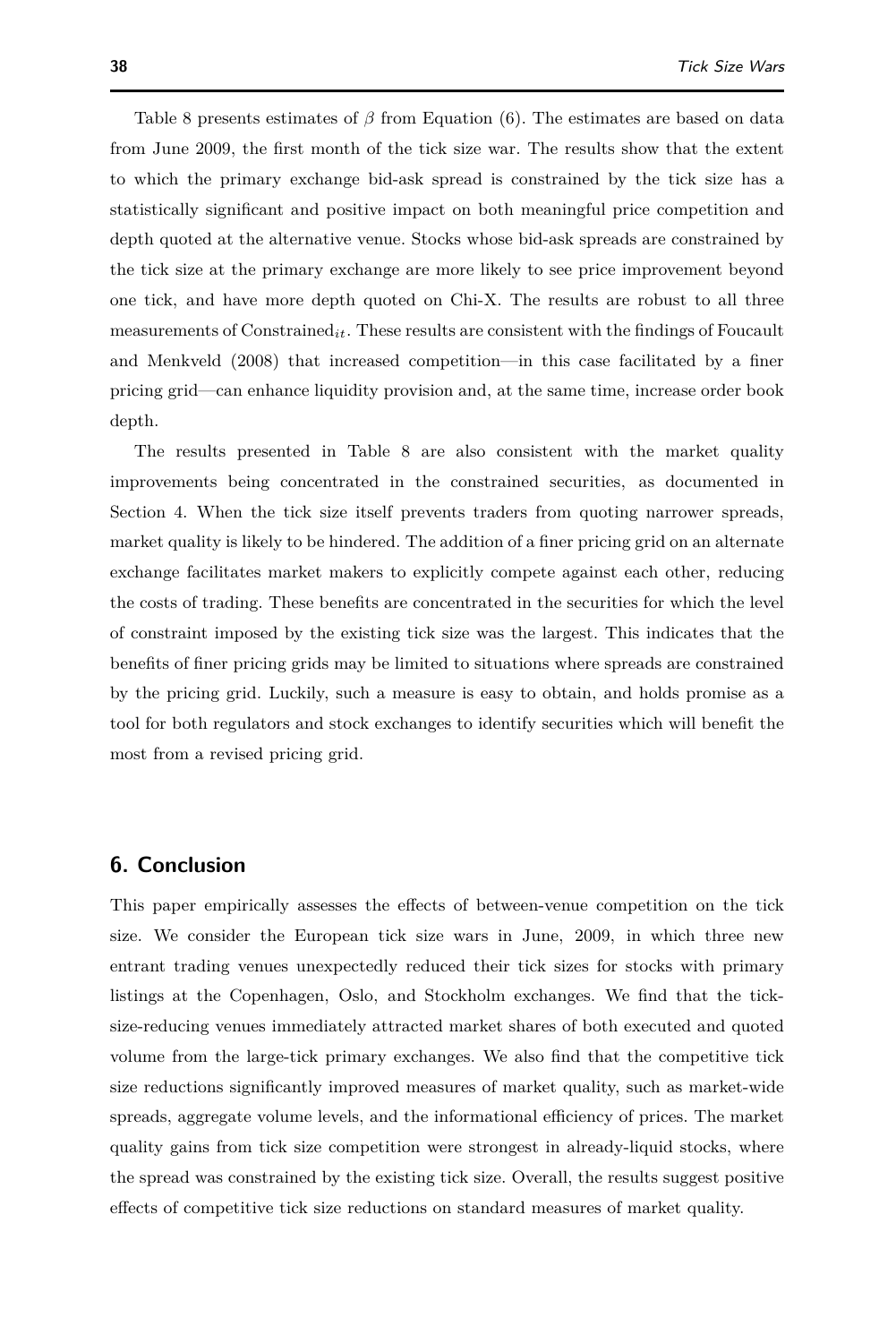We also shed light on the mechanisms through which the small-tick venues captured order flow from the primary exchanges. Our results suggest that, predominantly, the small-tick venues were used by liquidity providers to undercut the wider tick size in the primary exchanges by very small amounts—one "new" tick. Such undercutting is similar to what is observed with fractional price improvement in dark pools and inverted maker-taker venues in the United States and other jurisdictions (e.g., [Comerton-Forde](#page-39-0) [et al.](#page-39-0) [\(2019\)](#page-39-0); [Kwan et al.](#page-40-0) [\(2015\)](#page-40-0)). However, in cases where stocks' trading costs were held artificially high by the tick size—approximately 20% of securities—we find that the introduction of a small-tick venue facilitated more meaningful price improvement improving on the primary exchange spread by five or more "new" ticks. Although there are similarities between "synthetic" mechanisms to avoid a harmonized tick size schedule, such as dark trading or inverted maker-taker fees, these mechanisms do not provide participants with a new pricing grid on which to "compete" with each other, preventing a new, narrower equilibrium spread from emerging. This effectively precludes these market-structure changes from providing a beneficial "competitive" outcome, and rather enforces the sub-optimal "undercutting" equilibrium. It is in the stocks with the most cross-venue price competition—constrained stocks—we find the greatest market quality gains from competitive tick size reductions.

The importance of tick sizes in terms of encouraging liquidity in modern equity markets is currently the focus of considerable policy debate, particularly in light of the recent SEC tick size pilot in the United States and new regulations imposed by MiFID II in Europe to introduce harmonized tick size schedules. However, the effect of tick size competition has remained elusive as a research area, not least owing to the regulations in both in the United States and Europe that enforce a common tick size across trading venues. It is possible that the introduction of dynamic, non-binding tick size schedules that accurately reflect the cost of liquidity provision in markets could reduce complexity and segmentation in what have become increasingly complex and fragmented global equity markets. Our results show that the competitive reductions in tick sizes were beneficial for the overall marketplace and, in contrast to other mechanisms that aim to achieve the same outcome in a fixed tick-size environment, may lead to fewer distortions in the allocation of wealth, segmentation of traders, and leakage of information that can occur between market participants.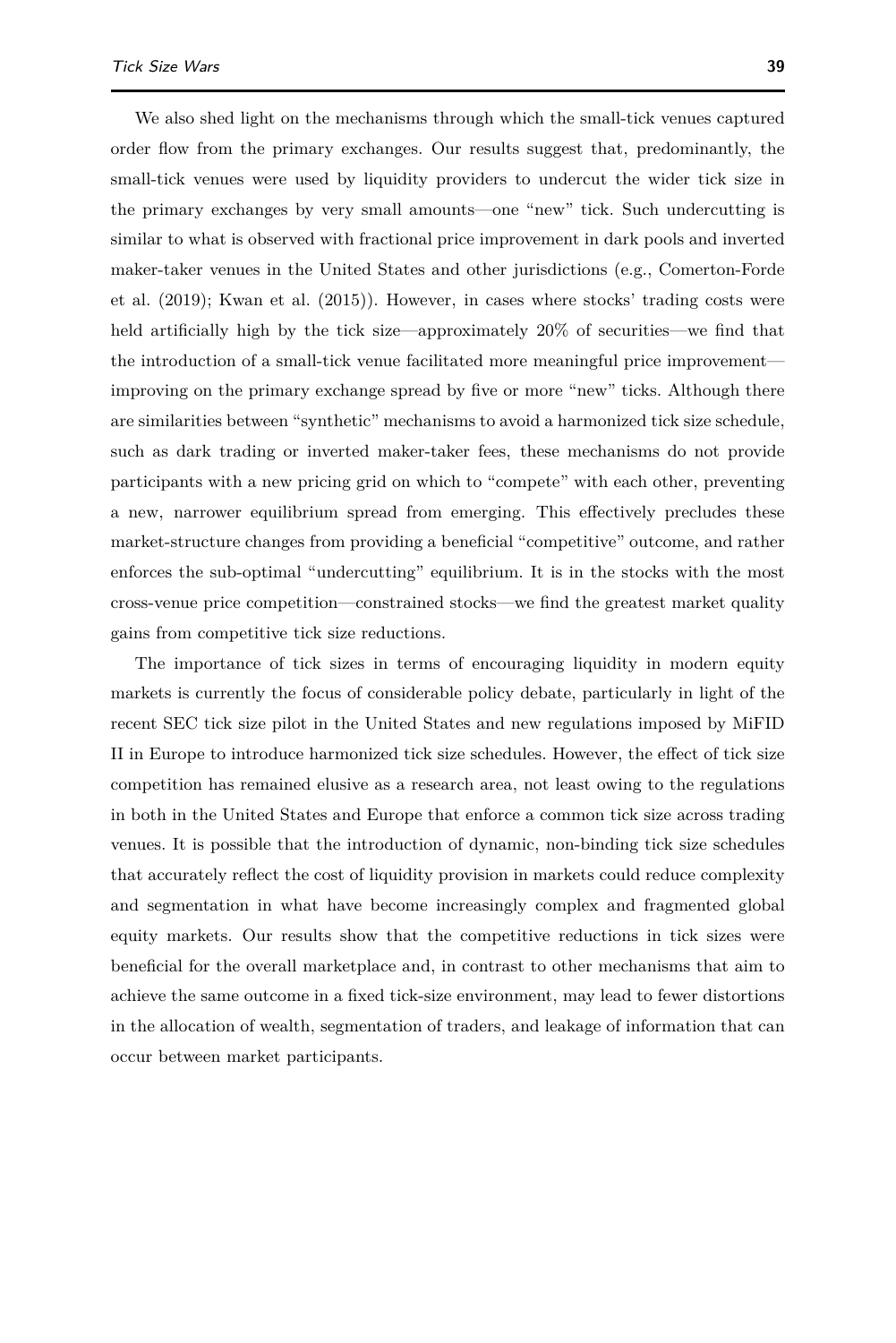# **References**

- <span id="page-39-18"></span>Michael Aitken, Haoming Chen, and Sean Foley. The impact of fragmentation, exchange fees and liquidity provision on market quality. *Journal of Empirical Finance*, 41:140–160, March 2017. doi: 10.1016/j.jempfin.2016.10.002.
- <span id="page-39-9"></span>Rui Albuquerque, Shiyun Song, and Chen Yao. The price effects of liquidity shocks: A study of the sec's tick size experiment. *Journal of Financial Economics*, 2020. doi: 10.1016/j.jfineco.2020.07.002.
- <span id="page-39-2"></span>James J Angel, Lawrence Harris, and Chester S Spatt. Equity trading in the 21st century. *Quarterly Journal of Finance*, 1(1):1–53, 2011.
- <span id="page-39-6"></span>V Ravi Anshuman and Avner Kalay. Market making with discrete prices. *The Review of Financial Studies*, 11(1):81–109, 1998.
- <span id="page-39-14"></span>Autorité des marchée financiers (AMF). MiFID II: Impact of the new tick size regime. Working Paper, AMF, available at www.amf-france.org, March 2018.
- <span id="page-39-11"></span>Robert P Bartlett, III and Justin McCrary. Subsidizing liquidity with wider ticks: Evidence from the tick size pilot study. *Journal of Empirical Legal Studies*, 17(2):262–316, 2020. doi: 10.1111/jels.12252.
- <span id="page-39-13"></span>BATS. Pan European Tick Size Pilot. BATS Trading Working Paper, July 2009.
- <span id="page-39-5"></span>Robert Battalio, Shane A Corwin, and Robert Jennings. Can brokers have it all? On the relation between make-take fees and limit order execution quality. *Journal of Finance*, LXXI:2193–2238, 2016.
- <span id="page-39-7"></span>Hendrik Bessembinder. Trade execution costs and market quality after decimalization. *Journal of Financial and Quantitative Analysis*, pages 747–777, 2003.
- <span id="page-39-20"></span>Ayan Bhattacharya and Gideon Saar. Limit order market under asymmetric information. Working Paper, 2020.
- <span id="page-39-19"></span>Bruno Biais, Christophe Bisière, and Chester Spatt. Imperfect competition in financial markets: An empirical study of Island and Nasdaq. *Management Science*, 56(12):2237– 2250, 2010.
- <span id="page-39-12"></span>Jonathan Brogaard, Bjorn Hagströmer, Lars Nordén, and Ryan Riordan. Trading fast and slow: Colocation and liquidity. *Review of Financial Studies*, 28(12):3407–3427, December 2015.
- <span id="page-39-8"></span>Sugato Chakravarty, Robert A. Wood, and Robert A. Van Ness. Decimals and liquidity: A study of the NYSE. *Journal of Financial Research*, 27(1):75–94, 2004. doi: 10.1111/ j.1475-6803.2004.00078.x.
- <span id="page-39-1"></span>Yong Chao, Chen Yao, and Mao Ye. Why Discrete Price Fragments U.S. Stock Exchanges and Disperses Their Fee Structures. *The Review of Financial Studies*, 32(3):1068–1101, 07 2018. doi: 10.1093/rfs/hhy073.
- <span id="page-39-4"></span>Daniel Chen and Darrell Duffie. Market Fragmentation. *American Economic Review*, 111 (7):2247–2274, July 2021. doi: 10.1257/aer.20200829.
- <span id="page-39-15"></span>Tarun Chordia, Richard Roll, and Avanidhar Subrahmanyam. Evidence on the speed of convergence to market efficiency. *Journal of Financial Economics*, 76(2):271–292, 2005. doi: 10.1016/j.jfineco.2004.06.004.
- <span id="page-39-16"></span>Tarun Chordia, Richard Roll, and Avanidhar Subrahmanyam. Liquidity and market efficiency. *Journal of Financial Economics*, 87:249–268, 2008.
- <span id="page-39-17"></span>Tarun Chordia, Richard Roll, and Avanidhar Subrahmanyam. Recent trends in trading activity and market quality. *Journal of Financial Economics*, 101:243–263, 2011.
- <span id="page-39-10"></span>Kee H. Chung, Albert Lee, and Dominik Rösch. Tick size, liquidity for small and large orders, and price informativeness: Evidence from the tick size pilot program. *Journal of Financial Economics*, 136(3):879–899, 2020. doi: 10.2139/ssrn.3220470.
- <span id="page-39-3"></span>Jean-Edouard Colliard and Thierry Foucault. Trading fees and efficiency in limit order markets. *Review of Financial Studies*, 25:3389–3421, 2012.
- <span id="page-39-0"></span>Carole Comerton-Forde, Vincent Grégoire, and Zhuo Zhong. Inverted fee structures, tick size, and market quality. *Journal of Financial Economics*, 134(1):141 – 164, 2019. doi: 10.1016/j.jfineco.2019.03.005.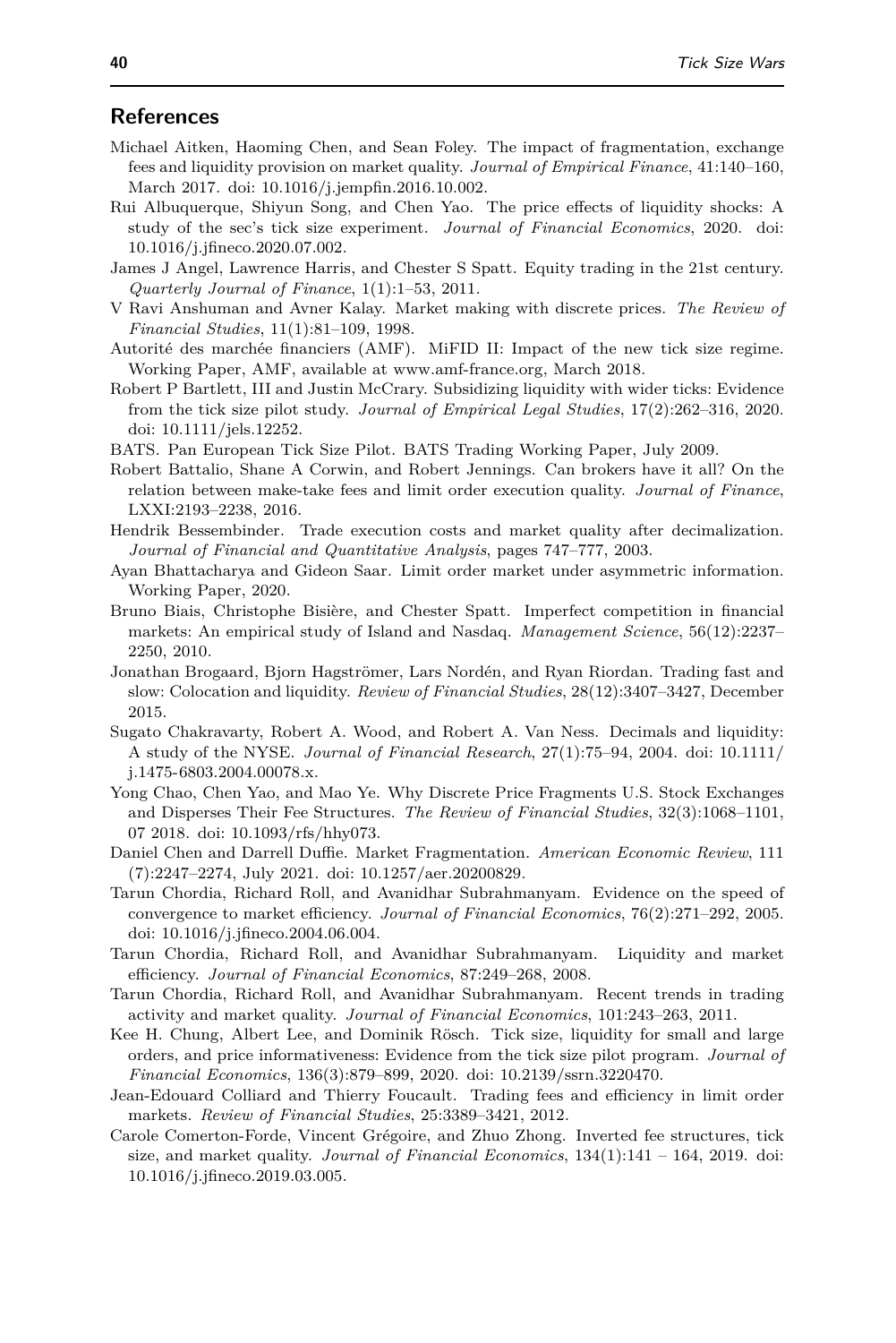- <span id="page-40-21"></span><span id="page-40-18"></span>Jennifer Conrad and Sunil Wahal. The term structure of liquidity provision. *Journal of Financial Economics*, 136(1):239–259, 2020.
- <span id="page-40-16"></span>Patrick J. Dennis and Patrik Sandås. Does trading anonymously enhance liquidity? *Journal of Financial and Quantitative Analysis*, 55(7):2372–2396, 2020.
- <span id="page-40-20"></span>Anne Dhyrberg, Sean Foley, and Jiri Svec. When bigger is better: The impact of a tiny tick size on undercutting behavior. Working paper, SSRN, June 2019.
- <span id="page-40-1"></span>Sean Foley and Tǎlis J Putniṇš. Should we be afraid of the dark? Dark trading and market quality. *Journal of Financial Economics*, 122(3):456–481, 2016.
- <span id="page-40-19"></span>Sean Foley, Elvis Jarnecic, and Anqi Liu. Forming an orderly line - how queue-jumping drives excessive fragmentation. Working paper, SSRN, November 2019.
- <span id="page-40-25"></span>Thierry Foucault and Albert J Menkveld. Competition for order flow and smart order routing systems. *Journal of Finance*, 63(1):119–158, 2008.
- <span id="page-40-24"></span>Thierry Foucault, Ohad Kadan, and Eugene Kandel. Limit order book as a market for liquidity. *The Review of Financial Studies*, 18(4):1171, 2005.
- <span id="page-40-2"></span>Thierry Foucault, Ohad Kadan, and Eugene Kandel. Liquidity cycles and make/take fees in electronic markets. *Journal of Finance*, 68(1):299–341, 2013.
- <span id="page-40-5"></span>Ronald L Goettler, Christine A Parlour, and Uday Rajan. Equilibrium in a dynamic limit order market. *Journal of Finance*, 60(5):2149–2192, 2005.
- <span id="page-40-9"></span>Todd G Griffith and Brian S Roseman. Making cents of tick sizes: The effect of the 2016 U.S. SEC tick size pilot on limit order book liquidity. *Journal of Banking and Finance*, 101:104 – 121, 2019. doi: 10.1016/j.jbankfin.2019.01.017.
- <span id="page-40-11"></span>Peng William He, Elvis Jarnecic, and Yubo Liu. The determinants of alternative trading venue market share: Global evidence from the introduction of Chi-X. *Journal of Financial Markets*, 22:27–49, 2015.
- <span id="page-40-17"></span>Hans Hvide, Magne Mogstad, Tom Meling, and Ola Vestad. Broadband internet and the stock market investments of individual investors. Working paper, SSRN, January 2021.
- <span id="page-40-14"></span>Kjell Jørgensen, Johannes A Skjeltorp, and Bernt Arne Ødegaard. Throttling hyperactive robots - Order to trade ratios at the Oslo Stock Exchange. *Journal of Financial Markets*, 37(1):1–16, 2018.
- <span id="page-40-7"></span>Ohad Kadan. So who gains from a small tick size? *Journal of Financial Intermediation*, 15(1):32–66, 2006.
- <span id="page-40-6"></span>Jon Kerr, Gil Sadka, and Ronnie Sadka. Illiquidity and Price Informativeness. *Management Science*, 66(1):334–351, January 2020. doi: 10.1287/mnsc.2018.3154.
- <span id="page-40-0"></span>Amy Kwan, Ronald Masulis, and Thomas H McInish. Trading rules, competition for order flow and market fragmentation. *Journal of Financial Economics*, 28(2):592–636, 2015.
- <span id="page-40-22"></span>Andrew W Lo and A Craig MacKinlay. Stock market returns do not follow random walks: Evidence from a simple specification test. *Review of Financial Studies*, 1:41–60, 1988.
- <span id="page-40-12"></span>Laura Malceniece, Kārlis Malcenieks, and Tālis J. Putninš. High frequency trading and comovement in financial markets. *Journal of Financial Economics*, 134:381–399, 2019. doi: 10.1016/j.jfineco.2018.02.015.
- <span id="page-40-8"></span>Katya Malinova, Andreas Park, and Andriy Shkilko. Design report for the CSA pilot study on rebate prohibition (revised to address public comments). August 2019.
- <span id="page-40-15"></span>Tom Grimstvedt Meling. Anonymous trading in equities. *The Journal of Finance*, 76(2): 707–754, 2021. doi: 10.1111/jofi.12988.
- <span id="page-40-4"></span>Albert J Menkveld. High frequency trading and the new market makers. *Journal of Financial Markets*, 16:712–740, 2013.
- <span id="page-40-3"></span>Albert J. Menkveld, Bart Zhou Yueshen, and Haoxiang Zhu. Shades of darkness: A pecking order of trading venues. *Journal of Financial Economics*, 124(3):503 – 534, 2017.
- <span id="page-40-13"></span>Randi Næs, Johannes A Skjeltorp, and Bernt Arne Ødegaard. Stock market liquidity and the Business Cycle. *Journal of Finance*, LXVI:139–176, February 2011.
- <span id="page-40-10"></span>Maureen O'Hara, Gideon Saar, and Zhuo Zhong. Relative tick size and the trading environment. *Review of Asset Pricing Studies*, 9(1):47–90, 12 2018. doi: 10.1093/ rapstu/ray009.
- <span id="page-40-23"></span>Marco Pagano. Trading volume and asset liquidity. *Quarterly Journal of Economics*, 104 (2):255–274, May 1989.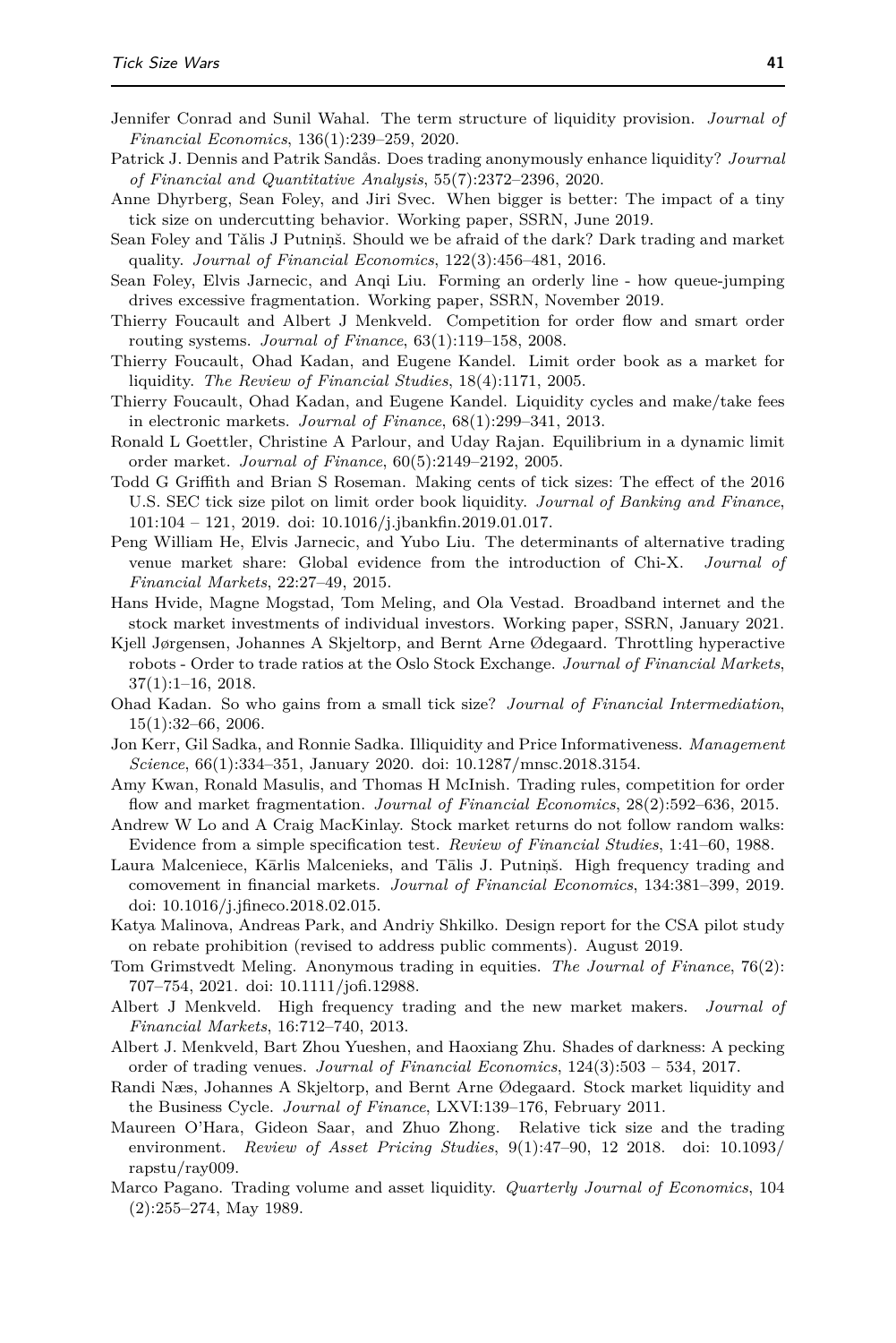- <span id="page-41-1"></span>Barbara Rindi and Ingrid M Werner. U.S. tick size pilot. Fisher College of Business Working Paper No. 2017-03-018, March 2019.
- <span id="page-41-4"></span>Johannes Skjeltorp and Bernt Arne Ødegaard. Why do listed firms pay for market making in their own stock? *Financial Management*, pages 241–261, Summer 2015.
- <span id="page-41-0"></span>Chester Spatt. The new realities of market structure and liqudity: Where have we been? Where are we going? In *Public Policy and Financial Economics: Papers in Honor of Professor George G. Kaufman.* World Scientific, 2017.
- <span id="page-41-3"></span>Vincent van Kervel and Albert J Menkveld. High-frequency trading around large institutional orders. *The Journal of Finance*, 74(3):1091–1137, 2019. doi: 10.1111/ jofi.12759.
- <span id="page-41-2"></span>Chen Yao and Mao Ye. Why Trading Speed Matters: A Tale of Queue Rationing under Price Controls. *The Review of Financial Studies*, 31(6):2157–2183, 04 2018. doi: 10. 1093/rfs/hhy002.